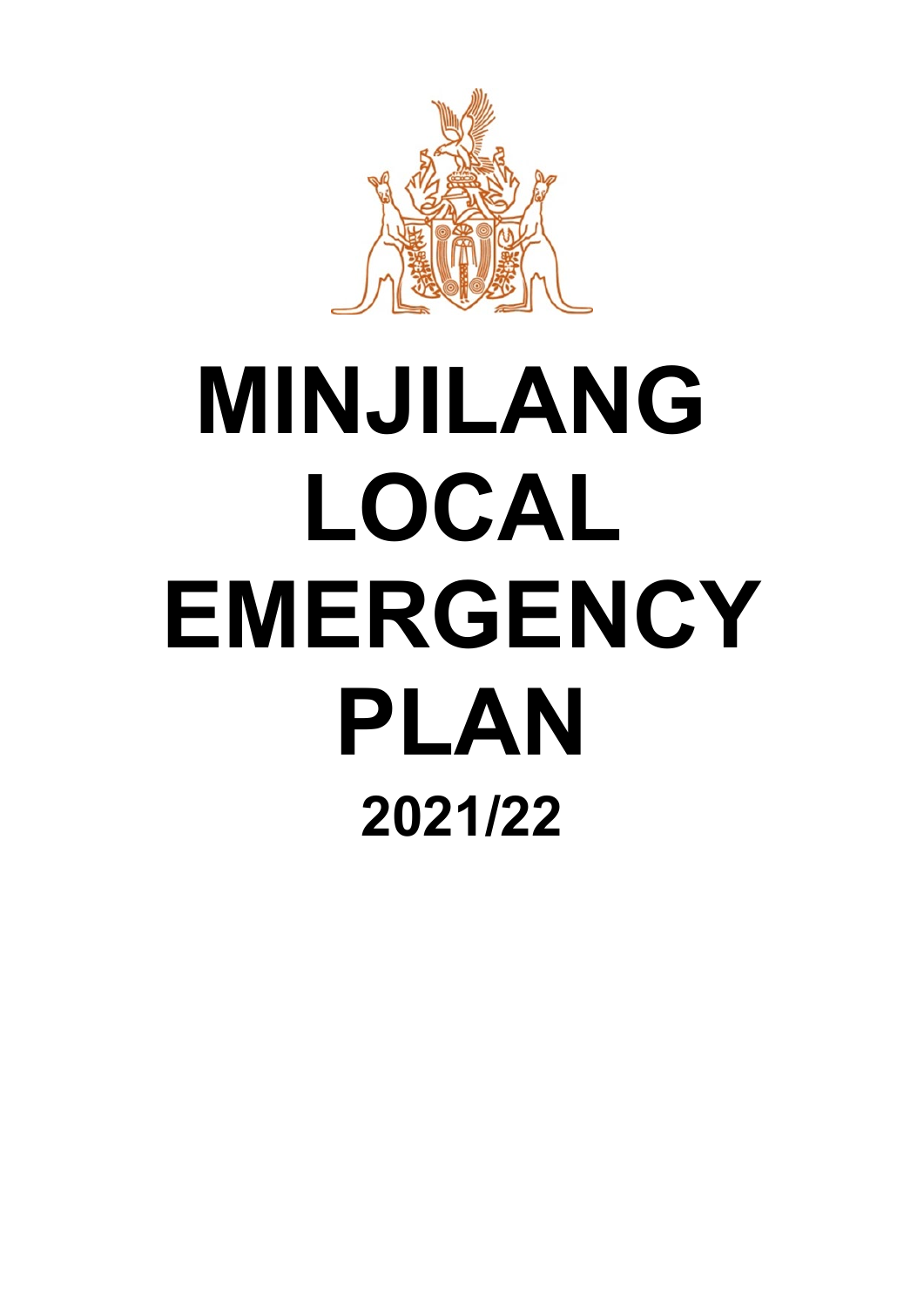

# **TERRITORY EMERGENCY MANAGEMENT COUNCIL**

# **Authority**

The Minjilang Plan (the Plan) approved by the Territory Controller 2013 and in accordance with section 17 of the *Emergency Management Act 2013* (the Act) has been reviewed and endorsed by the Regional Emergency Controller, hereafter referred to as the Regional Controller, as the Territory Controller's delegate .

Regional Controller Martin Dole

Dated this 2nd day of November 2021

Copyright: 2021

Disclaimer

Every effort has been made to ensure that the information contained within these guidelines is accurate and where possible reflects current best practice. However, NTES does not give any warranty or accept any liability in relation to the content of material contained in the document.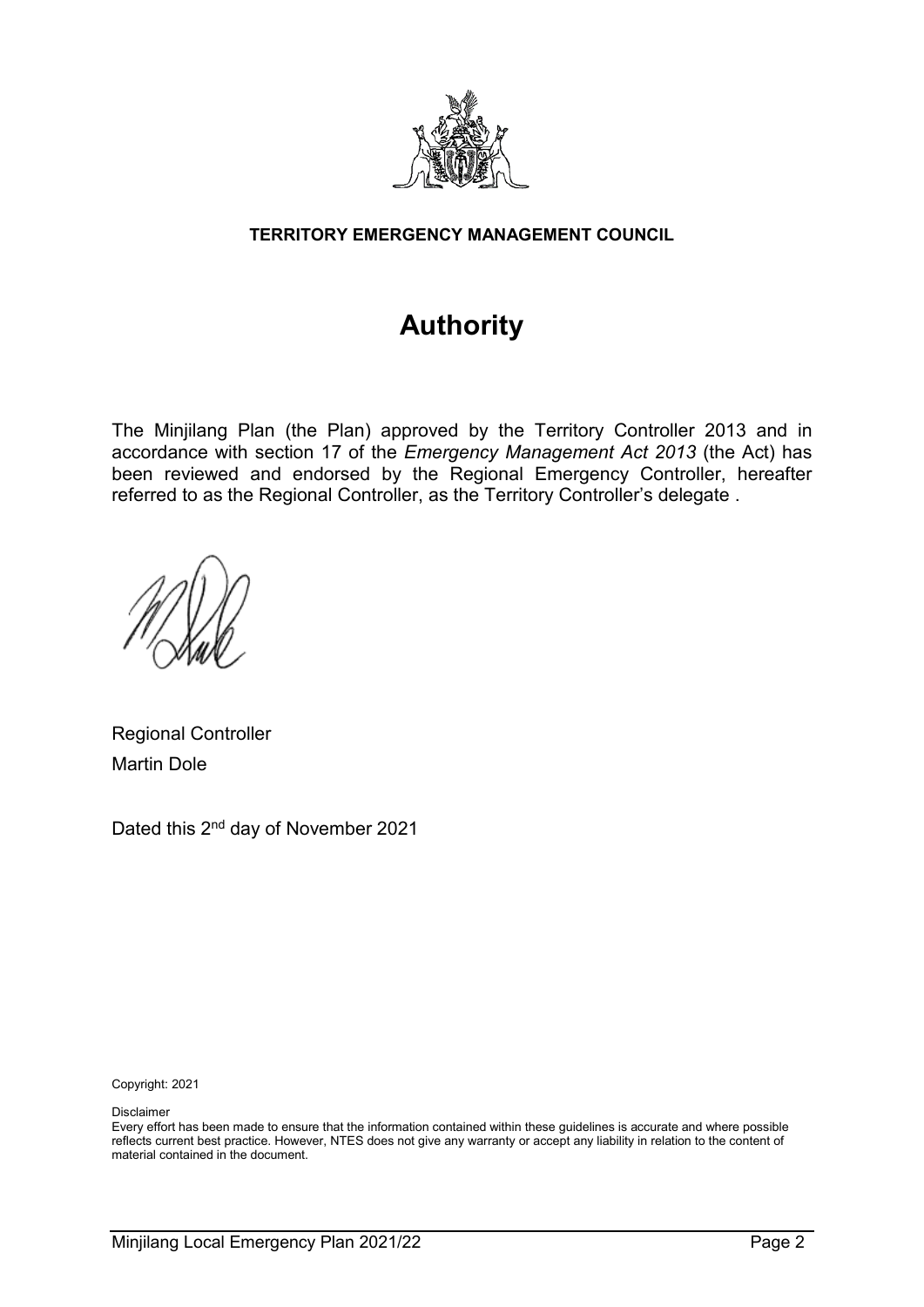# **Table of Contents**

| Local Radio Stations<br>. 11 |  |
|------------------------------|--|
|                              |  |
|                              |  |
|                              |  |
|                              |  |
|                              |  |
|                              |  |
|                              |  |
|                              |  |
|                              |  |
|                              |  |
|                              |  |
|                              |  |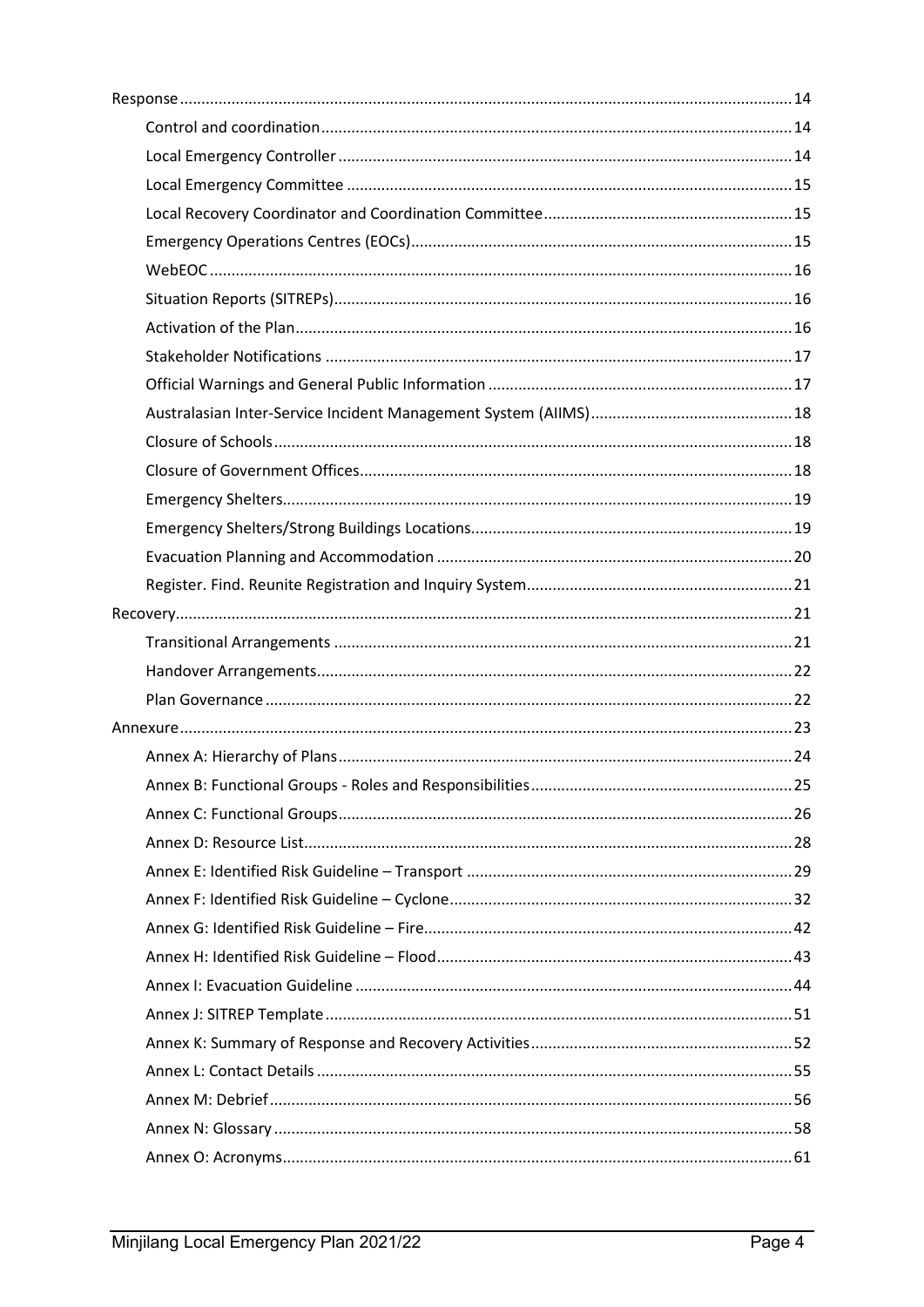# <span id="page-4-0"></span>**Version History**

| <b>Document title</b>  | Minjilang Local Emergency Plan                         |
|------------------------|--------------------------------------------------------|
| <b>Contact details</b> | Northern Territory Police, Fire and Emergency Services |
| Approved by            | Regional Controller - Martin Dole                      |
| Date approved          | 2 November 2021                                        |
| <b>Document Review</b> | Annually                                               |
| <b>TRM</b> number      | 04:D21:58125                                           |

| <b>Version</b> | <b>Date</b>                   | <b>Author</b>         | <b>Comments</b>                                  |
|----------------|-------------------------------|-----------------------|--------------------------------------------------|
| 1.0            | 25th July 2021                | <b>Brian Hennessy</b> | Updated format and review of<br>content.         |
| 1.0            | 3rd August 2021               | <b>Brian Hennessy</b> | Track changes sent to LC<br>Minjilang to review. |
| 1.0            | 2 <sup>nd</sup> November 2021 | <b>Martin Dole</b>    | Review of content and<br>finalisation of plan.   |
|                |                               |                       |                                                  |

# **Amendment List**

Proposals for amendment to this plan are to be forward to:

Officer in Charge, Local Controller Minjilang Police Station Minjilang NT

Amendments promulgated are to be certified below when entered:

| <b>Revision Date</b> | Description                                            | <b>Local Controller</b> |
|----------------------|--------------------------------------------------------|-------------------------|
| <b>July 2018</b>     | General formatting changes                             | D Hawkes / NTES         |
| Aug 2018             | Administrative review and formatting -<br>entirety $-$ | A Heath / NTFRES        |
| Nov 2020             | Administrative review and formatting                   | J Richardson / NTPFES   |
| Oct 2021             | Plan review                                            | B Hennessy / NTES       |
| Nov 2021             | General formatting changes                             | R McKinnon / NTPFES     |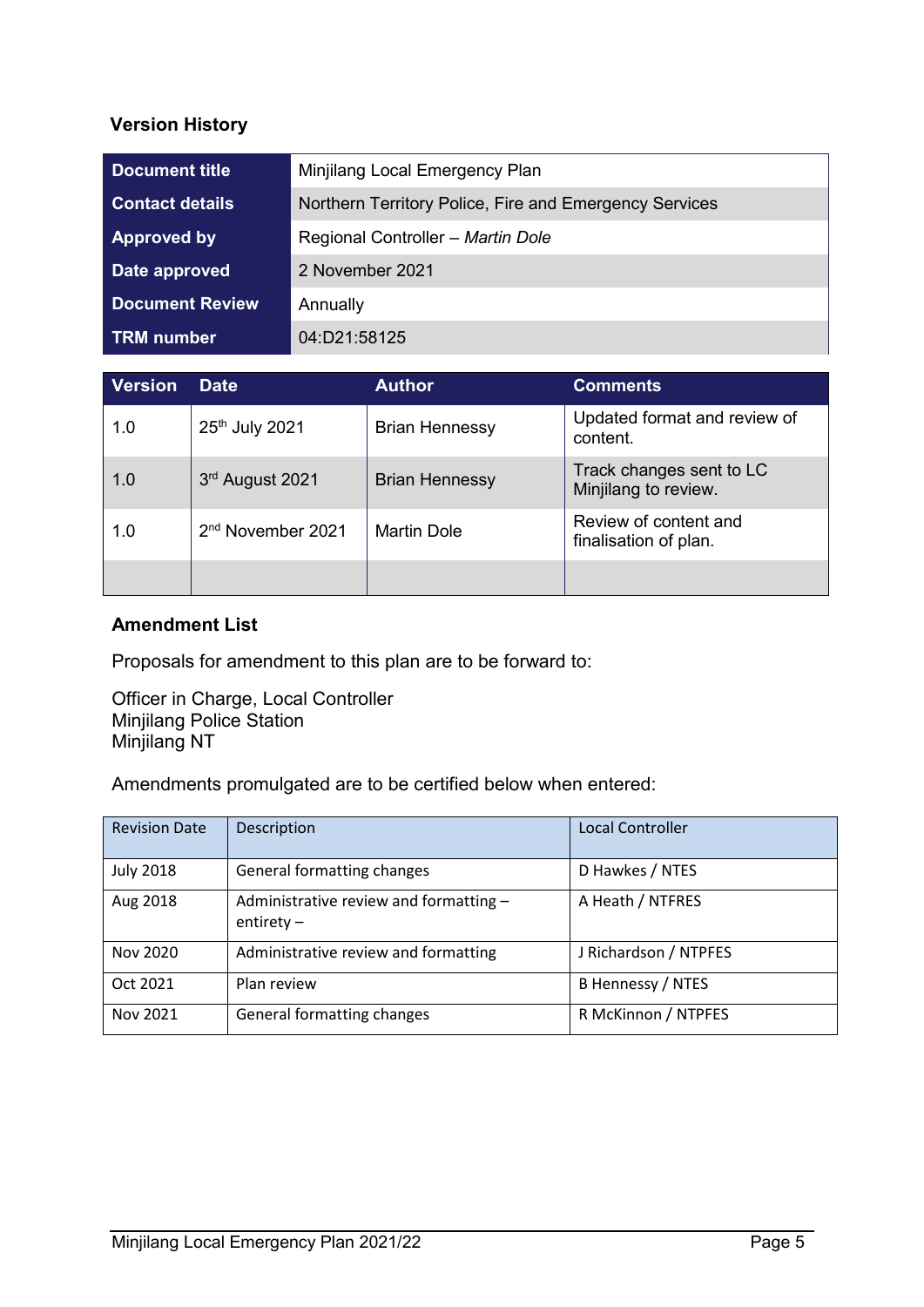# <span id="page-5-0"></span>**Purpose**

1. The purpose of this Plan is to describe the emergency management arrangements for Minjilang District (the District) during 2020/21.

# <span id="page-5-1"></span>**Application**

2. This Plan applies to the Minjilang District.

# <span id="page-5-2"></span>**Related References**

- 3. The following references apply:
	- *Emergency Management Act 2013*
	- Territory Emergency Plan 2021/22
	- Northern Region Emergency Plan 2021/22
	- National Disaster Risk Reduction Framework (NDRRF)
	- National Disaster Risk Assessment Guidelines.
	- Minjilang Pandemic Plan

# **Plan**

# <span id="page-5-4"></span><span id="page-5-3"></span>**Key Considerations**

- 4. The *Emergency Management Act 2013* (the Act) is the legislative basis for emergency management across the Northern Territory (NT).
- 5. The Act reflects an all hazards approach to emergency and disaster events, natural or otherwise. It provides for the adoption of measures necessary for the protection of life and property from the effects of such events.
- 6. The Act defines the emergency management structures, roles and responsibilities for the NT and, in conjunction with the Territory and Regional Emergency Plan(s), form the basis for this Plan.
- 7. This Plan:
	- confirms appointment of a Local Emergency Controller and Local Recovery Coordinator
	- confirms establishment of the Local Emergency Committee (LEC) and Local Recovery Coordination Committee (LRCC)
	- assesses hazards most likely to affect the community
	- specifies control and coordination arrangements for mobilisation of local and, if necessary regional, Territory and national resources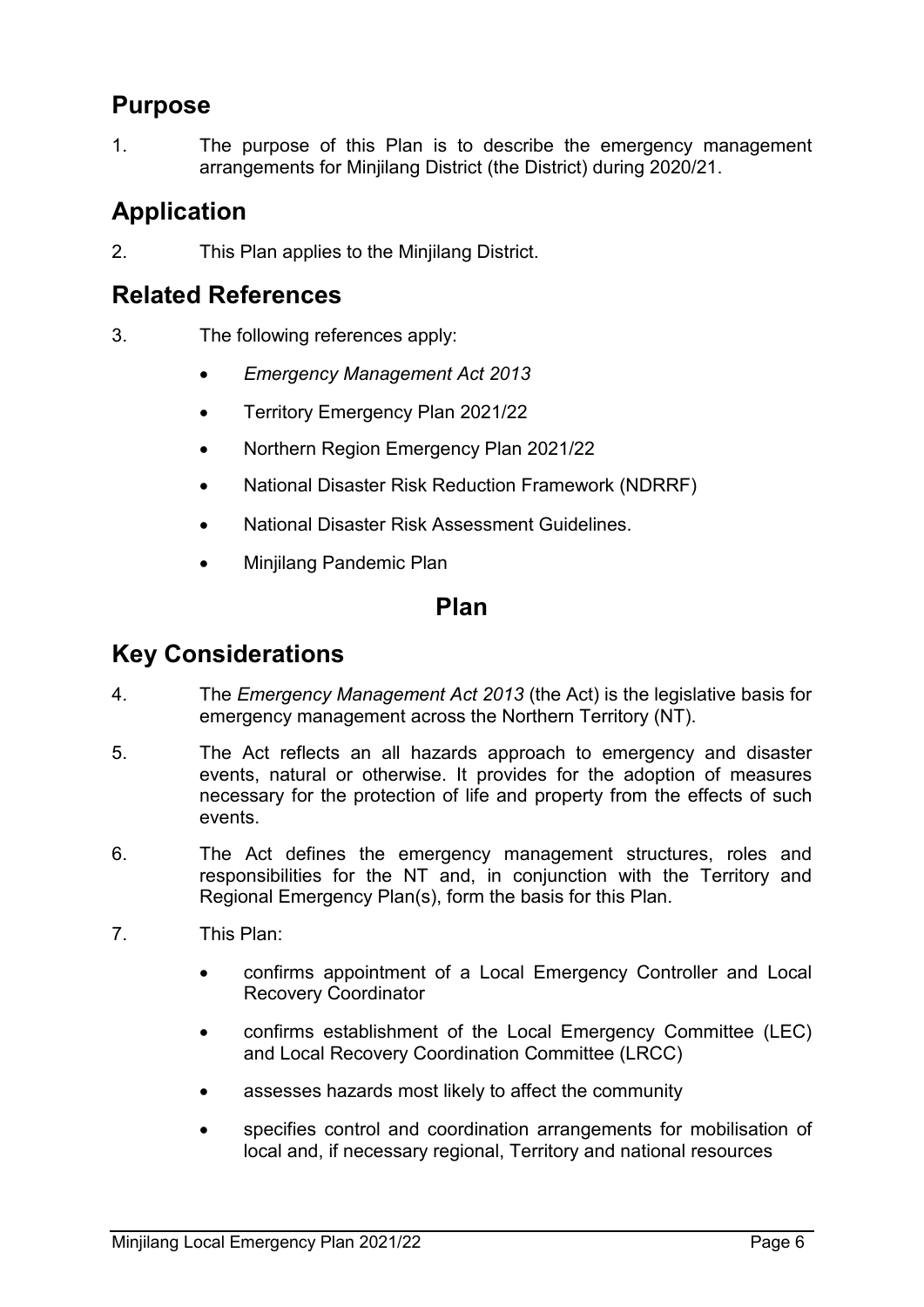- identifies roles and responsibilities of key stakeholders
- details specific emergency response procedures for the higher risk situations.
- 8. This Plan complements the Territory Emergency Plan as it relates to the District. For further information on the hierarchy of plans, refer **Annex A**.

# <span id="page-6-0"></span>**Locality Context**

- 9. The Minjilang emergency management district covers an area of approximately 8000 km2 including Crocker Island, the Cobourg Peninsula and the surrounding islands.
- 10. Minjilang is the major community in the district situated on Croker Island just off the Cobourg Peninsula approximately 250kms north east of Darwin, forming part of the Northern Region (Region 1) as defined by the Territory Emergency Plan.
- <span id="page-6-1"></span>11. Population of the Minjilang district is approximately 400 people, with the majority being about 300 residing in the Minjilang township, with the remaining in outstations and the Ranger station at Black Point.



# **Map of area/township/community**

12. Populations listed below is the expected populations during the wet season, refer to map prior for ID# location reference.

| ID# | Community<br><b>Name</b> | <b>Alternate</b><br><b>Names</b> | <b>Population</b> | Community<br>Type    | <b>Resource Council</b> |
|-----|--------------------------|----------------------------------|-------------------|----------------------|-------------------------|
| 280 | Alamirra                 | Alamirra<br>Alamirr              |                   | Family<br>Outstation | Demed Association Inc   |
| 288 | Araru Point              | Araru                            | Four $(4)$        | Family<br>Outstation | Demed Association Inc   |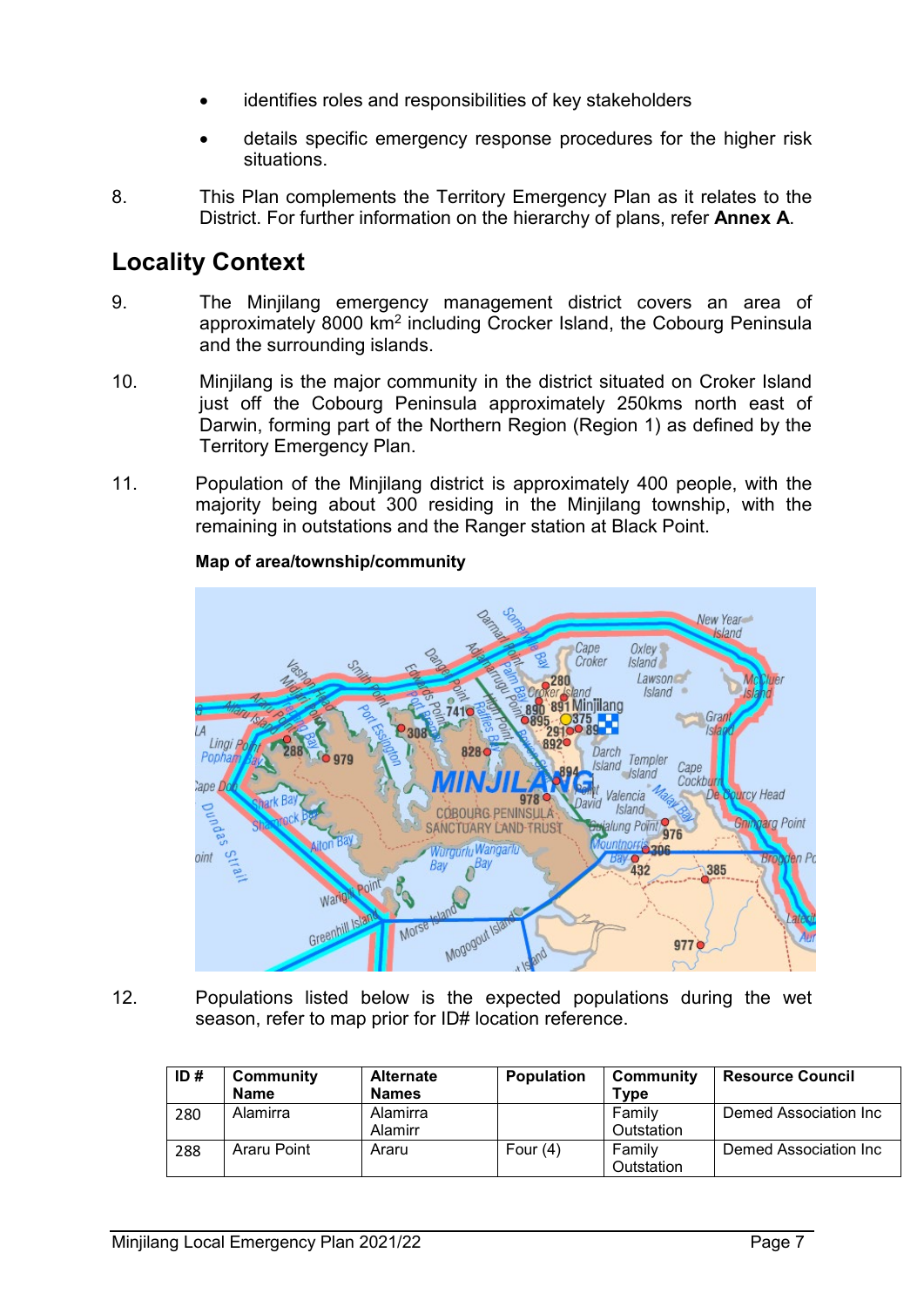| 291 | Walka                | <b>Barge Landing</b><br>Walkaa   |                                                                       | Family<br>Outstation | Demed Association Inc        |
|-----|----------------------|----------------------------------|-----------------------------------------------------------------------|----------------------|------------------------------|
| 306 | <b>Tigers Camp</b>   | Wamunyi<br>Wanninguji<br>Wanungi |                                                                       | Family<br>Outstation | Demed Association Inc        |
| 308 | Gumeragi             | Gamuriggi<br>Gumaragi            | Four $(4)$                                                            | Family<br>Outstation | Demed Association Inc        |
| 375 | Minjilang            | <b>Croker Island</b>             | 300                                                                   | Major                |                              |
| 741 | <b>Gul Gul</b>       | Danger Point<br>Gulgul           |                                                                       | Family<br>Outstation | Demed Association Inc        |
| 828 | Mariah               |                                  |                                                                       | Family<br>Outstation | Demed Association Inc        |
| 890 | Wanakutja            |                                  |                                                                       | Family<br>Outstation | <b>Demed Association Inc</b> |
| 891 | <b>Timor Springs</b> |                                  |                                                                       | Family<br>Outstation | Demed Association Inc        |
| 892 | Sandy Bay            |                                  |                                                                       | Family<br>Outstation | Demed Association Inc        |
| 894 | Marramarrani         |                                  |                                                                       | Family<br>Outstation | Demed Association Inc        |
| 895 | Adjamarragu          |                                  |                                                                       | Family<br>Outstation | Demed Association Inc        |
| 976 | Buni-Inwunbuluk      | <b>Annesley Point</b>            | Thirty (30)<br>people<br>during dry,<br>six(6)<br>caretaker in<br>wet | Family<br>Outstation | Demed Association Inc        |
| 978 | Irgul Point          | Urgul                            |                                                                       | Family<br>Outstation | Demed Association Inc        |
| 979 | Adbanae              |                                  |                                                                       | Family<br>Outstation | Demed Association Inc        |

# <span id="page-7-0"></span>**Climate and Weather**

- 13. The District experiences similar weather conditions to those which occur throughout the Top End of the NT. That is, there is a distinct 'Wet' (November to April) and 'Dry' (May to October) season.
- 14. Temperatures are higher during the Wet season averaging between 30°C to 40°C and the Dry season averaging between 23°C to 28°C, with the coldest times tending to be in June/July.

# <span id="page-7-1"></span>**Geography**

15. Minjilang's landscape is a mixture of flat and slightly elevated, covered with native gum trees and fringed by sandy beaches, mangroves and coral reef.

# <span id="page-7-2"></span>**Sites of Conservation or Cultural Significance**

- 16. There are many areas in the vicinity of the District boundaries into which it is culturally unacceptable to go.
- 17. Before exploring areas around the Minjilang community it is preferable that information on those areas is explained by the local Police. Advice given should be duly noted and complied with.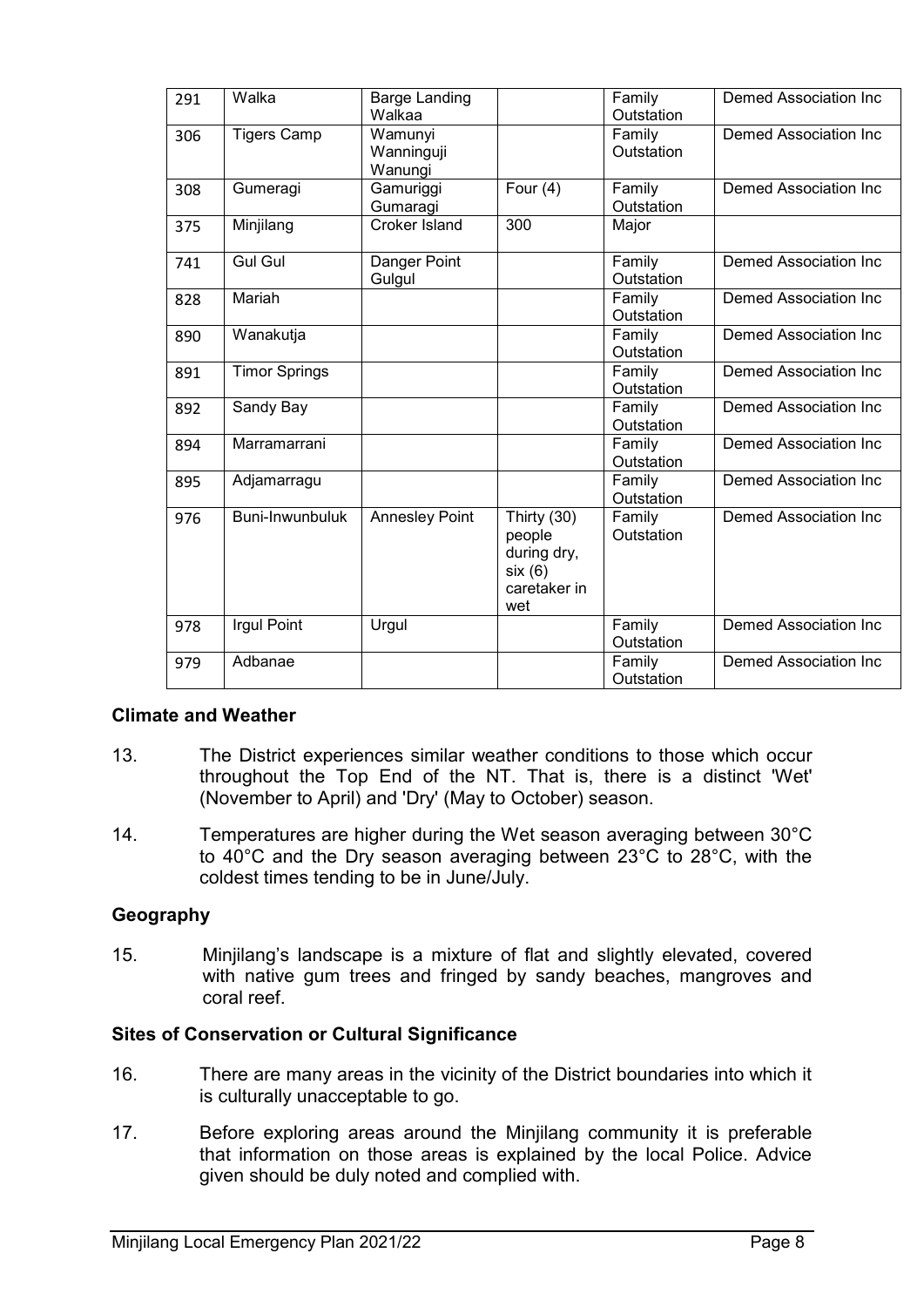18. Further information about these sites can be found [here.](https://nt.gov.au/environment/environment-data-maps/important-biodiversity-conservation-sites/conservation-significance-list)

# <span id="page-8-0"></span>**Tourism**

- 19. Tourism is an economic contributor to the District, throughout the year.
- 20. Venture North Cobourg Coastal Camp is a family owned company specialising in small group cultural and nature based tours throughout Northern Australia, tour groups of up to six (6) per group stay at the Cobourg Coastal Camp during the dry season.
- 21. Seven Spirit Bay Wilderness Lodge was renovated over 2016 and has eight (8) people working on site. The lodge houses up to sixty (60) people.
- 22. Wiligi Outstation The senior traditional land owner of Wiligi outstation, Reuben Cooper, Runs an eco-tourism business, all year round. They cater for up to 4 clients at a time, for trips of up to a week.

# <span id="page-8-1"></span>**Public Administration**

# <span id="page-8-2"></span>**NT and Local Government**

- 23. NT Government agencies that have a presence in the District include:
	- NT Police, Fire and Emergency Services (NTPFES)
		- NT Police Force (NTPF) (Police Station).
	- Power and Water Corporation
	- Department of Health
		- Red Lily Health Centre (NGO).
	- Department of Education
		- Mamaruni School.
- 24. West Arnhem Regional Council (WARC) provides a range of local government services in Minjilang.
- 25. Within Minjilang, Non-Government organisations include the Crèche and Rangers.

# <span id="page-8-3"></span>**Infrastructure**

# <span id="page-8-4"></span>**Building Codes**

26. Buildings and construction in the District are subject to the *[Building Act](https://legislation.nt.gov.au/en/Legislation/BUILDING-ACT)  [2016](https://legislation.nt.gov.au/en/Legislation/BUILDING-ACT)* (NT), [NT Building Regulations](https://legislation.nt.gov.au/Legislation/BUILDING-REGULATIONS) and the [Building Code of Australia.](https://www.abcb.gov.au/NCC/About)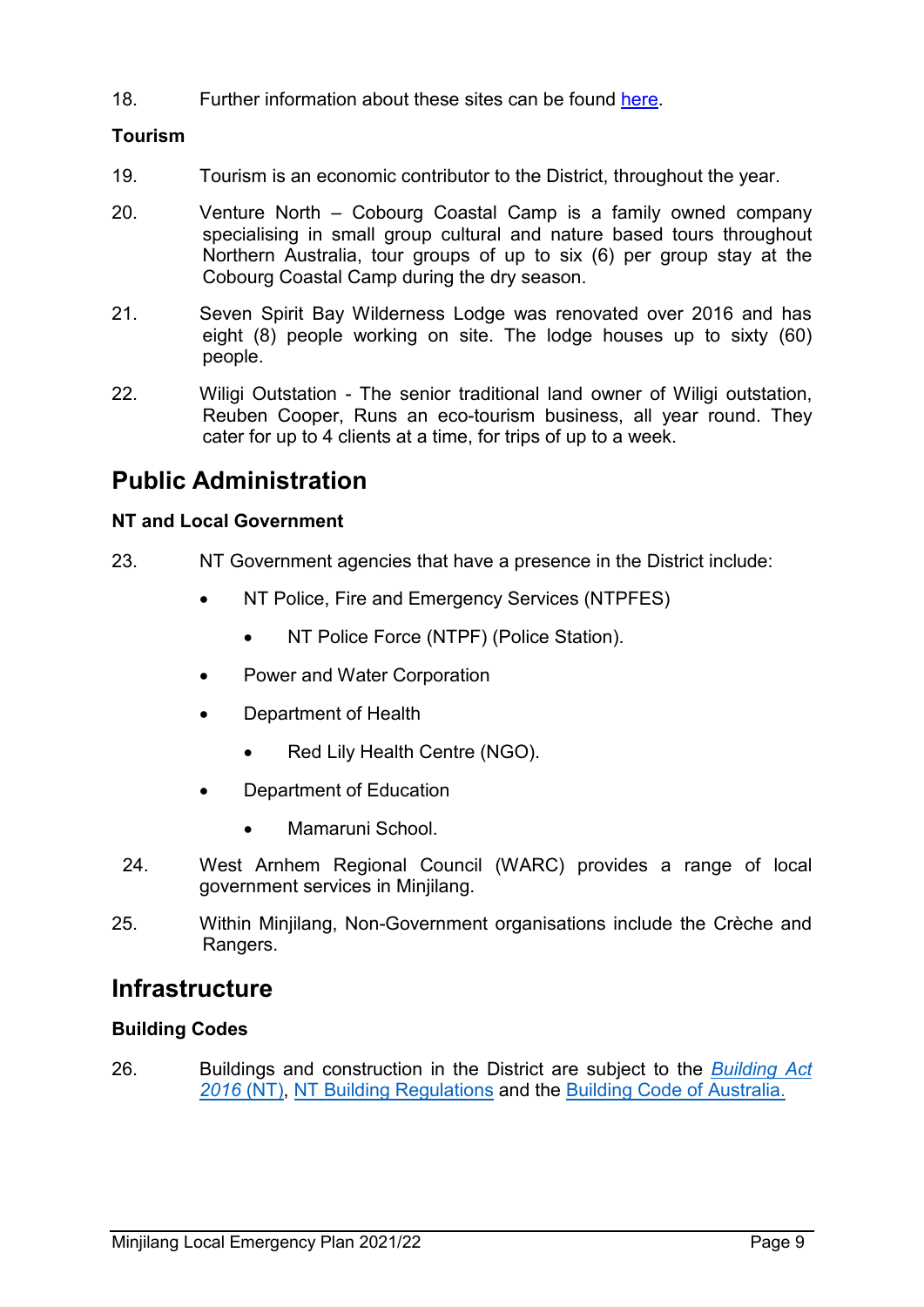# <span id="page-9-0"></span>**Land Use**

27. Minjilang land use direction is in consultation between WARC and Traditional Owners.

### <span id="page-9-1"></span>**Power Generation and Distribution**

28. Power and Water Corporation (PAWC).is responsible for the supply of power to Minjilang. Power is supplied via diesel generators. A small solar farm helps to supplement the diesel generators. During the wet season (cloud cover) provides only 5% additional input into the grid.

### <span id="page-9-2"></span>**Water Services**

29. Power and Water Corporation (PAWC) is responsible for the supply of water to Minjilang. Bore water is supplied via diesel generators throughout the community.

### <span id="page-9-3"></span>**Health Infrastructure**

- 30. The Health Clinic in the Minjilang community consists of five (5) consult rooms, emergency room and a small pharmacy. Both the Emergency room and Pharmacy have backup generators.
- 31. Serious medical cases are required to be medically evacuated to Darwin.

### <span id="page-9-4"></span>**Emergency Service Infrastructure**

- 32. The District has the following emergency service infrastructure:
	- The Police Station consists of a number of container buildings and a main accommodation house.
	- Health Clinic.

# <span id="page-9-5"></span>**Roads**

- 33. There are a number of sealed roads within Minjilang Community. All other roads are gravel and are relatively well maintained, however they are prone to flooding and deteriorating during the wet season including the road connecting Minjilang Township to the barge landing and also the Minjilang Township to the Airstrip. The main access road to the Airstrip becomes unpassable at various times during the wet season due to seasonal flooding. An unmaintained bypass road can be accessible connecting the town to the airstrip during these times of flooding although it is also subject to flooding. The roads are maintained by grader for 2 weeks only of the year. All roads to outstations are unmaintained 4WD tracks
- 34. Roads within the community of Minjilang are sealed. All other roads throughout district are unsealed.

# <span id="page-9-6"></span>**Airports**

35. The airport hosts a single airstrip, as listed below.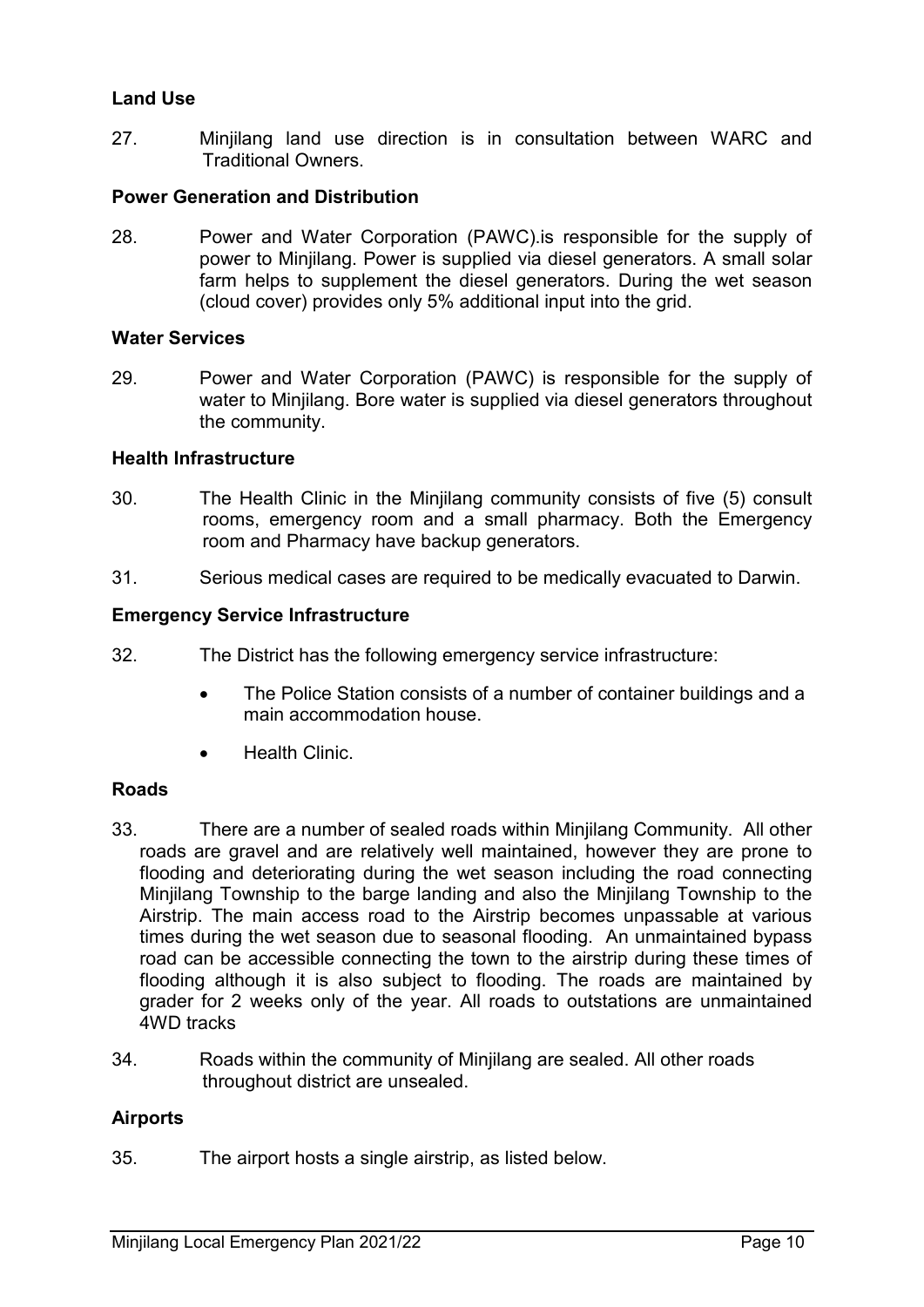| Name of the Strip  | <b>Datum</b> | Details (type, length etc)   | Operator of the strip        |
|--------------------|--------------|------------------------------|------------------------------|
| Minjilang          | 11-09-36 S   | Local airport(light traffic) | Currently WARC do            |
|                    | 132-32-22 E  | Sealed all weather           | airport inspections.         |
|                    |              | 3543ft                       |                              |
|                    |              | Night lights                 |                              |
| Murganella         | 11-32-965 S  | Gravel strip                 | Arnhem Land                  |
|                    | 132-55-205E  | 1072 metres                  | <b>Aboriginal Land Trust</b> |
| <b>Smith Point</b> | 11-07-5 S    | Gravel strip                 | Cobourg Peninsula            |
|                    | 132-09-0 E   | 1343 metres                  | <b>Sanctuary Land</b>        |
|                    |              |                              | <b>Trust</b>                 |

\*NOTE: It is possible that the access road to the Minjilang Airstrip could be inundated with water during the wet season

# <span id="page-10-0"></span>**Telecommunication**

36. Telecommunications are available across the Minjilang town area via a combination of landline, mobile and satellite communications delivery. Minjilang has mobile data and landline telecommunication infrastructure available via Telstra. During the wet season Communications can be intermittent. It has been known during storms in the wet season for communications to be disrupted for up to four (4) days at a time. Contact in an emergency may require radio or HF contact to the mainland

# <span id="page-10-1"></span>**Local Radio Stations**

- 37. The District has two (2) local radio stations:
	- 102.9 FM ABC Radio
	- 106.1 FM TEABBA Radio

# <span id="page-10-2"></span>**Vulnerable Clients**

38. The Minjilang Health Centre has a list of vulnerable persons. Records are kept with the Clinic Manager.

# <span id="page-10-3"></span>**Preparation**

# <span id="page-10-4"></span>**Disaster Hazard Analysis and Risk Register**

- 39. The LEC has identified the following hazards for the District which require a detailed operational response procedure:
	- Transport ( Air, Marine and Road)
	- Cyclone.
	- Bushfire.
	- Flood.
- 40. These hazards have been rated against the National Disaster Risk Assessment Guidelines (NERAG) were reviewed and gave the following results: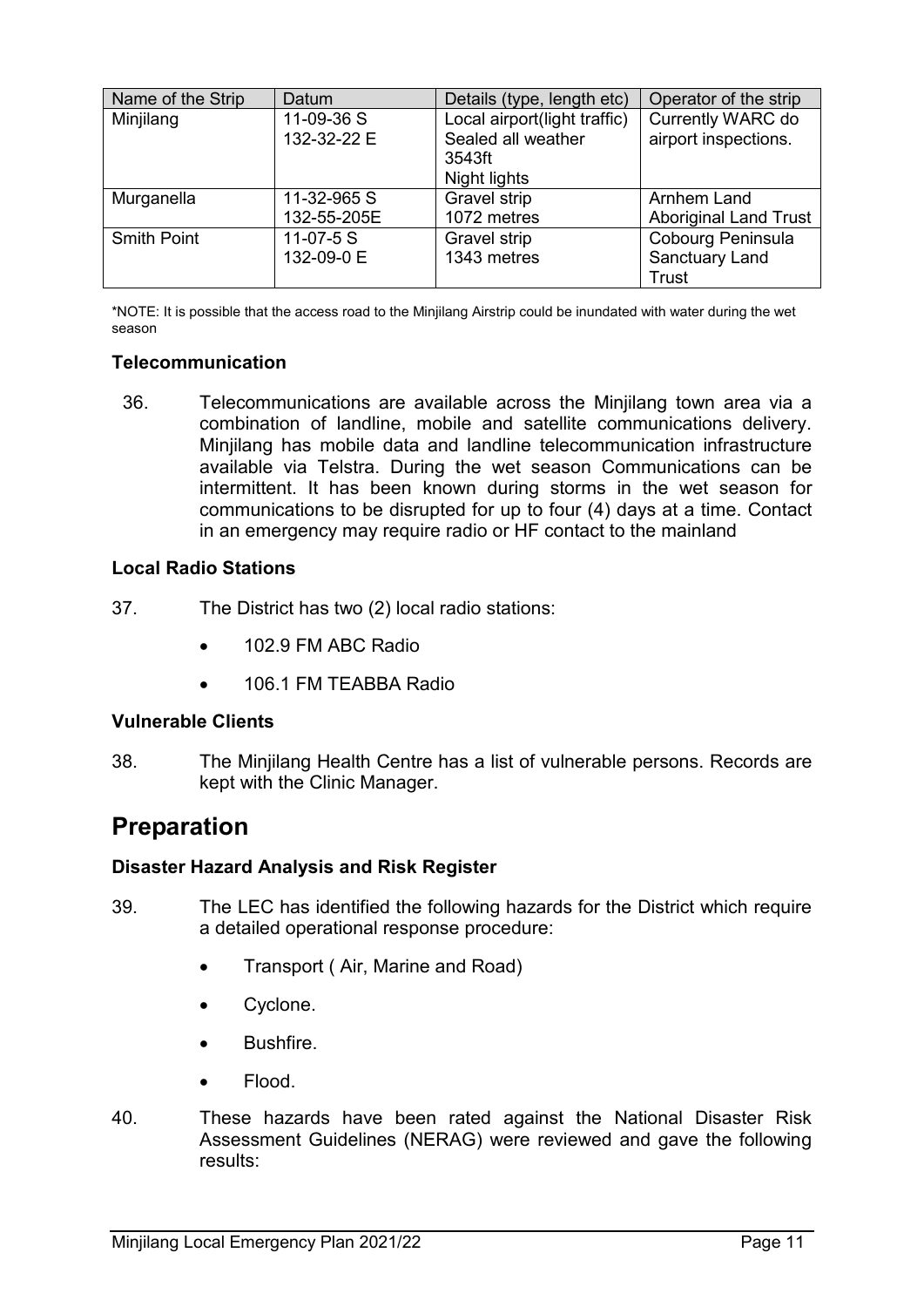| <b>Hazard</b>                            | <b>Overall</b><br><b>Consequence</b> | <b>Overall Likelihood</b> | <b>Risk Rating</b> |
|------------------------------------------|--------------------------------------|---------------------------|--------------------|
| <b>Transport Incident Air</b>            | Minor                                | Possible                  | Low                |
| <b>Transport Incident</b><br>Road/Marine | Minor                                | Likely                    | <b>Medium</b>      |
| Cyclone - Category 1 or 2                | Minor                                | Likely                    | <b>Medium</b>      |
| <b>Cyclone Category 3</b>                | Minor                                | Likely                    | <b>Medium</b>      |
| <b>Cyclone Category 4</b>                | Major                                | Likely                    | <b>High</b>        |
| Cyclone category 5                       | Major                                | Likely                    | <b>High</b>        |
| <b>Bushfire</b>                          | Moderate                             | Likely                    | <b>Medium</b>      |
| Flood                                    | Minor                                | Likely                    | <b>Medium</b>      |

# <span id="page-11-0"></span>**Transport Incident (Road, Marine and Aircraft)**

- 41. These incidents are of an impact nature with little or no lead time. With the exception of maintaining infrastructure, no mitigation can be put in place.
- 42. There is a probability of aircraft incidents occurring in the vicinity of the. Minjilang Aerodrome. Minjilang Airport is serviced by aircraft carrying up to 20 persons and averages 40 movements per month. The entire district is subject to seasonal storm activity.
- 43. Initial Response NT Police, Health Clinic and WARC
- 44. Procedures surrounding aircraft incidents have been developed by the Australian Transport and Safety Bureau and can found [here](https://www.atsb.gov.au/media/1538966/civil_militaryaccidguide_v5.pdf) .

# <span id="page-11-1"></span>**Tropical Cyclone**

- 45. Tropical cyclones are low-pressure systems that form over warm tropical waters and have gale force winds (sustained winds of 63 kilometres per hours or greater, and gusts in excess of 90 kilometres per hour) near the centre.
- 46. Gale force winds can extend hundreds of kilometres from the cyclone centre. If sustained winds around the centre reach 118 kilometres per hour (gusts in excess 165 kilometres per hour) then the system is called a severe tropical cyclone (these equate to category 3 or above).
- 47. Prevention and preparative controls for tropical cyclones include, but are not limited to:
	- preparation of the Local Emergency Plan and convening the LEC
	- implementation of cyclone preparation initiatives and council clean ups
	- radio, television and social media broadcasts and billboard announcements
	- Police patrols.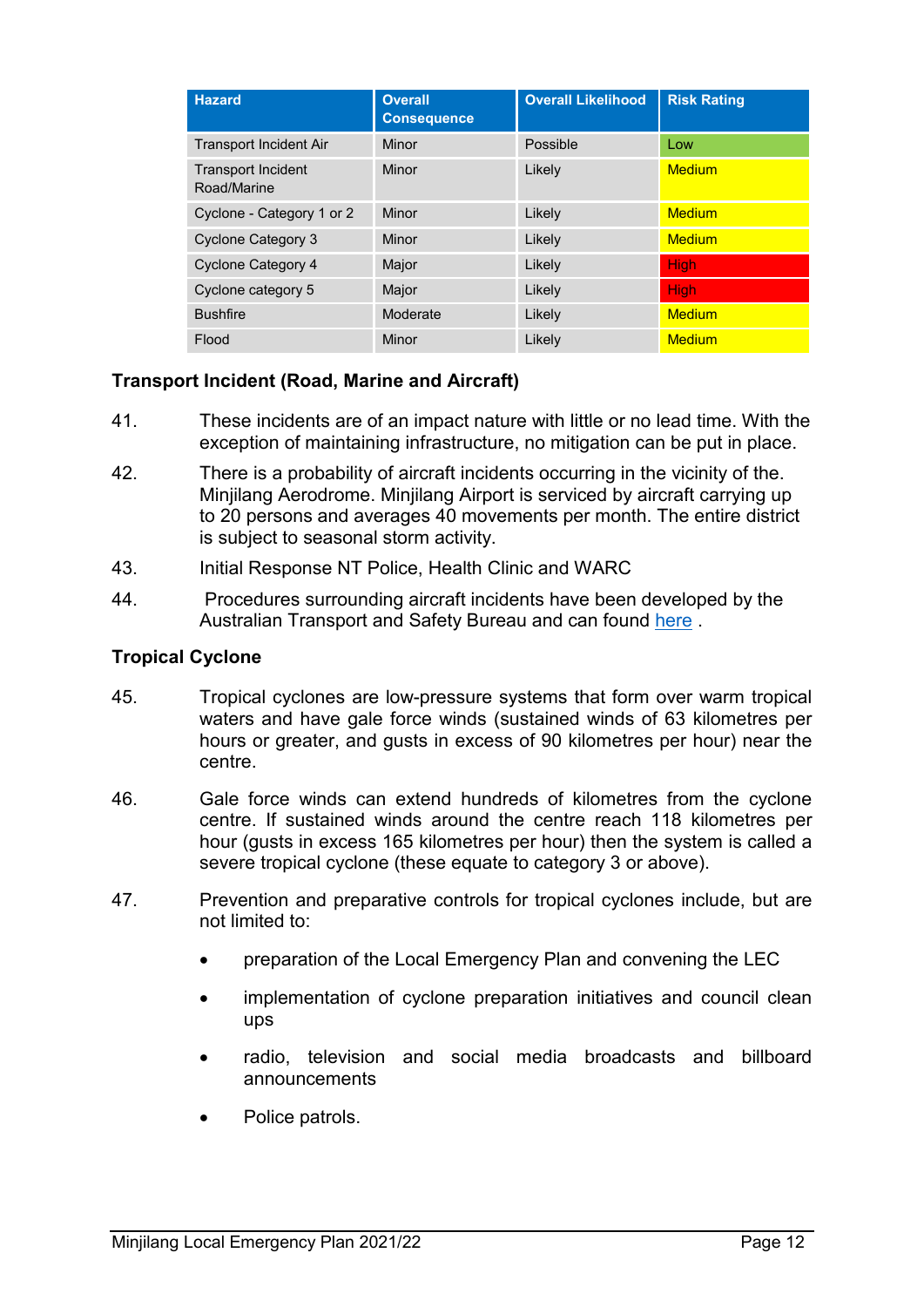# <span id="page-12-0"></span>**Bushfire**

48. A fire hazard includes and fire threat to the township, housing and infrastructure of Minjilang and all the surrounding outstations.

# <span id="page-12-1"></span>**Flood**

49. Floods occur when water covers land that is normally dry. They may result from prolonged or very heavy rainfall, severe thunderstorms, monsoonal (wet season) rains in the tropics, or tropical cyclones.

# <span id="page-12-2"></span>**Public Education**

50. NTES delivers community education, awareness and prevention programs. These are also conducted or supported by Australian Government agencies such as the Bureau of Meteorology and Attorney-General's Department, as well as non-government entities like the Australian Red Cross, to ensure ongoing public awareness of emergency and disaster events. Further information is available on each organisation's respective website.

# <span id="page-12-3"></span>**Planning**

- 51. The Act requires Emergency Plans to be maintained at a Territory, regional and local level. Arrangements in plans aim to be flexible and scalable for all hazards. The planning process enables agreements to be reached between people and organisations in meeting communities' needs during emergencies. The plan becomes a record of the agreements made by contributing organisations to accept roles and responsibilities, provide resources and work cooperatively.
- 52. In accordance with section 17 of the Act, the operation and effectiveness of approved emergency plans must be reviewed at least once every 12 months.

# <span id="page-12-4"></span>**Resource Coordination**

- 53. A master resource register is to be maintained by the District Local Controller for rapid reference during emergency management operations – refer Annex D.
- 54. Stakeholders are to ensure that the District Local Controller is kept advised of changes to resource holdings, operational response capability and key personnel contact arrangements on a regular basis.

# <span id="page-12-5"></span>**Training and Education**

55. The Act requires that those involved in emergency planning and operations are be appropriately trained. The NTES Learning and Development Command provides the required training and education capability to ensure NT Government and non-government entities are appropriately trained.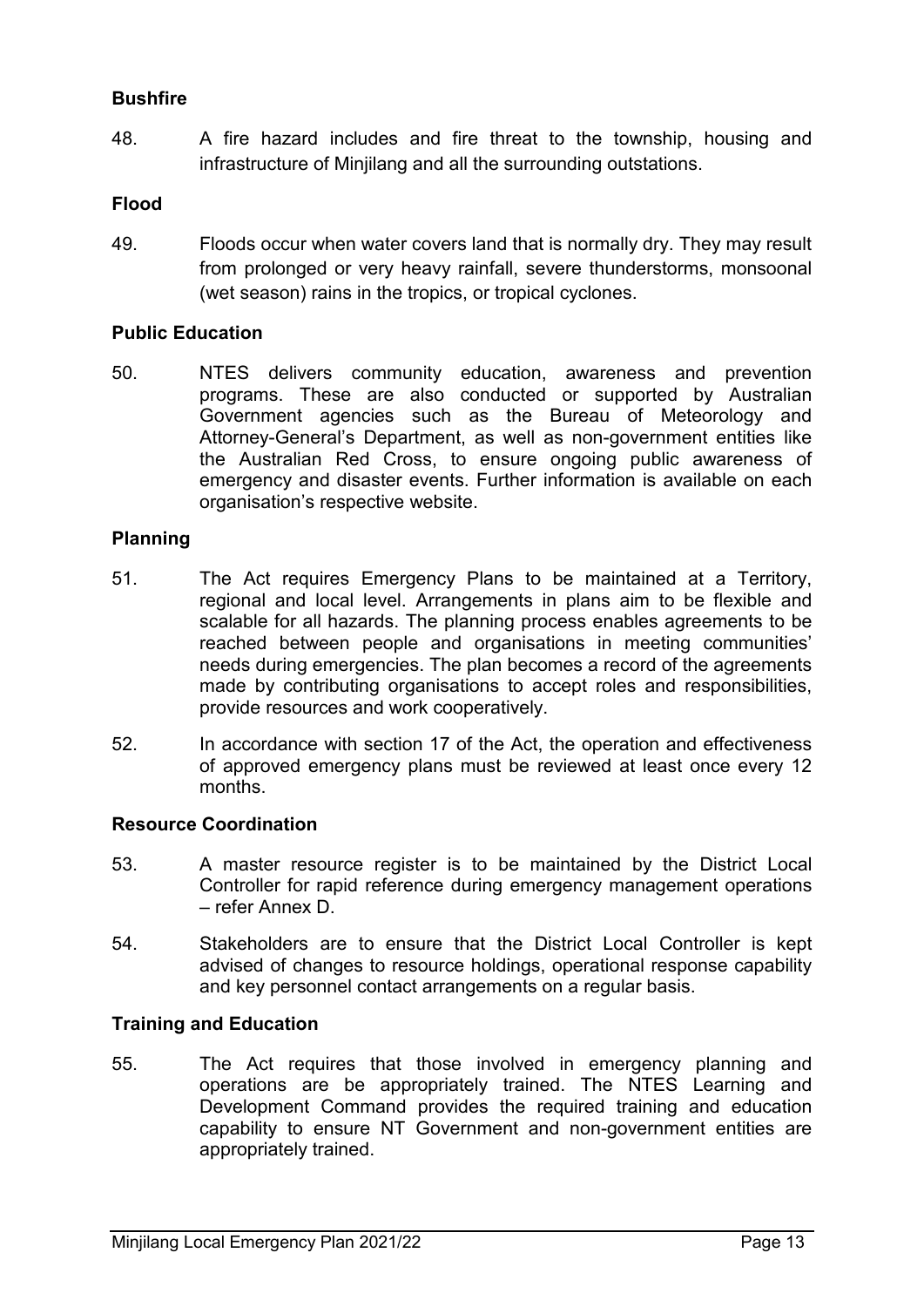# <span id="page-13-0"></span>**Exercises**

- 56. Exercises are a key measure for testing the effectiveness of Plans and should be conducted at all levels and involve all stakeholders. Exercises ensure that Plans are robust and understood, and that capabilities and resources are adequate to implement them.
- 57. Exercises are conducted when a Plan has not been enacted since the last review, or substantial changes have occurred, including:
	- Legislative changes
	- Major changes have occurred in the areas of key personnel, positions or functions across prevention, preparedness, response and recovery
	- New or emerging hazards/risks have been identified.
- 58. Delivery of exercises is guided by advice from the Territory, Regional or Local Controllers, the Territory Recovery Coordinator, Territory Emergency Management Council or Regional Emergency Committee or as required by functional groups[1](#page-13-4).

# <span id="page-13-1"></span>**Response**

59. Response actions are those taken in anticipation of, during, and immediately after an emergency to ensure that its effects are minimised and that people affected are given immediate relief and support $^{\scriptscriptstyle 2}.$ 

# <span id="page-13-2"></span>**Control and coordination**

60. Arrangements for response are based on pre-agreed roles and responsibilities for stakeholders. When the scale and complexity of an event is such that resources of the community are depleted a number of arrangements are in place for assistance from the region, the Territory and/or the Australian Government. Pathway for assistance is through the Northern Controller/delegate.

# <span id="page-13-3"></span>**Local Emergency Controller**

- 61. In accordance with section 76 of the Act, the Territory Controller has appointed a District Local Emergency Controller (Local Controller).
- 62. The Local Controller is the OIC of Minjilang Police Station.
- 63. The Local Controller is subject to the directions of the Regional Controller.
- 64. The powers, functions and directions the Local Controller can be found in sections 77, 78 and 79 of the Act.

 $\overline{a}$ 

<span id="page-13-4"></span><sup>&</sup>lt;sup>1</sup> Section 3.5 and 3.6 of the Territory Emergency Plan.

<span id="page-13-5"></span><sup>2</sup> <https://knowledge.aidr.org.au/media/1764/handbook-9-australian-emergency-management-arrangements-kh-final.pdf>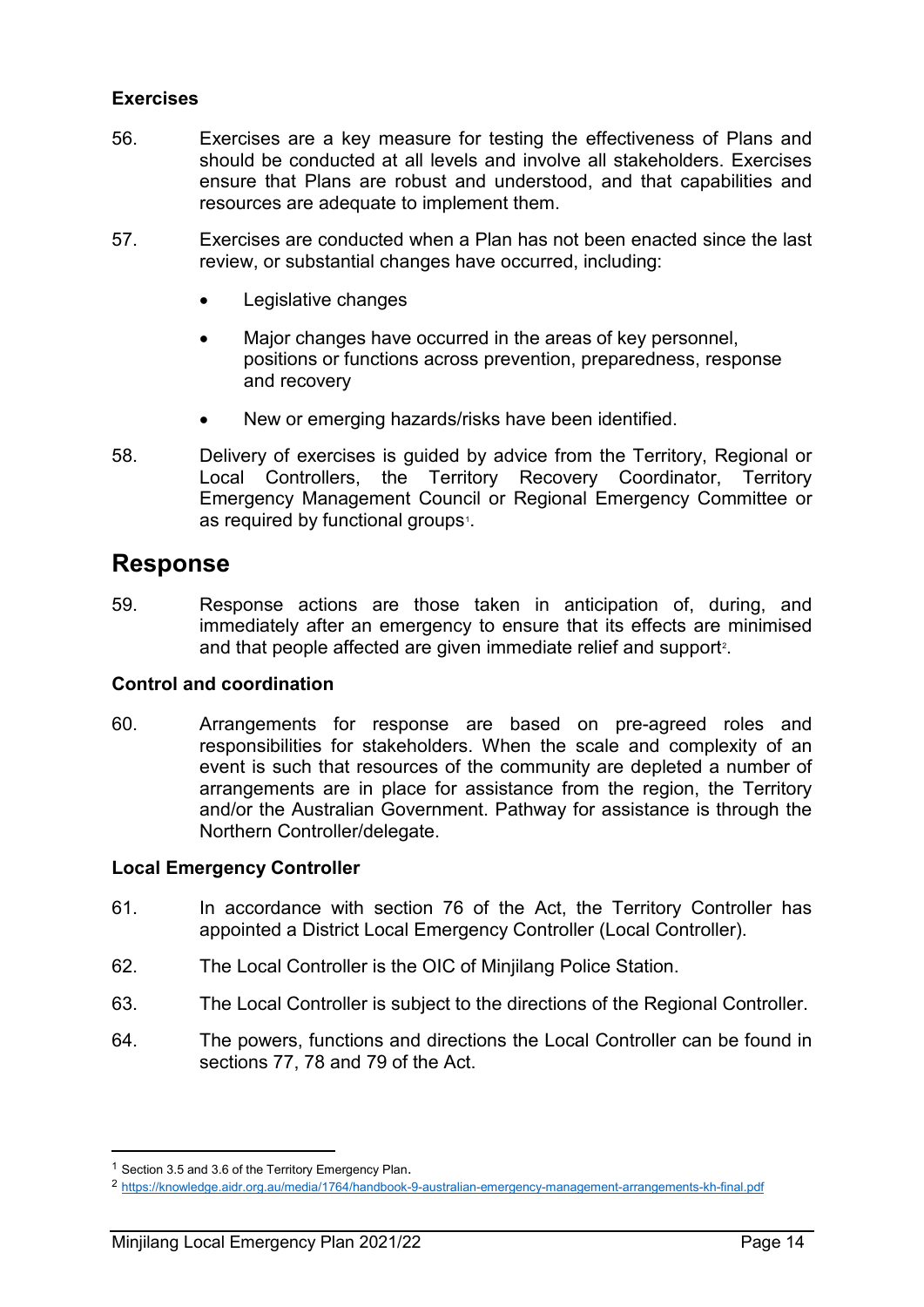# <span id="page-14-0"></span>**Local Emergency Committee**

- 65. In accordance with section 80 of the Act, the Territory Controller has established a Minjilang Local Emergency Committee (LEC).
- 66. The Local Controller is Chair of the LEC. Remaining membership consists of representatives from NT Government and non-government entities within the District
- 67. Division 11 of the Act specifies the establishment, functions, powers; membership and procedure requirements of a LEC.

# <span id="page-14-1"></span>**Local Recovery Coordinator and Coordination Committee**

- 68. In accordance with section 87 of the Act, if a region and/or locality has been affected by an event, the relevant Regional Recovery Coordinator may appoint a Local Recovery Coordinator.
- 69. The Local Recovery Coordinator will establish a local Recovery Coordination Committee drawing from membership of the LEC and other relevant members of the community as deemed necessary.
- 70. The Local Recovery Coordinator will report directly to the Regional Recovery Coordinator.
- 71. Division 12 of the Act specifies the functions, powers and directions the Local Recovery Coordinator is subject to.
- 72. Division 13 of the Act specifies the establishment, functions, powers; membership and procedure requirements of Recovery Coordination **Committee**

# <span id="page-14-2"></span>**Emergency Operations Centres (EOCs)**

- 73. Local Control Centres (LCCs) will be established as required by Local Controllers to provide a central focus to the management, control and coordination of emergency operations in the District. When activated, the functions of the LCCs are:
	- information collection and dissemination
	- preparation and issue of official warnings and advice to the public
	- coordination of the provision of resources required in the locality
	- submitting requests for resources through the Regional Controller or the Territory Emergency Operations Centre where applicable
	- dissemination of information to the media and general public through the Public Information Group to ensure a single point of truth for releases of information to the wider community<sup>[3](#page-14-3)</sup>.
- 74. The District LCC is the Minjilang Police Station.

 $\overline{a}$ 

<span id="page-14-3"></span><sup>3</sup> Territory Emergency Plan Section 4.5.3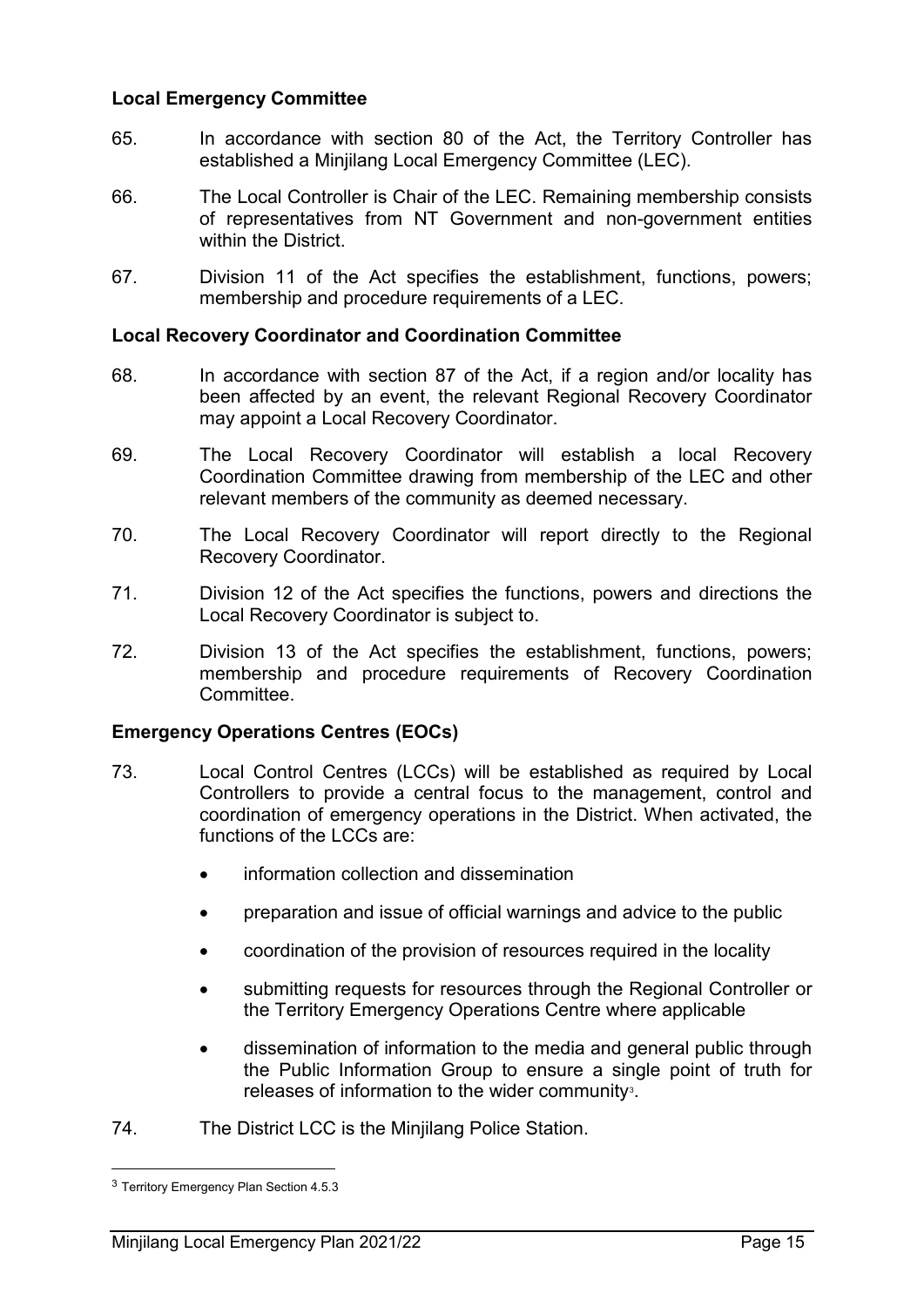- 75. The Regional EOC will be located in Darwin at the Peter McAulay Centre.
- 76. Agencies and Functional Groups may establish their own Coordination Centres to provide the focal point for the overall control and coordination of their own agency resources.
- 77. Liaison Officers from functional groups and support agencies will attend the EOC as required.

# <span id="page-15-0"></span>**WebEOC**

- 78. WebEOC is a critical information management system used throughout the NT. It is an effective and efficient tool used by stakeholders that have a role and responsibility under the Territory Emergency Plan during prevention, preparation, response and recovery phases of any event.
- 79. WebEOC is a contemporary platform for the coordination of multi-agency response to any critical incident be it a severe weather event, flood, bush fire, industrial accident, major crime, terrorism or a large scale planned event. It provides the capacity to record (in real time) all information relevant to an incident and to share that information with other persons at the scene, an EOC and Functional Group personnel.
- 80. WebEOC allows for information sharing, managing tasks and submitting situational reports. It also assists the Control Authority to manage and disseminate current decisions and objectives. Together these functionalities provide up-to-date situational awareness.

# <span id="page-15-1"></span>**Situation Reports (SITREPs)**

- 81. It is essential for effective control and coordination of emergency management operations that the Local Controller is able to gather and collate relevant information relating to the emergency from regular, concise and accurate SITREPs.
- 82. LEC members are to provide SITREPs at agreed times to enable the preparation of a consolidated report which will be distributed to all committee members and other relevant authorities. This may be achieved through the WebEOC incident management system.

# <span id="page-15-2"></span>**Activation of the Plan**

83. This Plan sets out five stages of activation. These stages are designed to ensure a graduated response to hazardous events, thereby reducing the possibility of under or over reaction by the emergency management agency. The stages are:

| Stage 1 | Alert   | This stage is declared when the Local Controller<br>receives warning of an event which, in their<br>opinion, may necessitate an emergency<br>management response. |
|---------|---------|-------------------------------------------------------------------------------------------------------------------------------------------------------------------|
| Stage 2 | Standby | This stage is declared when the Local Controller<br>considers an emergency operation is imminent.<br>During this stage passive emergency measures                 |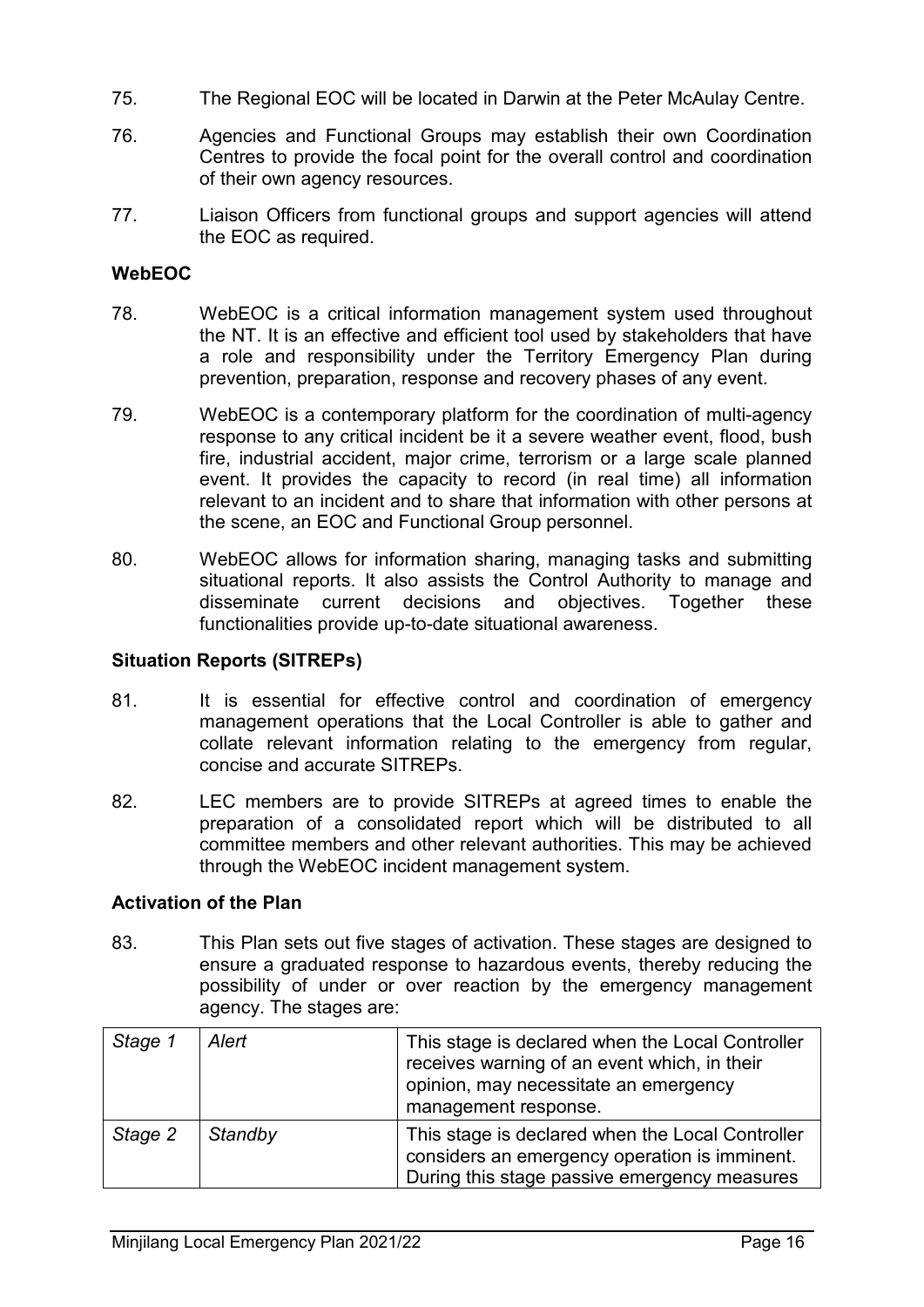|         |                                                                 | are commenced.                                                                                                                                                                  |
|---------|-----------------------------------------------------------------|---------------------------------------------------------------------------------------------------------------------------------------------------------------------------------|
| Stage 3 | Activation                                                      | This stage is declared when active emergency<br>measures are required.                                                                                                          |
| Stage 4 | Stand-down response<br>operations and<br>transition to Recovery | Stage 4 occurs when the Local Controller and<br>Local Recovery Coordinator agree to transition to<br>recovery in accordance with the transitional<br>arrangements of this Plan. |
| Stage 5 | Recovery                                                        | This stage is called if ongoing recovery<br>operations and coordination is required.                                                                                            |

- 84. The stages identified above provide for a sequential response. However, it may be necessary because of the degree of warning and speed of onset of an event for either the Regional or Local Controller to amalgamate the actions required under one stage.
- 85. Recovery may be activated when an incident or event has occurred that did not necessitate the activation of response stages 1 to 4. This may be in relation to a sudden impact event or slow onset event such as a drought situation.

# <span id="page-16-0"></span>**Stakeholder Notifications**

- 86. Upon activation of the Plan the following personnel are to be advised as a matter of urgency:
	- all available members of the LEC
	- Divisional Superintendent
	- Regional Controller
	- NTES Duty Officer.
- 87. The Local Controller will notify LEC members of imminent events or activations through various means including but not limited to phone, SMS and email notifications dependant on the most appropriate and available at the time.

# <span id="page-16-1"></span>**Official Warnings and General Public Information**

- 88. Official warnings are issued by the Bureau of Meteorology (BoM), Geoscience Australia and NTES.
- 89. Emergency Alert (EA) is a national telephony-based emergency warning system that can deliver warning messages to landlines and mobile handsets based on the service address and mobile handsets based on the last known location of the device.
- 90. The Standard Emergency Warning Signal (SEWS) is an audio alert signal (wailing siren) which may be broadcast on public media to draw attention to the fact that an urgent safety message is about to be made. Generally, SEWS is only played before announcements concerning significant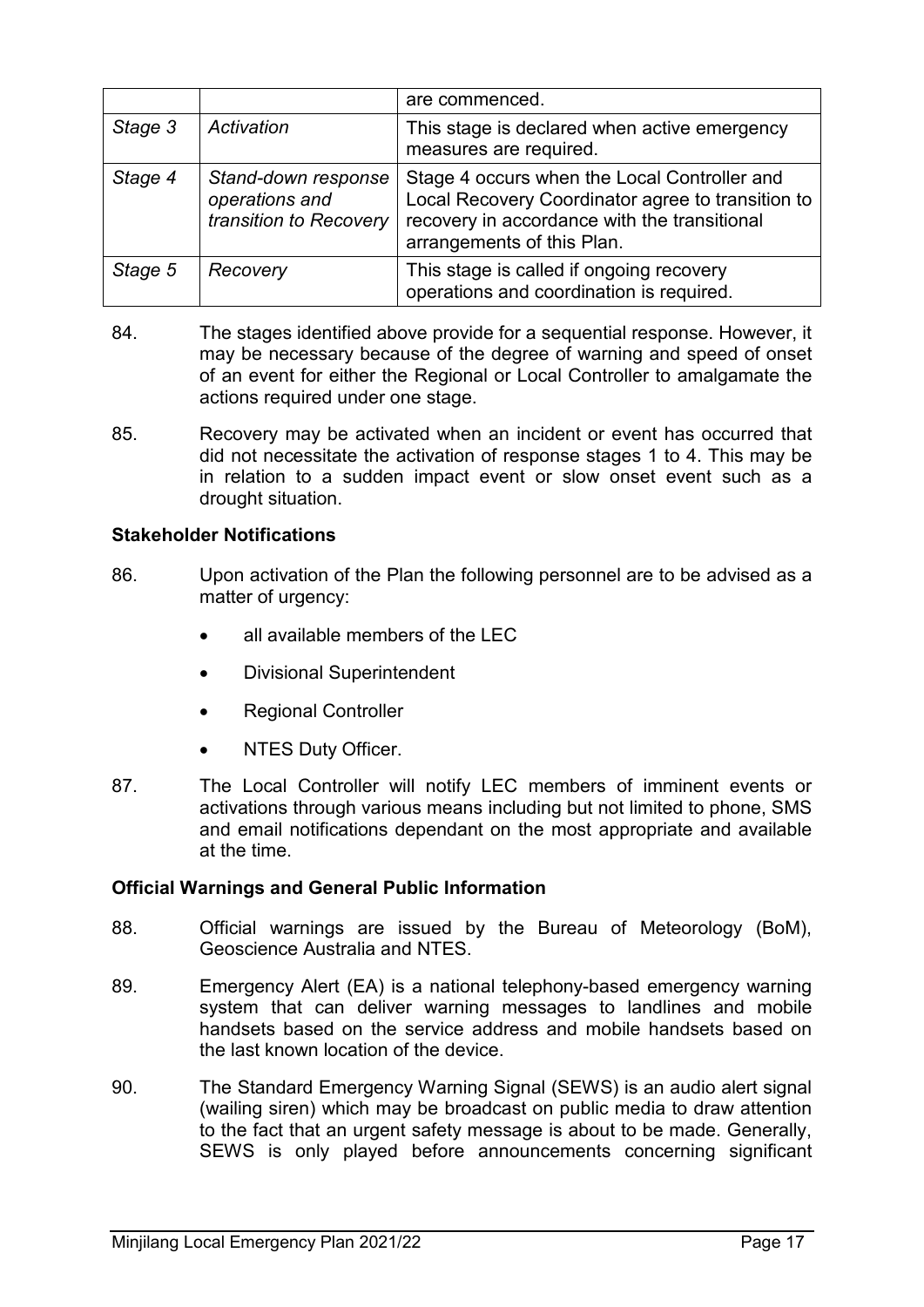emergencies where emergency management arrangements should be activated as a result.

- 91. Authority to utilise the Emergency Alert and SEWS may be given by virtue of the approval of an emergency plan. The authority and delegations can be found in the Territory Emergency Plan.
- 92. Control and Hazard Management Authorities may have pre-planned use of SEWS for non-weather related events approved by virtue of the approval of a Regional or Special emergency plan.
- 93. The District will receive official warnings and general public information through the following means:
	- radio broadcast
	- television news broadcast
	- Secure NT internet and Facebook site.
- 94. Warning and information messages for general public are authorised by the Local/Regional Controller/delegate, as relevant. The dissemination of such warnings and information is to be by whatever means are appropriate and available at the time.

# <span id="page-17-0"></span>**Australasian Inter-Service Incident Management System (AIIMS)**

95. Australasian Inter-Service Incident Management System (AIIMS) and is a robust incident management system that will enable the seamless integration of activities and resources of a single agency or multiple agencies when applied to the resolution of any event.

# <span id="page-17-1"></span>**Closure of Schools**

- 96. The decision to close schools due to an impending threat will be made by the Chief Minister on advice from the Territory Emergency Management Council (TEMC). When the nature of an event demands an immediate response, local authorities will take the appropriate steps to ensure the safety to the public. This action may include the temporary closure of a school to begin preparations, pending formal closure of the school by the Chief Minister for the remainder of the event.
- 97. The decision to reopen schools will be made by the Chief Minister on advice from the Chief Executive, Department of Education.

# <span id="page-17-2"></span>**Closure of Government Offices**

- 98. The decision to close government offices due to an impending threat will be made by the Chief Minister on advice from the TEMC. When the nature of an event demands an immediate response, local authorities should take all appropriate steps to ensure public safety and the protection of property.
- 99. The decision to reopen government offices will be made by the Chief Minister on advice from the TEMC.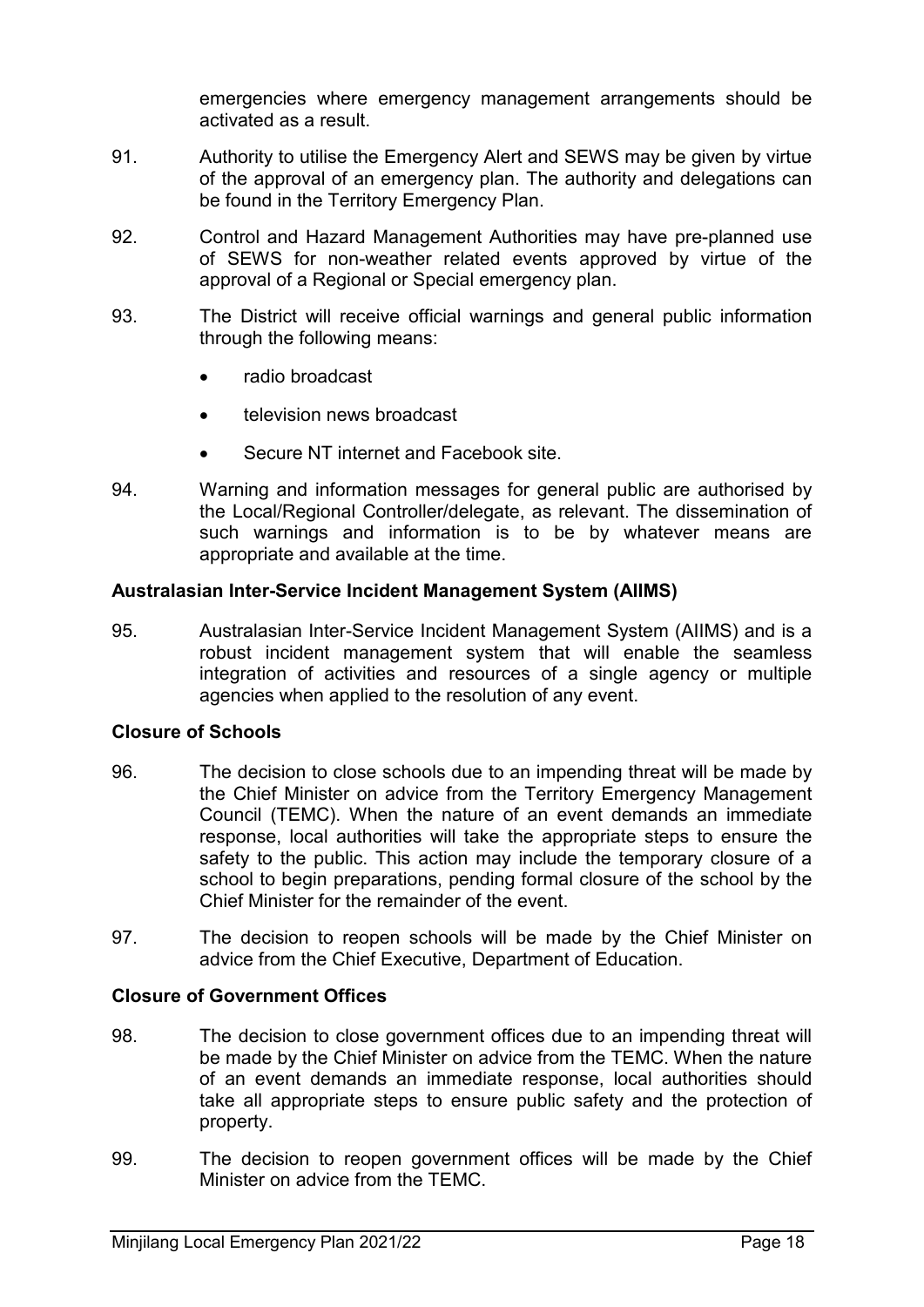100. All NT Government agencies are to have an Emergency Preparedness Plan which sets out their processes for closing down their offices once approval has been given. This should have clearly articulated employee guidelines to ensure employees know when they are authorized to leave and are required to return to work.

# <span id="page-18-0"></span>**Emergency Shelters**

101. Emergency shelters and places of refuge are buildings or structures that provide people with a place of protection and shelter during a disaster or emergency event such as a cyclone, flood, fire or tsunami.

# <span id="page-18-1"></span>**Emergency Shelters/Strong Buildings Locations**

- 102. Those whose normal accommodation has been assessed as cyclone safe are to be encouraged to remain in their homes to reduce the burden on emergency shelters. However once emergency shelters are opened, no person is to be refused entry. Persons with special needs, the aged, the infirm and persons under the influence of drugs or alcohol are to be assessed by the shelter management team upon entry in to the emergency shelter.
- 103. Minjilang Shelters:
	- Mumanuri School Can accommodate up to three hundred (300)
- 104. Strong buildings Minjilang
	- New Block homes, lot numbers 117, 116, 133, 134, 191, 194, 118, 125, 173, 227, 129, 226, 242, 243, 249a, 249b, 246, 247, 182a, 182b and 145.
		- Map of houses held by Minjilang Police in L drive.
- 105. Annesley Point
	- 2 strong houses reported by a local resident to be constructed to a Category 4 Cyclone code.
- 106. Black Point Ranger Station
	- 5 dwellings that were built to code at the time of construction.
		- Shipping container professionally concreted into the ground and built to code at the time of construction capable of holding the residents of the ranger station and Gumeragi outstation.
- 107. The Gumeragi outstation remains in contact with the ranger station throughout the wet season and any warnings passed on by the rangers
- 108. Araru outstation
	- shipping container
- 109. All other outstations should not be occupied during the wet season
- 110. Seven Spirit Bay Wilderness Lodge, located on the mainland Garig Gunak Barlu National Park, Cobourg Peninsula, has 24 cabins and a large lodge, all built to code at the time of construction and endured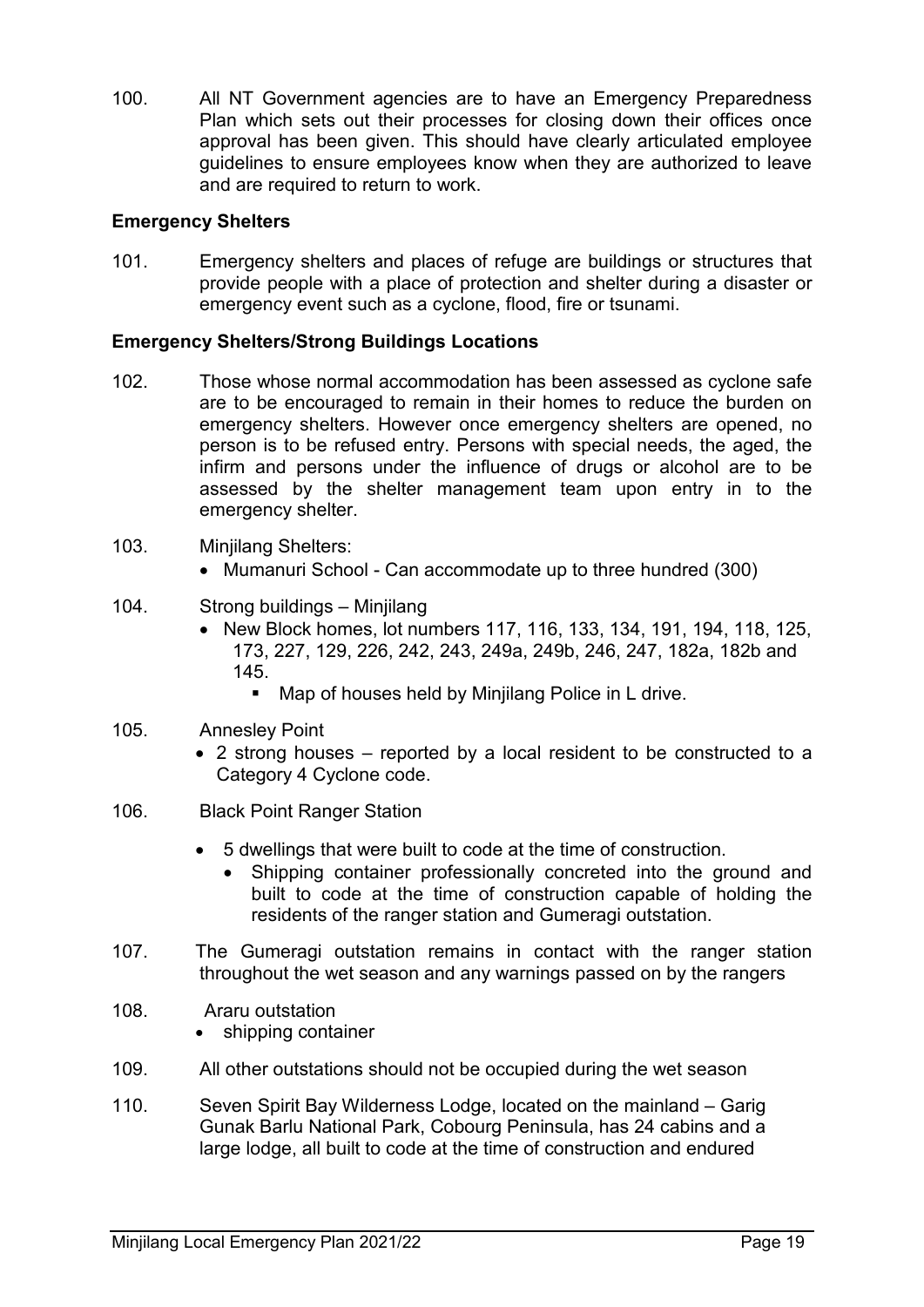cyclone Ingrid.

- 111. The timing of the opening of emergency shelters will be dependent upon The responsibilities of the emergency shelter manager are:
	- the provision of those buildings designated as emergency shelters
	- the provision of personnel to staff and operate the emergency shelters at such times as they are activated
	- the maintenance of effective liaison with other stakeholders with responsibilities relating to emergency shelters, in particular the NTPF.
- 112. Emergency shelters are opened under the direction of the Territory or Regional Controller in consultation with the Emergency Shelter Group. The lead agency for this group is the Department of Education. Emergency shelters will not normally operate for more than 48 hours.
- 113. The timing of the opening of emergency shelters will be dependent upon the severity of the impending incident, the numbers to be sheltered, the time of day the incident is expected to impact and the period of time the emergency shelters are likely to be occupied. .
- 114. The announcement that emergency shelters are open in the District will be made by radio broadcast and will include emergency shelter rules such as no pets or alcohol being permitted in shelters and that food will not be provided.
- 115. The Department of Education in conjunction with NT Police are responsible for the management of emergency shelters in an emergency event.

# <span id="page-19-0"></span>**Evacuation Planning and Accommodation**

- 116. Evacuation is a risk management strategy that can be used to mitigate the effect of an emergency or disaster on a community<sup>4</sup>. The mitigation strategy to minimise the requirement for community evacuation due to a COVID-19 emergency event would be to utilise identified shelters, which can accommodate up to 350 persons for an extended period if required. The accommodation buildings identified as safe and habitable, with residents to remain in situ.
- 117. The decision to evacuate a community, including establishing an evacuation centre, is not taken lightly as it represents significant resource and financial implications<sup>[5](#page-19-2)</sup>.
- 118. Evacuation of the District will be considered as a last resort. Where an evacuation is required the TEMC, in consultation with the Local Controller and the District, will arrange emergency accommodation and transport, as necessary, through the relevant Functional Group/s.

<sup>&</sup>lt;u>.</u> <sup>4</sup> EM Manual 11 Evacuation Planning, page 1

<span id="page-19-2"></span><span id="page-19-1"></span><sup>5</sup> Australian Emergency Management, Evacuation Planning Handbook 4 2013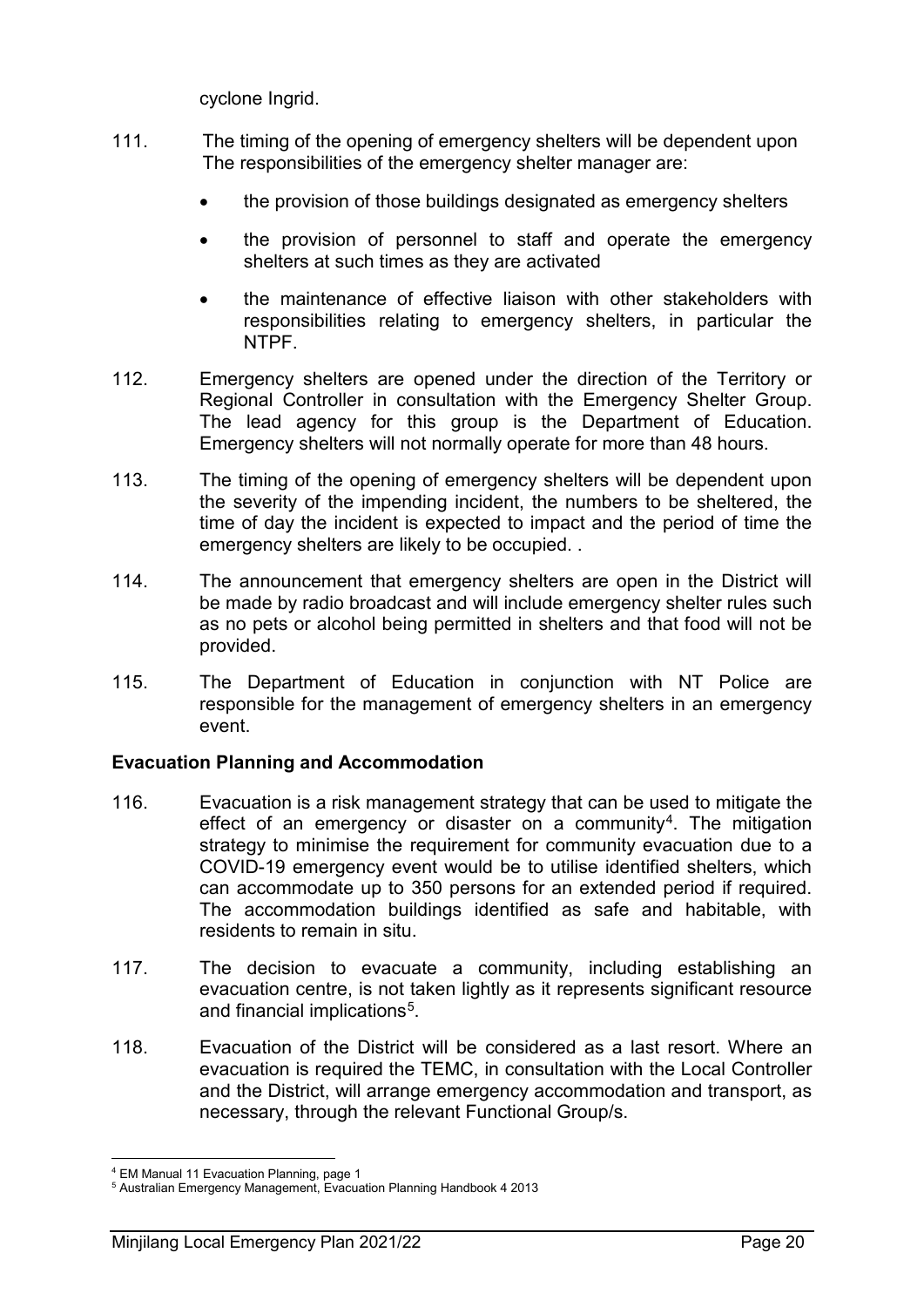# <span id="page-20-0"></span>**Register. Find. Reunite Registration and Inquiry System**

- 119. Australian Red Cross, in partnership with the Commonwealth Attorney-General's Department, has developed an improved system to help reunite families, friends and loved ones separated by an emergency. This system is called Register. Find. Reunite.
- 120. This system can be initiated by either the Territory or Regional Controller without the national system being activated<sup>6</sup>.

### **Impact Assessment**

- 121. The Survey, Rescue and Impact Assessment Group, led by the NTPFES, is responsible for impact assessments.
- 122. At the local level, Local Controllers can activate the NTES to undertake impact assessments if deemed appropriate.
- 123. Immediately after a hazard has affected a community, assessment of the impact is a vital component of the situational awareness and implementation of response and recovery activities.
- 124. Guidelines to conduct rapid assessments in the NT, including the establishment of a dedicated Rapid Assessment Team/s (RAT) to collect data in the field have been developed. A copy is available in the WebEOC library for emergency management practitioners.

# <span id="page-20-1"></span>**Recovery**

- 125. Emergency recovery is the coordination process of supporting affected communities in the reconstruction of the physical infrastructure, restoration of the economy and of the environment, and support for the emotional and physical wellbeing of those affected.
- 126. Recovery is often a long term process which can be measured in months, years or even decades. For the purpose of this Plan only the early recovery phase is detailed.

# <span id="page-20-2"></span>**Transitional Arrangements**

- 127. The transition from response to recovery coordination represents a fundamental shift in operational aims and tempo. This shift is from the protection of life and supporting the immediate needs of the community, to establishing longer term, more sustainable support structures.
- 128. The transition to recovery coordination occurs at a time agreed to by the:
	- Territory Controller
	- Territory Recovery Coordinator.

<span id="page-20-3"></span> $\overline{a}$ <sup>6</sup> Territory Emergency Plan Section 4.17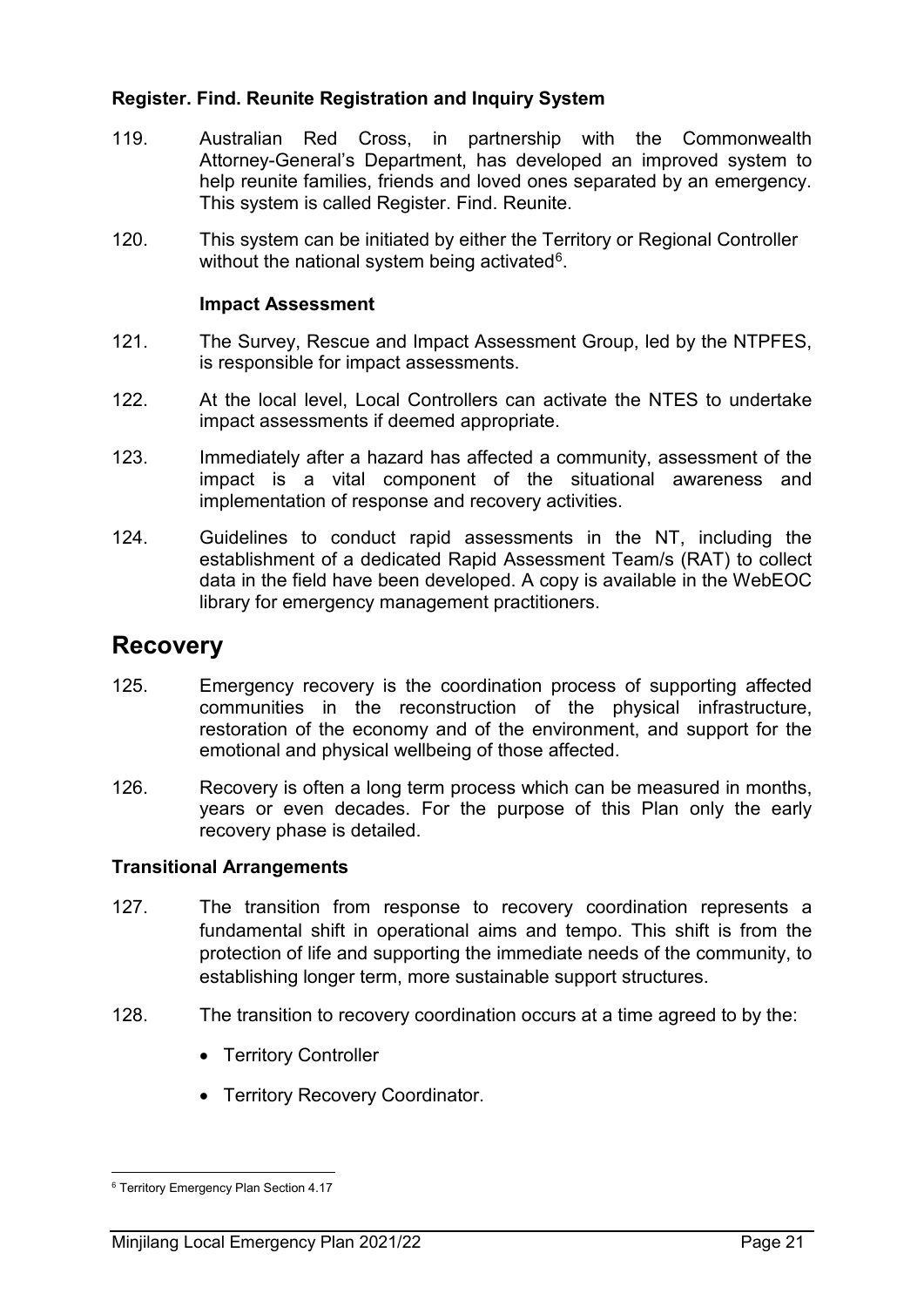After consultation with TEMC, the Regional Controller and the Regional Recovery Coordinator.

# <span id="page-21-0"></span>**Handover Arrangements**

- 129. Formal handover to recovery coordination will not occur until the Territory Recovery Coordinator is satisfied the following briefings have been completed:
	- the Territory Controller has briefed the TEMC and the Territory Recovery Coordinator
	- the Regional Controller has briefed the Regional Recovery Coordinator, and
	- where there is significant changeover of personnel, the EOC planning operations and logistics sections have briefed incoming recovery planning, operations and logistics staff.
- 130. The Regional Recovery Coordinator will ensure all functional group leaders, agencies, support groups and other relevant stakeholders are notified of the transition to recovery well before it occurs. This notification is to include changes to relevant contact details and other pertinent information.
- 131. A summary of response and recovery activities can be found at Annex K.

### <span id="page-21-1"></span>**Plan Governance**

132. Part 2, Division 3 of the Act outlines the preparation, consideration, approval and review requirements for Local Emergency Plans.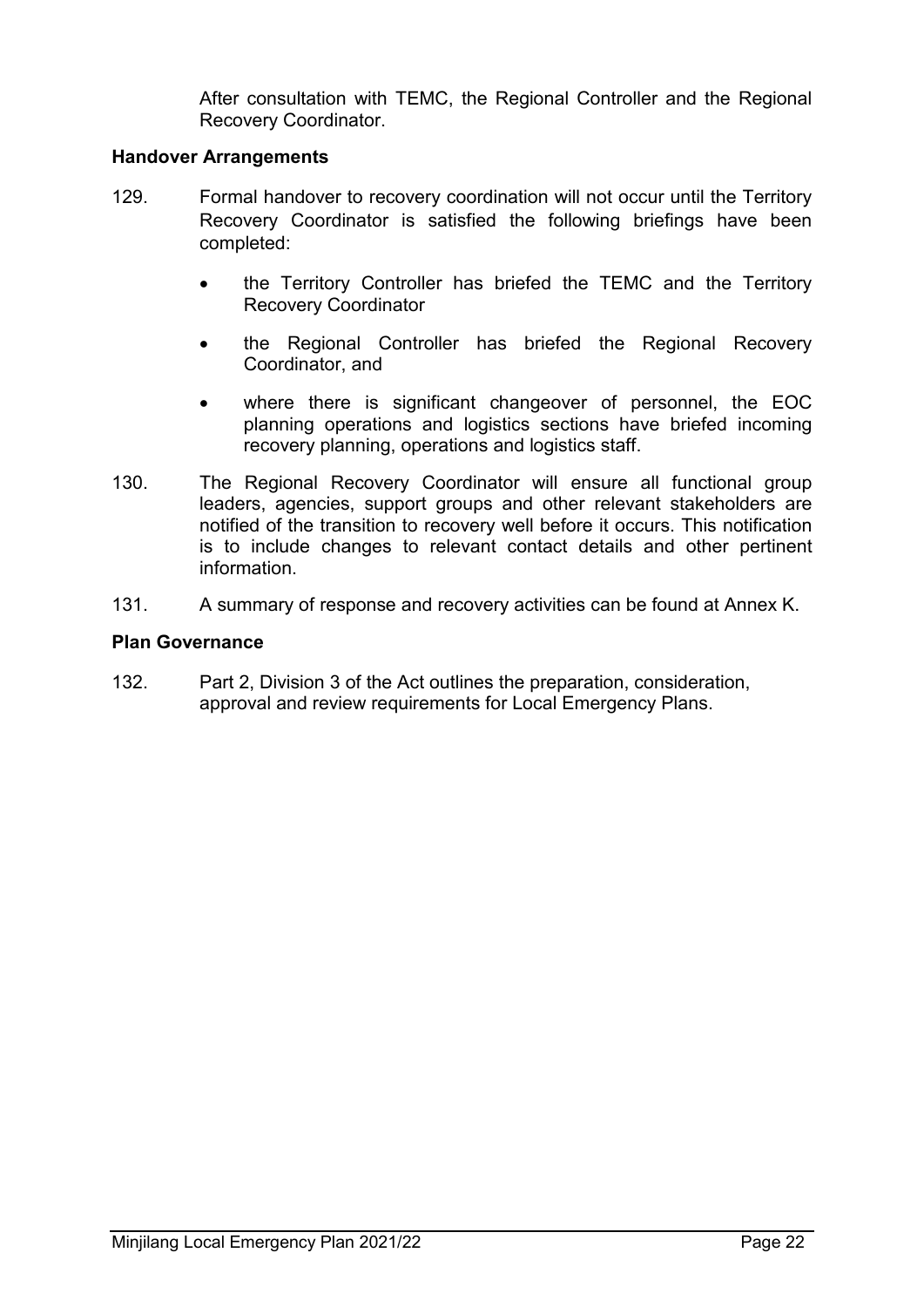# <span id="page-22-0"></span>**Annexure**

- **Annex A Hierarchy of Plans**
- **Annex B Functional Groups - Roles and Responsibilities**
- **Annex C Functions Groups**
- **Annex D Resource Lists**
- **Annex E Identified Risk Guidelines – Transport**
- **Annex F Identified Risk Guidelines – Cyclone**
- **Annex G Identified Risk Guidelines – Wild Fire**
- **Annex H Identified Risk Guidelines – Flood**
- **Annex I Evacuation Guideline**
- **Annex J SITREP Template**
- **Annex K Summary of Response**
- **Annex L Contact Details**
- **Annex M Debrief**
- **Annex N Glossary**
- **Annex O Acronyms**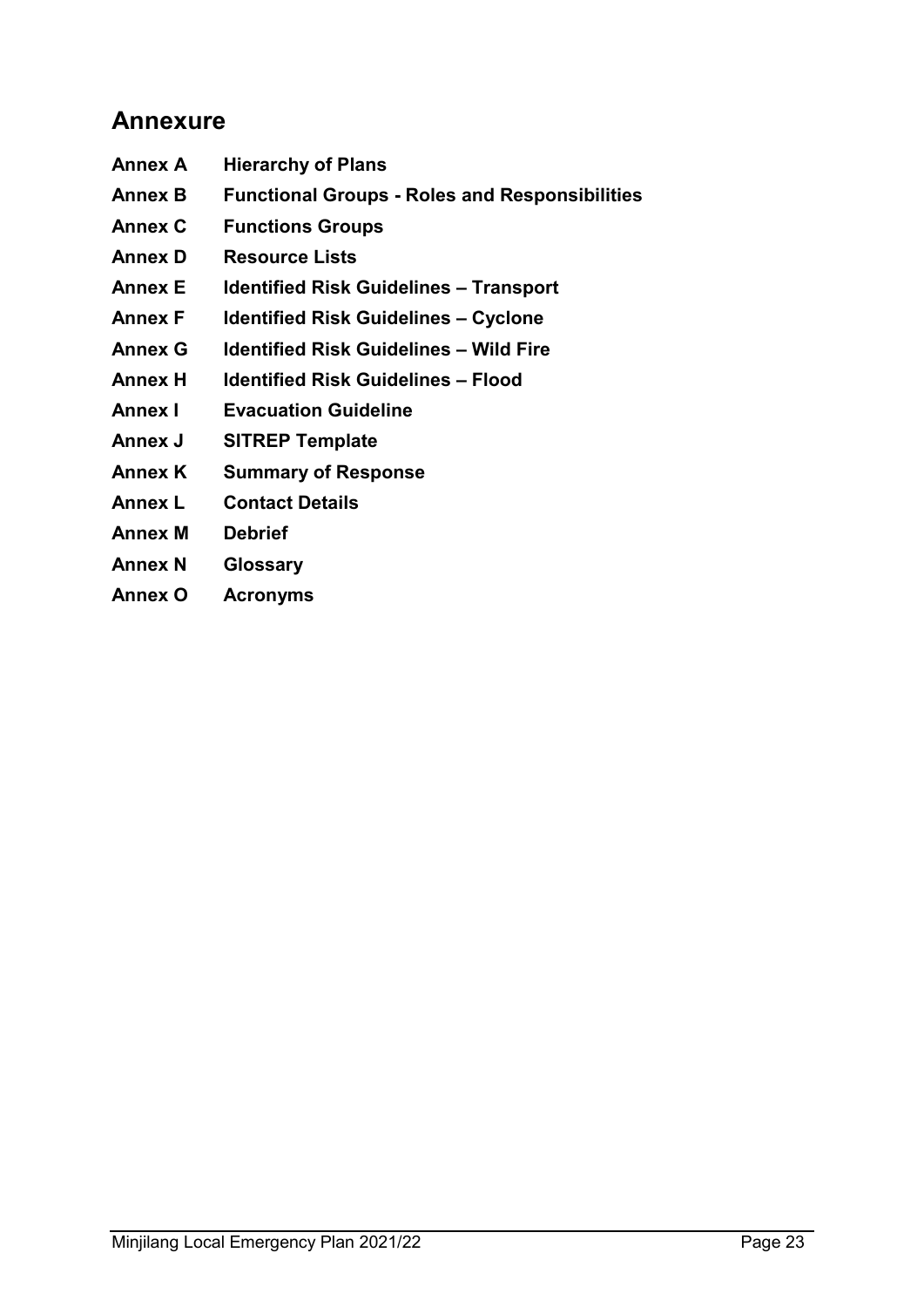# <span id="page-23-0"></span>**Annex A: Hierarchy of Plans**

Emergency management planning in the Territory is based upon a hierarchal system. It originates with the Territory Emergency Plan which provides the basis for subsequent regional, local and specific emergency management plans relating to specific threats.

- **Territory Emergency Plan.** A plan to describe the Northern Territory's approach to emergency and recovery operations, the governance and coordination arrangements and roles and responsibilities of agencies. The plan is supported by regional, local and hazard specific plans and functional group sub plans.
- *Regional Emergency Plans*. The regional emergency management structure is based upon two Police Regions. The plans provide a basis for coordinated emergency and recovery operations in the region.
- *Local Emergency Plans***.** Plans developed for coordinated emergency and recovery operations in the identified locality.
- **Territory Wide Plans.** Plans are not associated with functional group operational plans but cover an all hazard/all agency/all regions approach.
- **Agency/functional group plans.** Plans developed for agencies or functional groups to deliver the functions and operations of their agency during an Emergency or disaster.
- *Australian Government Plans and Arrangements***.** The Australian Government publish a range of national plans to deal with emergencies and disasters.
- *Special Emergency Plans***.** Plans outlining the arrangements for the control, coordination and support response, for hazard specific emergencies and disasters such as emergency terrestrial and aquatic pest and disease incursions.

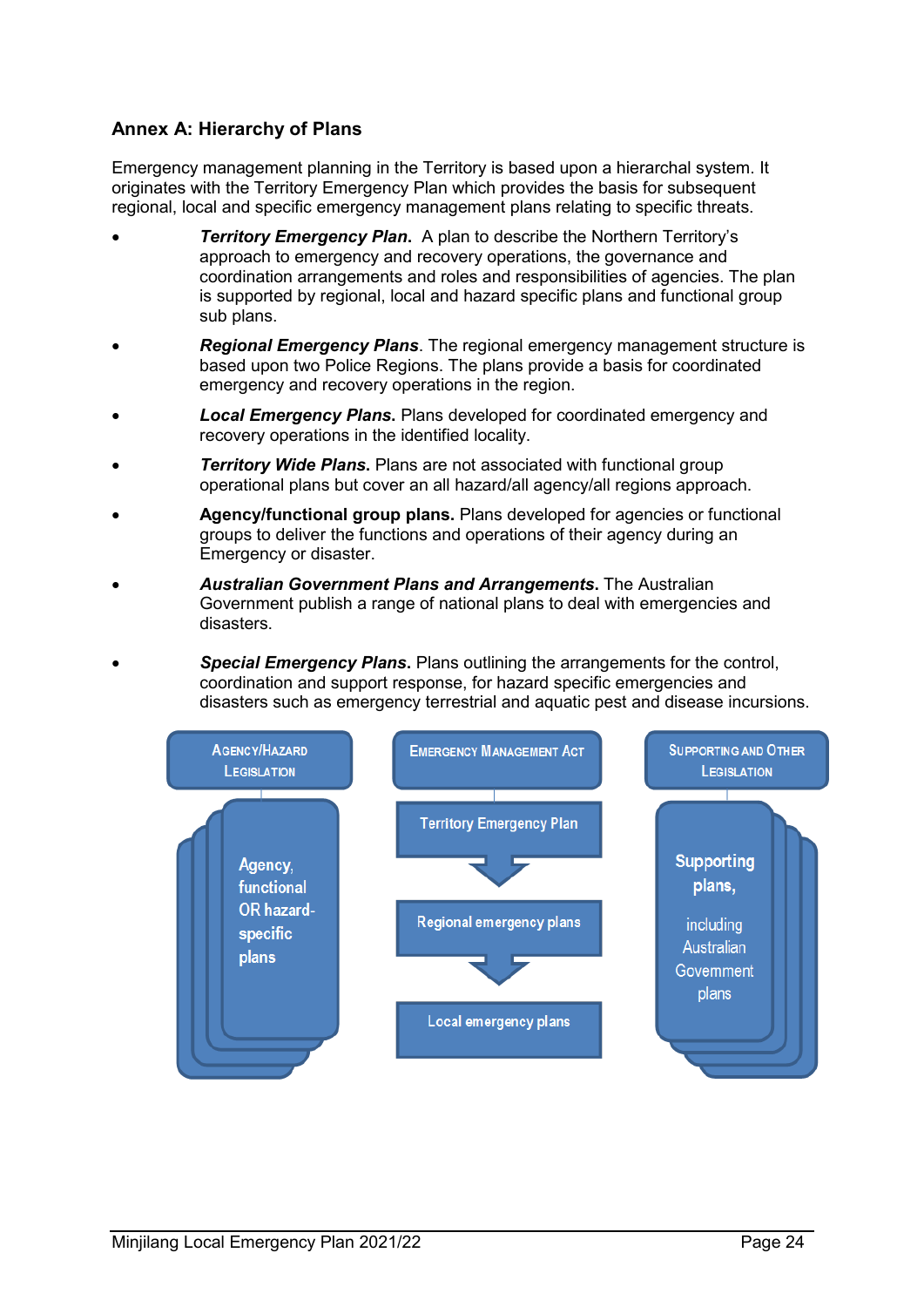# <span id="page-24-0"></span>**Annex B: Functional Groups - Roles and Responsibilities**

| <b>Functional Group</b>                 | <b>Position and Agency</b>                |
|-----------------------------------------|-------------------------------------------|
| <b>Biosecurity and Product Industry</b> | Department of Industry, Tourism and Trade |
| <b>Communication Technology</b>         | <b>NTPFES</b>                             |
| <b>Critical Goods and Services</b>      | Department of Industry, Tourism and Trade |
| <b>Emergency Shelter</b>                | Department of Education                   |
| Engineering                             | Department of Infrastructure Planning and |
|                                         | Logistics                                 |
| Medical                                 | Department of Health                      |
|                                         | <b>Top End Health Service</b>             |
| <b>Public Health</b>                    | Department of Health                      |
| <b>Public Information</b>               | Department of the Chief Minister and      |
|                                         | Cabinet                                   |
| <b>Public Utilities</b>                 | Power and Water Corporation               |
| Transport                               | Department of Infrastructure Planning and |
|                                         | Logistics                                 |
| <b>Survey and Rescue</b>                | <b>NT Police</b>                          |
| Welfare                                 | <b>Territory Families</b>                 |

| Minjilang                |                                              |
|--------------------------|----------------------------------------------|
| <b>Function/Activity</b> | <b>Position and Organisation or Provider</b> |
| <b>Medical Services</b>  | <b>Health Clinic</b>                         |
| Power Supply (ESO)       | Power & Water Corporation,                   |
| Food supplier            | <b>ALPA</b>                                  |
| Transportation           | <b>NA</b>                                    |
| Housing                  | <b>Territory Housing</b>                     |

Full details on agency roles and responsibilities are detailed in the Northern Territory Emergency Plan.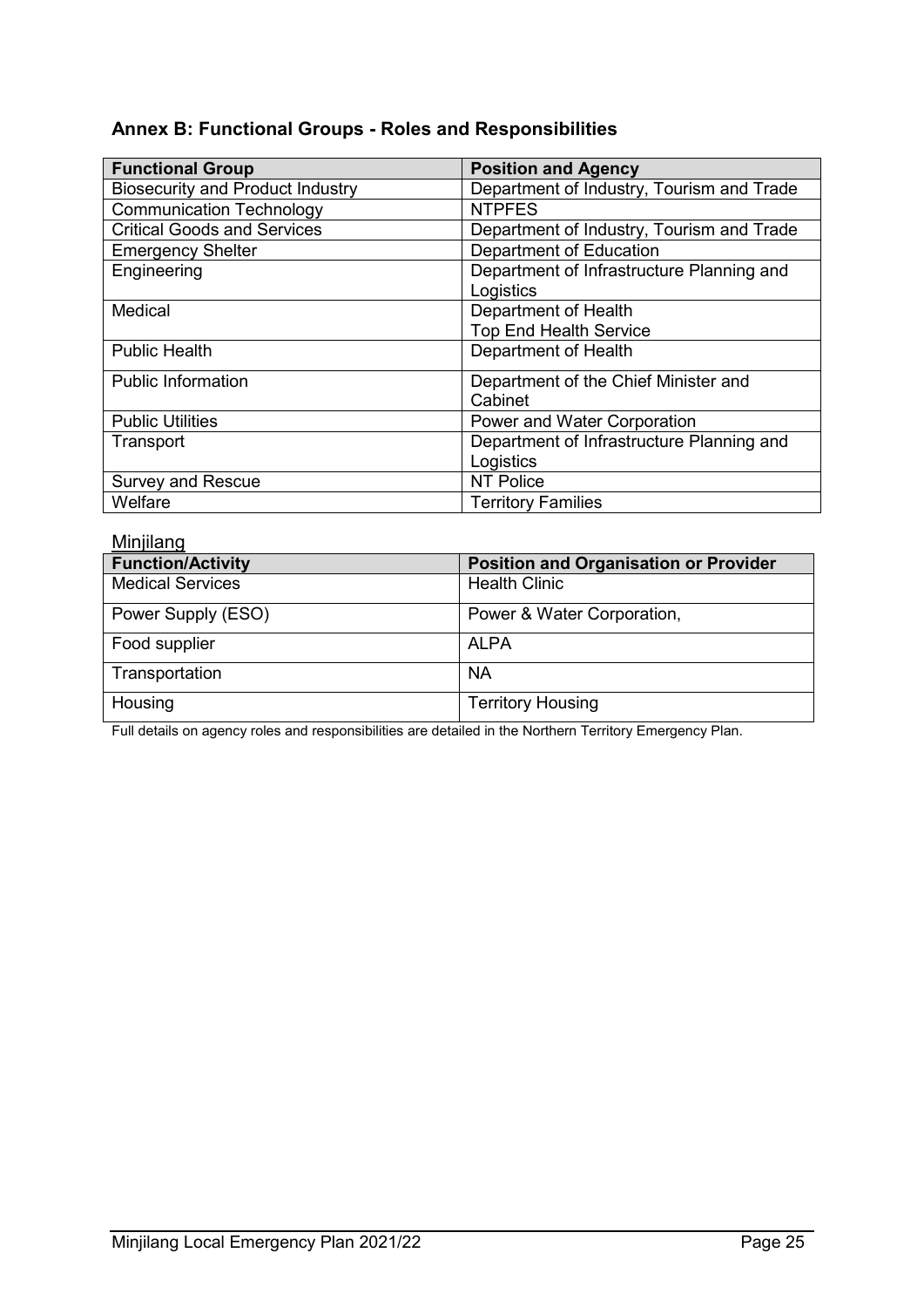# <span id="page-25-0"></span>**Annex C: Functional Groups**

# **Emergency Response and Recovery Functions with Identified Agencies/Organisation/Provider**

During an event some of these functions may be needed at a local level.

Please consider which agency or community member might be responsible for providing this function:

| <b>Functions</b>                                                        | Agency /Organisation/Provider responsible |
|-------------------------------------------------------------------------|-------------------------------------------|
| Animal / Livestock Management                                           | Police                                    |
| Anti-looting protection                                                 | Police                                    |
| <b>Banking Services</b>                                                 | <b>ALPA ATM</b>                           |
| Broadcasting: What radio stations provide announcements                 | <b>ABC TEABBA</b>                         |
| Clearing of essential traffic routes                                    | <b>WARC</b>                               |
| Clearing storm water drains                                             | <b>WARC</b>                               |
| Clothing and Household Items                                            | <b>ALPA</b>                               |
| Community Clean Up                                                      | <b>WARC</b>                               |
| Control, coordination and management                                    | Police                                    |
| Coordination to evacuate public                                         | Police                                    |
| Critical Goods and Services (protect/resupply)                          | <b>ALPA</b>                               |
| Food                                                                    |                                           |
| <b>Bottle Gas</b>                                                       |                                           |
| <b>Camping Equipment</b>                                                |                                           |
| <b>Building supplies</b>                                                |                                           |
| Damaged public buildings: Coordination and assessments                  | <b>WARC</b>                               |
| Disaster Victim Identification capability                               | Police and Clinic                         |
| <b>Emergency Alerts / SEWS</b>                                          | Police                                    |
| <b>Emergency Catering</b>                                               | <b>ALPA</b>                               |
| Emergency food distribution                                             | <b>ALPA</b>                               |
| Emergency Operations Centre (EOC),                                      | Police                                    |
| including WebEOC, Recovery coordination centre (RCC)                    |                                           |
| Emergency shelter. Staff, operations and control                        | Education                                 |
| Evacuation centre - Staffing, operations and control                    | Education                                 |
| <b>Financial Relief /Assistance</b>                                     | Centrelink                                |
| Payments of NDRRA (National Disaster Relief and<br>Recovery Assistance) |                                           |
| Identification of suitable buildings for shelters                       | <b>NTPOL</b>                              |
| <b>Interpreter Services</b>                                             | <b>AIS</b>                                |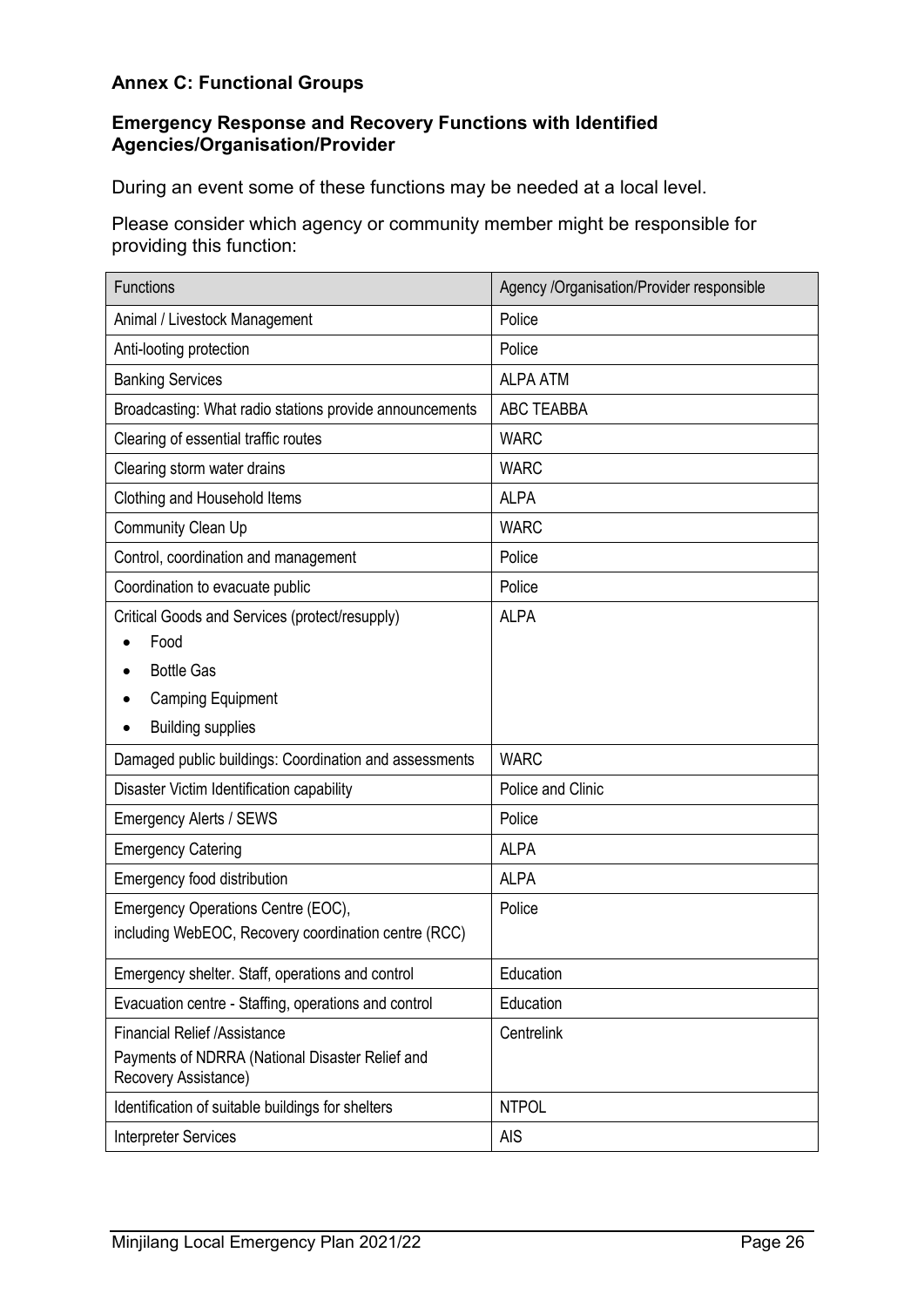| <b>Functions</b>                                                                                                        | Agency /Organisation/Provider responsible                    |
|-------------------------------------------------------------------------------------------------------------------------|--------------------------------------------------------------|
| Management of Expenditure in emergencies                                                                                | <b>CMC</b>                                                   |
| <b>Medical services</b>                                                                                                 | <b>Health Clinic</b>                                         |
| Network communications (IT): Responders / Public<br>Maintenance and restoration of emergency communication              | Telstra                                                      |
| Personal Support                                                                                                        | <b>NASIA</b>                                                 |
| Power: Protection and restoration :                                                                                     | PowerWater                                                   |
| Public messaging during response and recovery.                                                                          | Police                                                       |
| Public/Environmental Health (EH) management<br>All EH functions including water & food safety<br><b>Disease Control</b> |                                                              |
| Rapid Impact Assessment                                                                                                 | Police                                                       |
| <b>Recovery Coordination</b>                                                                                            | Police                                                       |
| Repatriation                                                                                                            | Police and Health                                            |
| Restoration of public buildings                                                                                         | Department of Territory Families, Housing and<br>Communities |
| Restoration of roads and bridges (council/territory)<br>excluding railways                                              | <b>WARC</b>                                                  |
| Road management and traffic control including public<br>Information on road closures                                    | <b>WARC</b>                                                  |
| Sewerage: Protection and restoration                                                                                    | PowerWater                                                   |
| Survey                                                                                                                  | Police, WARC, Power & Water                                  |
| Temporary accommodation (Recovery)                                                                                      | <b>CMC</b>                                                   |
| <b>Traffic Control</b>                                                                                                  | Police                                                       |
| Transport: Commercial and Public airport/ planes,<br>automobiles, ferries, buses                                        |                                                              |
| <b>Vulnerable Groups</b>                                                                                                | Health                                                       |
| Waste management<br>Collection<br>Disposal of Stock                                                                     | <b>WARC</b>                                                  |
| Water (including drinking water): Protection and restoration                                                            | PowerWater                                                   |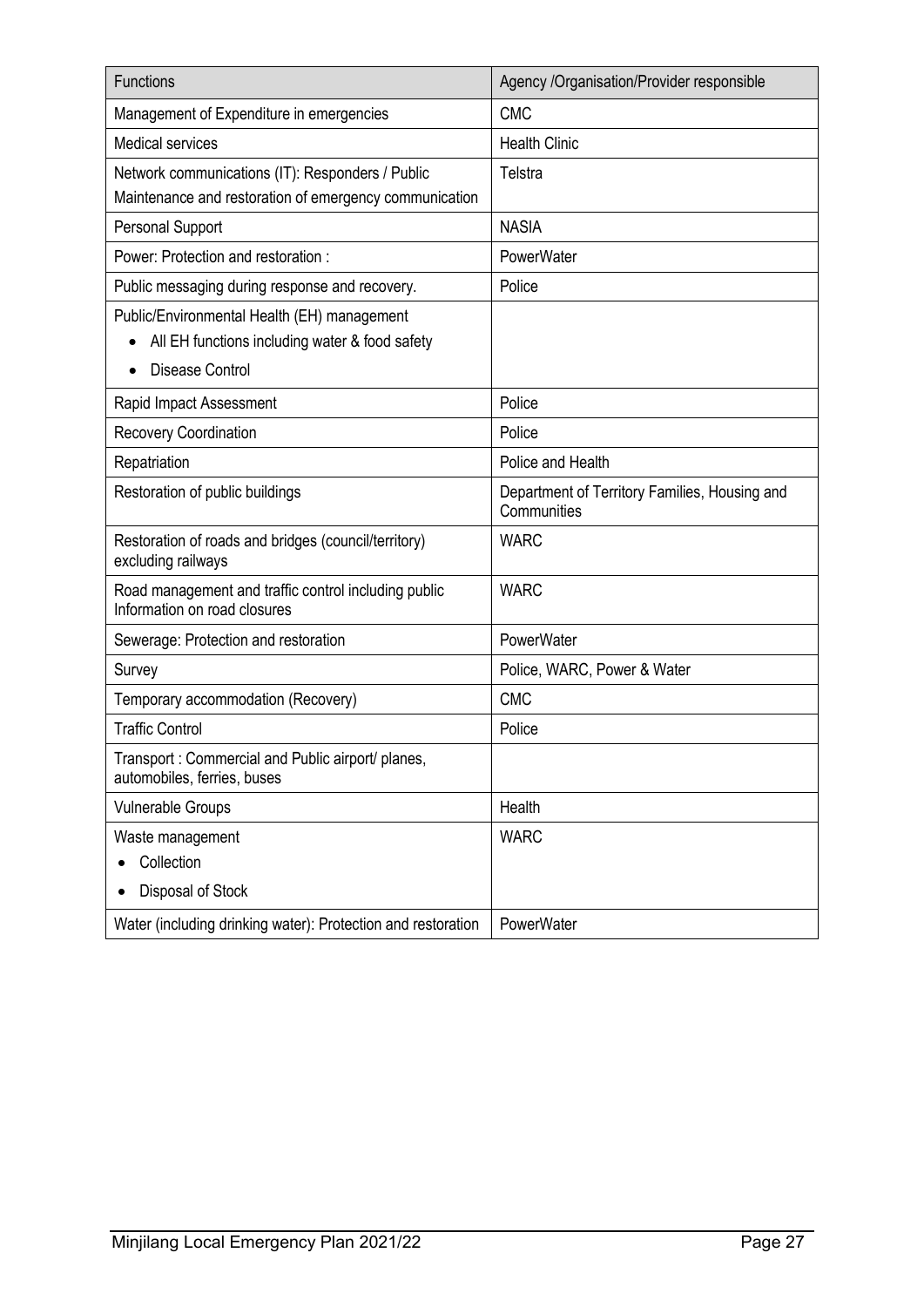# **Annex D: Resource List**

# RESOURCE REGISTER Locality - Miniilang

|                                                      |                                                               |                                                                             |                                                                                 |                                                                                               |                                                                                             |                              |                                       |                |                                                                                                          |                                                    | .                                                  |                                                                                                   |
|------------------------------------------------------|---------------------------------------------------------------|-----------------------------------------------------------------------------|---------------------------------------------------------------------------------|-----------------------------------------------------------------------------------------------|---------------------------------------------------------------------------------------------|------------------------------|---------------------------------------|----------------|----------------------------------------------------------------------------------------------------------|----------------------------------------------------|----------------------------------------------------|---------------------------------------------------------------------------------------------------|
| Resource                                             | Communication<br>S                                            | <b>Fire Fighting</b>                                                        | Rescue                                                                          | <b>Medical</b>                                                                                | Aircraft                                                                                    |                              | <b>Vehicles</b>                       |                | Plant                                                                                                    | Fuel                                               | Accommodation<br>/Shelter                          | <b>Food Supply</b><br>& Storage                                                                   |
| Legend                                               | HF<br>UH                                                      | A=Appliance<br>D=Dropon Unit<br>T=Trailer                                   | <b>RAR=Road Accident</b><br>Rescue Team<br>HE=Heavy                             | H=Hospital<br>A=Ambulance<br>C=Clinic                                                         | F=Fixed Wing<br>H=Helicopt                                                                  | U=Utility<br>B=Bus (seating) | S=Sedan/Stationwagon                  |                | T=Tractor<br>B=Bulldozer<br>C=Crane                                                                      | A=Avgas<br>D=Distillate<br>$J = Jet$               | B=Beds<br>R=Rooms<br>C=Caravans                    | R=Retail store<br>B=Bulk dry goods<br>K=Commercial Catering                                       |
| Agency/Organisation                                  | VH<br>Marine (M)<br>Satellite Ph<br>(SP)                      | F=Foam<br>E=Extinguisher<br>$(4.5kg$ and<br>above)<br>GFU - Grass Fire Unit | Rescue<br>Equipment<br>WS=Workshop<br>PG=Portable<br>Genset<br>FL=Floodlighting | F/A=First Aid<br>Kits<br>SF=Stretcher<br>(fld)<br>SB=Stretcher-<br>(bsk)<br><b>B=Blankets</b> | er<br>(oo)=Seati<br>ng<br>Capacity<br>(s)=Stretch<br>er<br>$(w)$ =Winch<br>(kg)=Paylo<br>ad | FT=Fuel tanker<br>2WD 4WD    | T=Truck (capacity)<br>WT=Water tanker | All<br>Terrain | (mobile)<br>F=Frontend<br>Loader<br>F/L=Forklift<br>L=Lowloader<br>B/H=Back hoe<br>G=Grader<br>BC=Bobcat | aviation<br>$L = LPG$<br>S=Super<br>U=Unlead<br>ed | T=Tents<br>Tp=Tarpaulins<br>PS=Plastic<br>sheeting | P=Portable cooking F=Freezer<br>(fixed) Fm=Freezer (mobile)<br>C=Coolroom Cm=Coolroom<br>(mobile) |
| <b>West Arnhem Regional Council</b>                  | UHF. SP                                                       |                                                                             | WS, PG, FL                                                                      | FA                                                                                            |                                                                                             | U(1)                         | $U(5)$ ,<br>S(2),<br>T(2)22,<br>500KG | Buggy 91)      | T, F, F/L, B/H,<br>BC.                                                                                   | D, U                                               | B, R,                                              | K, F, FM,                                                                                         |
| <b>PowerWater</b>                                    | SP, HF                                                        | E(6)                                                                        | WS (tools), Chain Saws,                                                         | F/A                                                                                           |                                                                                             |                              |                                       |                |                                                                                                          | D (125000ltr)                                      | B(4)                                               |                                                                                                   |
| Clinic                                               | SP                                                            |                                                                             |                                                                                 | $F/A$ , S/F, S/B, A,                                                                          | Access to F, H                                                                              |                              | S, (1) U (1)                          |                |                                                                                                          |                                                    | B, R (patients only)                               |                                                                                                   |
| <b>Store</b>                                         | SP                                                            | E(2)                                                                        | PG                                                                              | $F/A$ , $B$                                                                                   | Access to F                                                                                 |                              |                                       |                | F/L                                                                                                      |                                                    | TP                                                 | R, B, K, P, F, FM, C, CM                                                                          |
| School                                               | SP                                                            |                                                                             |                                                                                 | F/A                                                                                           |                                                                                             | B(21)                        |                                       |                |                                                                                                          |                                                    |                                                    |                                                                                                   |
| <b>Black Point Ranger Station</b><br>Ph: 088979 0244 | HF (Meander Vessel)<br>$VHF \times 9: SP \times 3$            | GFU, D x 2 (400ltr)<br>D (600ltr)                                           | PG (6kva, 3.8kva,<br>2kva), FL x 2                                              | F/A x 5, SF x 1,<br>Poisons<br>$F/A \times 1$                                                 |                                                                                             |                              | $S \times 1$<br>$U \times 2$          |                |                                                                                                          | U (2000ltr)<br>D (20000ltr)                        | $B \times 4$ , $T \times 4$                        | C, P, Fmx 2 (Engel)                                                                               |
| <b>NLC</b>                                           | SP (2), UH (3), M (1)                                         |                                                                             | WS, PG, chainsaw (5)                                                            | F/A(5)                                                                                        |                                                                                             |                              | S(1), U(2)                            |                | V= 7.2m cuddy 250hp                                                                                      |                                                    |                                                    |                                                                                                   |
| Police                                               | M (2), SP (2), police<br>portables (2), Police<br>vehicle (1) |                                                                             | PG, chainsaw, vehicle<br>recovery straps, FL                                    | F/A (2), B (4)                                                                                | F(2)                                                                                        |                              |                                       |                | $V = 6m$ c/c 130hp                                                                                       |                                                    | B(5)                                               |                                                                                                   |

<span id="page-27-0"></span>*Where Functional Groups are identified, those agencies are responsible for ensuring that a record of resources available during an event are completed and made available to the Local Controller during an event*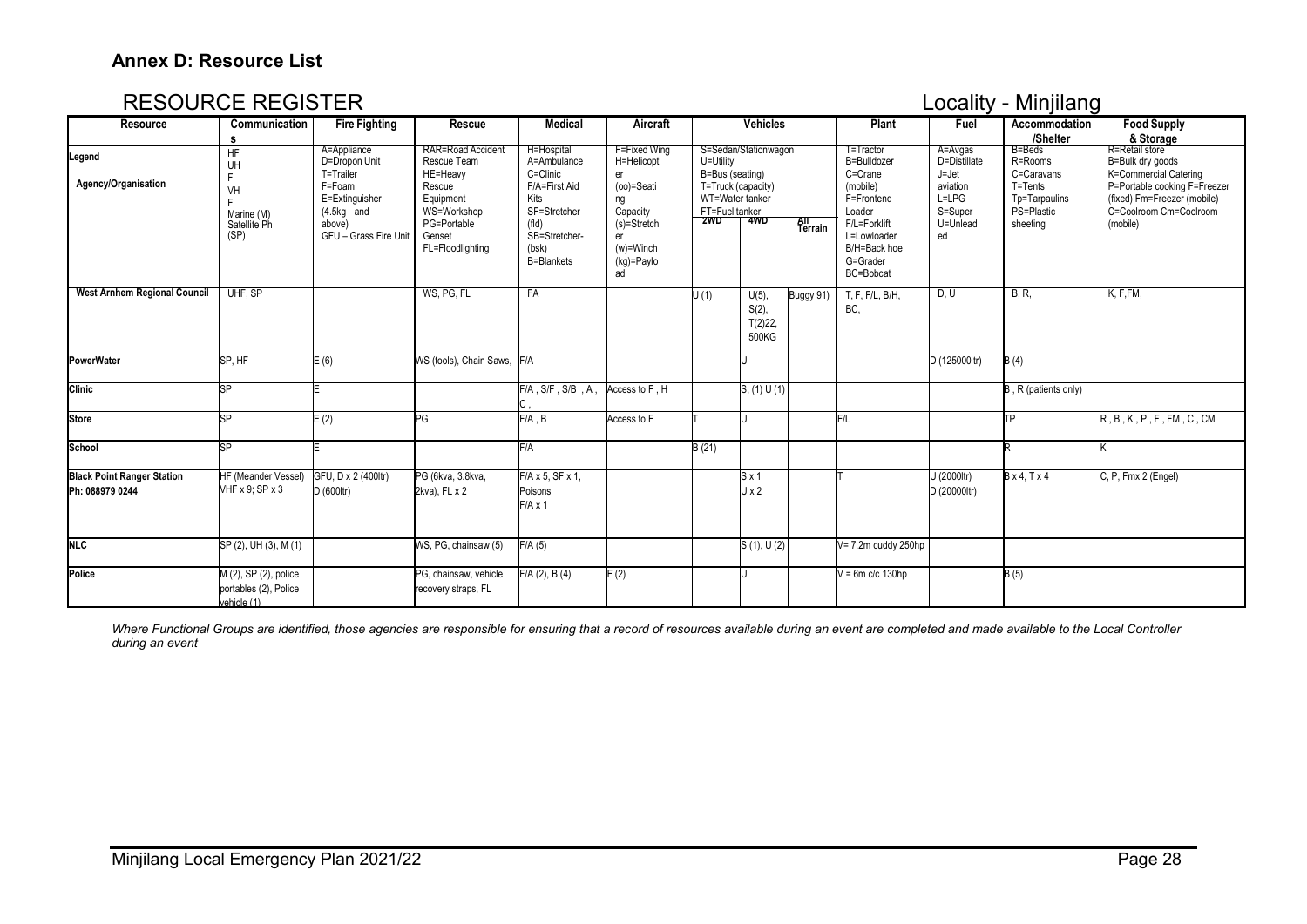# <span id="page-28-0"></span>**Annex E: Identified Risk Guideline – Transport**

# **Introduction**

This plan provides generic guidance on the response to air and road emergencies within the District which necessitate the activation of emergency management arrangements.

# **Aircraft**

Aircraft movements in the District include small fixed wing aircraft and rotary wing aircraft generally used for aerial mustering.

Region personnel involved with aircraft accidents are advised to obtain and read a copy of the Australian Transport Safety Bureau *[Civil and Military Aircraft Accident](https://www.atsb.gov.au/media/1538966/civil_militaryaccidguide_v5.pdf)  [Procedures for Police Officers and Emergency Services Personnel](https://www.atsb.gov.au/media/1538966/civil_militaryaccidguide_v5.pdf)*

# Vehicle

All roads on Croker are gravel 4WD tracks which network throughout the area, during the wet this can create additional problems such as road wash outs etc. which are associated with remote area incidents.

### Marine

A number of community members have their own boats, used for recreational purposes. However a large scale Marine incident is rated *low*.

# **Initial Reponses**

Initial response will be the NT Police, Health Clinic and WARC**.**

# **Incident Controller**

The Regional/Local Controller will appoint a Police Officer as the onsite incident controller who will proceed to the scene and take overall control of the operation.

# **Notifications**

Notifications will be sent out to all relevant stakeholders and regional commands if needed.

# **Communications**

Communication at Minjilang will be by any means made possible due to the location.

### **Recovery Process**

The recovery process may be complex, as people and communities will have a variety of needs, which will require numerous recovery measures involving a wide range of agencies. Such measures will be dynamic, to the extent that needs will constantly change over time as difficulties are overcome and new issues arise, and protracted, given that the full recovery process may take several years to complete.

Experience demonstrates that recovery is best achieved when affected communities exercise a high degree of self-determination. It should be seen as a developmental process through which communities attain a proper level of functioning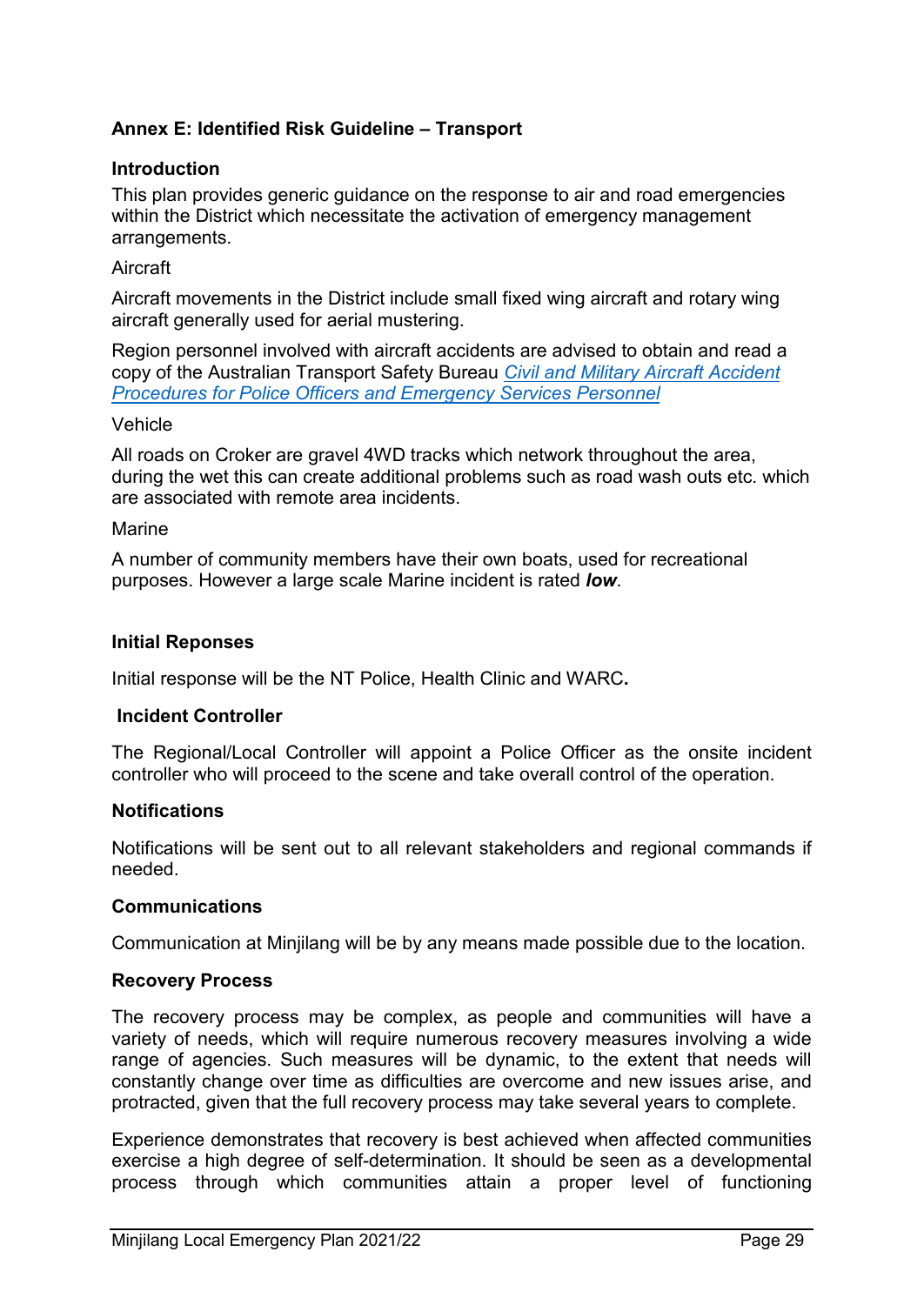# **ACTIONS TO BE TAKEN Transport**

| <b>Organisation/Provider</b> | <b>Stage 1 Alert</b>      | <b>Stage 2: Standby</b> | <b>Stage 3: Activation</b>                       | <b>Stage 4: Stand down</b>                     | <b>Stage 5: Recovery</b>                          |
|------------------------------|---------------------------|-------------------------|--------------------------------------------------|------------------------------------------------|---------------------------------------------------|
| <b>ALL MEMBERS</b>           | Attend Briefings.         | Attend Briefings.       | Attend Briefings.                                | Attend Briefings.                              | Attend Briefings.                                 |
|                              | Inform Key personnel.     | Inform Key personnel.   | Inform Key personnel.                            | Inform Key personnel.                          | Inform Key personnel.                             |
|                              | Provide SITREPS.          | Provide SITREPS.        | Provide SITREPS.                                 | Provide SITREPS.                               | Provide SITREPS.                                  |
|                              |                           |                         |                                                  |                                                |                                                   |
| <b>LOCAL CONTROLLER</b>      | Notify NTES Duty Officer. |                         | Notify NTES Duty Officer                         | Ensure all personnel (victims                  | Arrange for Critical Incident                     |
|                              |                           |                         | Carry out initial                                | and responders) are                            | Stress Debriefing action as                       |
|                              |                           |                         | reconnaissance of the area                       | accounted for.                                 | appropriate.                                      |
|                              |                           |                         | affected by the incident.                        | Ensure all personnel are<br>advised of debrief | Compile and forward post<br>operations report.    |
|                              |                           |                         | Coordinate requests for<br>assistance from other | arrangements.                                  |                                                   |
|                              |                           |                         | agencies.                                        |                                                |                                                   |
|                              |                           |                         | If required, initiate search                     |                                                |                                                   |
|                              |                           |                         | procedures.                                      |                                                |                                                   |
| <b>NT POLICE MINJILANG</b>   |                           |                         | Carry out initial                                | Account for ALL equipment                      | Assist the Local Controller in                    |
|                              |                           |                         | reconnaissance                                   | used and supervise:                            | the compilation of the Post<br>Operations Report. |
|                              |                           |                         | of the area affected by the<br>incident          | Cleaning.<br>Servicing/repair.                 |                                                   |
|                              |                           |                         | Other considerations may<br>include:             | Refurbishment.                                 |                                                   |
|                              |                           |                         | Establishment of temporary                       | Assist the Local Controller                    |                                                   |
|                              |                           |                         | morgue.                                          | with other tasks as directed.                  |                                                   |
|                              |                           |                         | Establishment of enquiry                         |                                                |                                                   |
|                              |                           |                         | centre for the purpose of<br>providing:          |                                                |                                                   |
|                              |                           |                         | General information on                           |                                                |                                                   |
|                              |                           |                         | incident).                                       |                                                |                                                   |
|                              |                           |                         | Details of victims.                              |                                                |                                                   |
|                              |                           |                         | Location of victims.                             |                                                |                                                   |
|                              |                           |                         | Safety of<br>victims.                            |                                                |                                                   |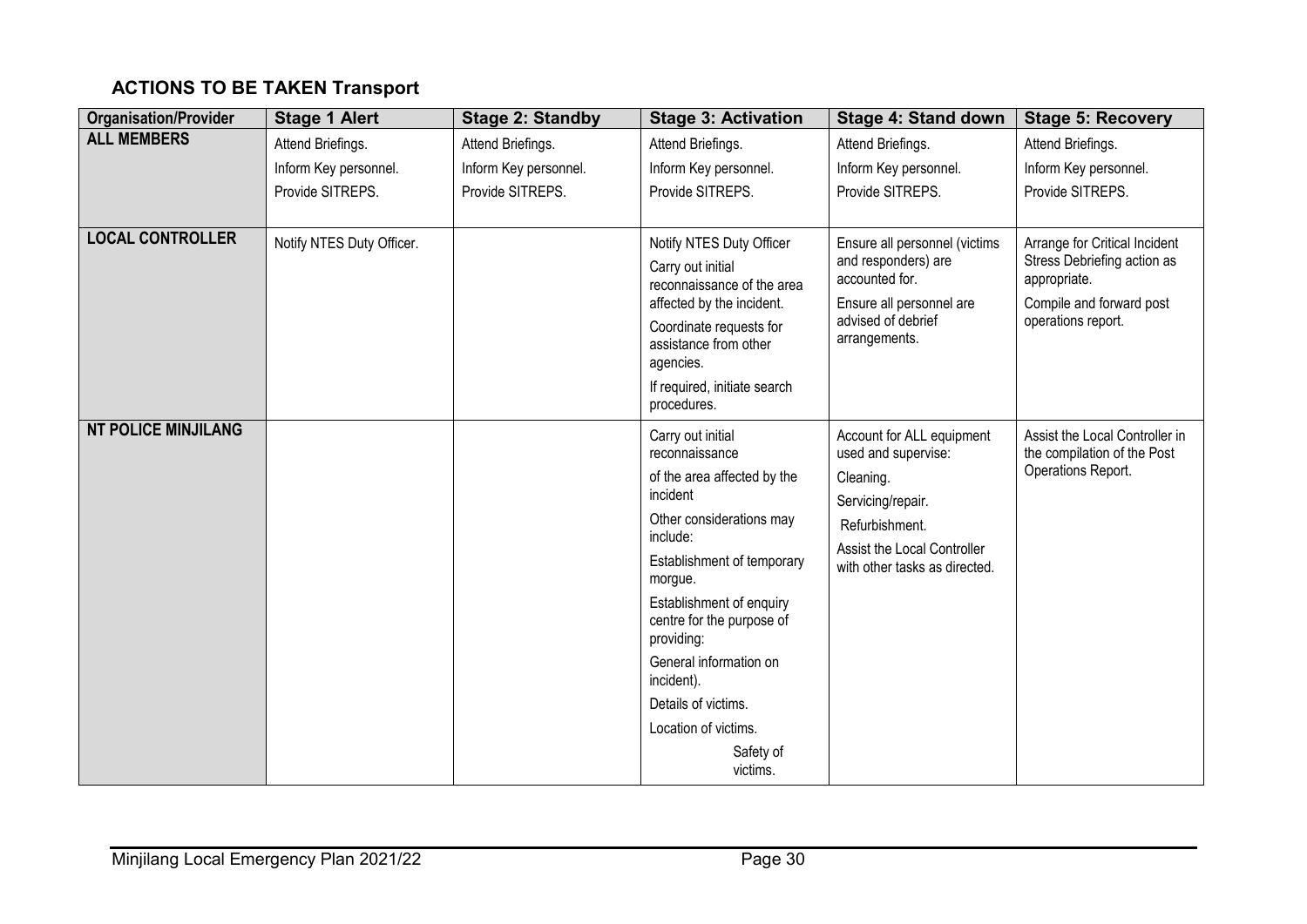| <b>HEALTH CLINIC</b>         |  |  | Implement call out<br>procedures.<br>Equip and dispatch vehicle to<br>accident scene.<br>Brief staff and instruct to<br>remain<br>on standby (including<br>manning of communications).<br>Preparation of Health Centre<br>to receive possible accident<br>victims.<br>Notify Regional Office.<br><b>Advise Aerial Medical Section</b><br>Darwin of incident and<br>commence triage.<br>Administer emergency<br>treatment. | Account for all health<br>personnel.<br>Refurbish equipment as<br>necessary and co-ordinate<br>the re-establishment of<br>normal Health Centre<br>operations.<br>Provide relevant information<br>to Local Controller for<br>inclusion in the Post<br>Operations Report. | Liaise with Local Controller<br>regarding requirements for<br><b>Critical Incident Stress debrief</b><br>support.<br>Liaise with Local Controller<br>regarding any on-going public<br>health issues resultant of the<br>incident. |  |
|------------------------------|--|--|---------------------------------------------------------------------------------------------------------------------------------------------------------------------------------------------------------------------------------------------------------------------------------------------------------------------------------------------------------------------------------------------------------------------------|-------------------------------------------------------------------------------------------------------------------------------------------------------------------------------------------------------------------------------------------------------------------------|-----------------------------------------------------------------------------------------------------------------------------------------------------------------------------------------------------------------------------------|--|
| <b>SUPPORT ORGANISATIONS</b> |  |  |                                                                                                                                                                                                                                                                                                                                                                                                                           |                                                                                                                                                                                                                                                                         |                                                                                                                                                                                                                                   |  |
| <b>WARC</b>                  |  |  | Provision of Manpower, Road Clearance, Mechanical/Electrical assistance, Construction of<br>bypass roads Assist the Local Controller with other tasks as directed.                                                                                                                                                                                                                                                        |                                                                                                                                                                                                                                                                         |                                                                                                                                                                                                                                   |  |
| <b>ALPA STORE</b>            |  |  | Provision of Manpower, Welfare Support and Assist the Local Controller with other tasks as<br>directed.                                                                                                                                                                                                                                                                                                                   |                                                                                                                                                                                                                                                                         |                                                                                                                                                                                                                                   |  |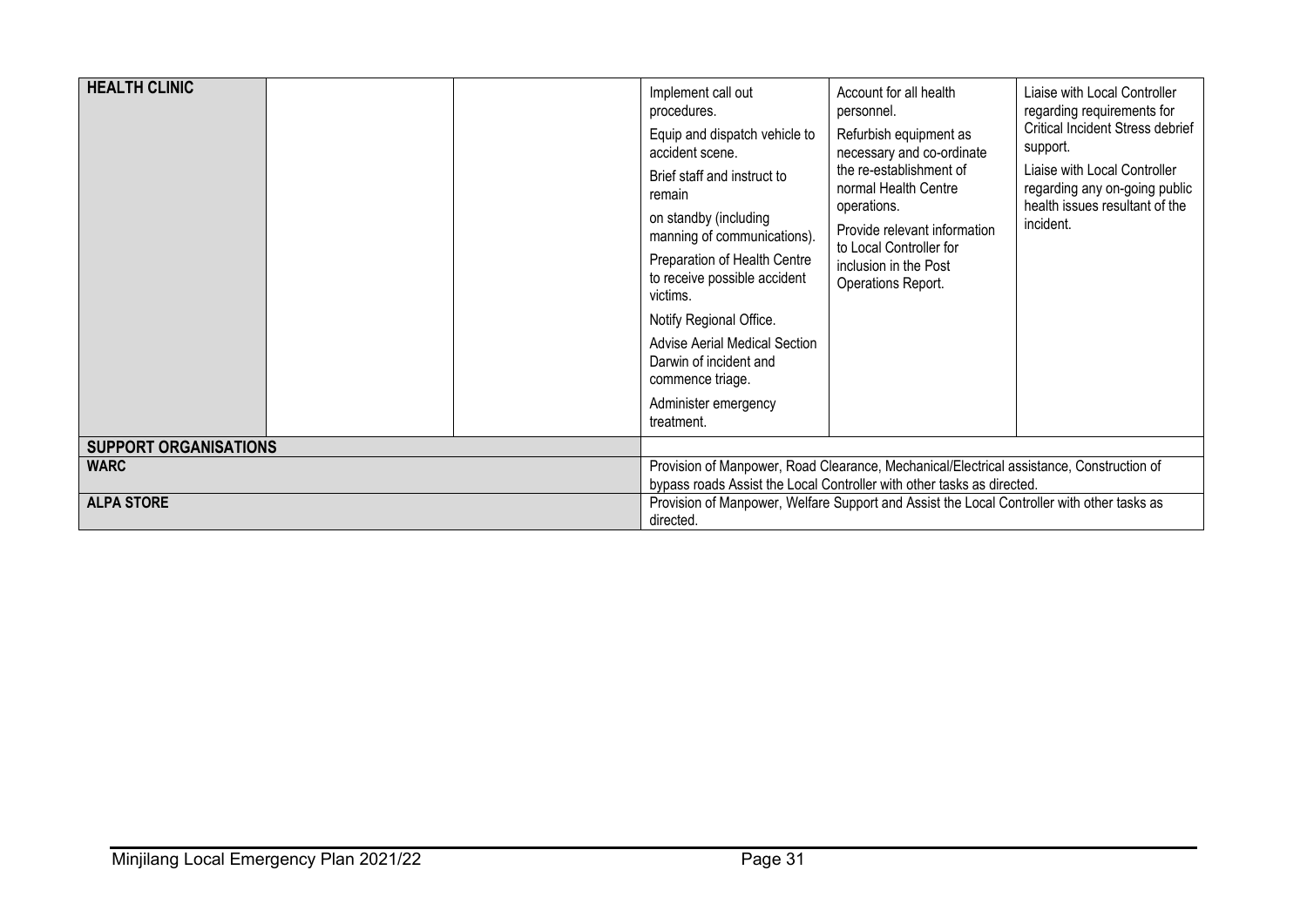# <span id="page-31-0"></span>**Annex F: Identified Risk Guideline – Cyclone**

# **CYCLONE PLAN**

### *Introduction*

Minjilang is subject to tropical cyclones, most notably Cyclone Ingrid in March 2005.

### **Pre-Season Preparation**

The District Local Controller, through the LEC, must ensure the following pre-season preparations are actioned:

- liaison is established with all participating local organisations to update contact details
- in conjunction with the NTES, arrange an appropriate exercise to test existing arrangements
- revise and amend this Plan as necessary
- in consultation with the NTES, develop and implement a suitable public education program

### *Cyclone Severity Categories[7](#page-31-1)*

The severity of a tropical cyclone is described in terms of categories ranging from 1 (weakest) to 5 (strongest) related to the maximum mean wind speed as shown in this table.

Note: Corresponding approximate wind gusts and central pressure are also provided as a guide. Stronger gusts may be observed over hilltops, in gullies and around structures.

|    | <b>Category Maximum</b><br><b>Mean Wind Strongest</b><br>(km/h) | Typical<br>Gust (km/h) | Central<br><b>Pressure</b><br>(hPa) | <b>Typical Effects</b>                                                                                                                                                      |
|----|-----------------------------------------------------------------|------------------------|-------------------------------------|-----------------------------------------------------------------------------------------------------------------------------------------------------------------------------|
|    | 63 - 88                                                         | < 125                  | >985                                | Negligible house damage. Damage to some crops,<br>trees and caravans. Craft may drag moorings                                                                               |
| 2  | 89 - 117                                                        | 125 - 164              | 985 - 970                           | Minor house damage. Significant damage to signs,<br>trees and caravans. Heavy damage to some<br>crops. Risk of power failure. Small craft may break<br>moorings.            |
| l3 | 118 - 159                                                       | 165 - 224              | 970 - 955                           | Some roof and structural damage. Some caravans<br>destroyed. Power failures likely. (e.g. Winifred)                                                                         |
| 4  | 160 - 199                                                       | <b>225 - 279</b>       | 955 - 930                           | Significant roofing loss and structural damage.<br>Many caravans destroyed and blown away.<br>Dangerous airborne debris. Widespread power<br>failures. (e.g. Tracy, Olivia) |
| 5  | > 200                                                           | > 279                  | < 930                               | Extremely dangerous with widespread destruction.<br>(e.g. Vance)                                                                                                            |

 $\overline{a}$ 

<span id="page-31-1"></span><sup>7</sup> Source BOM website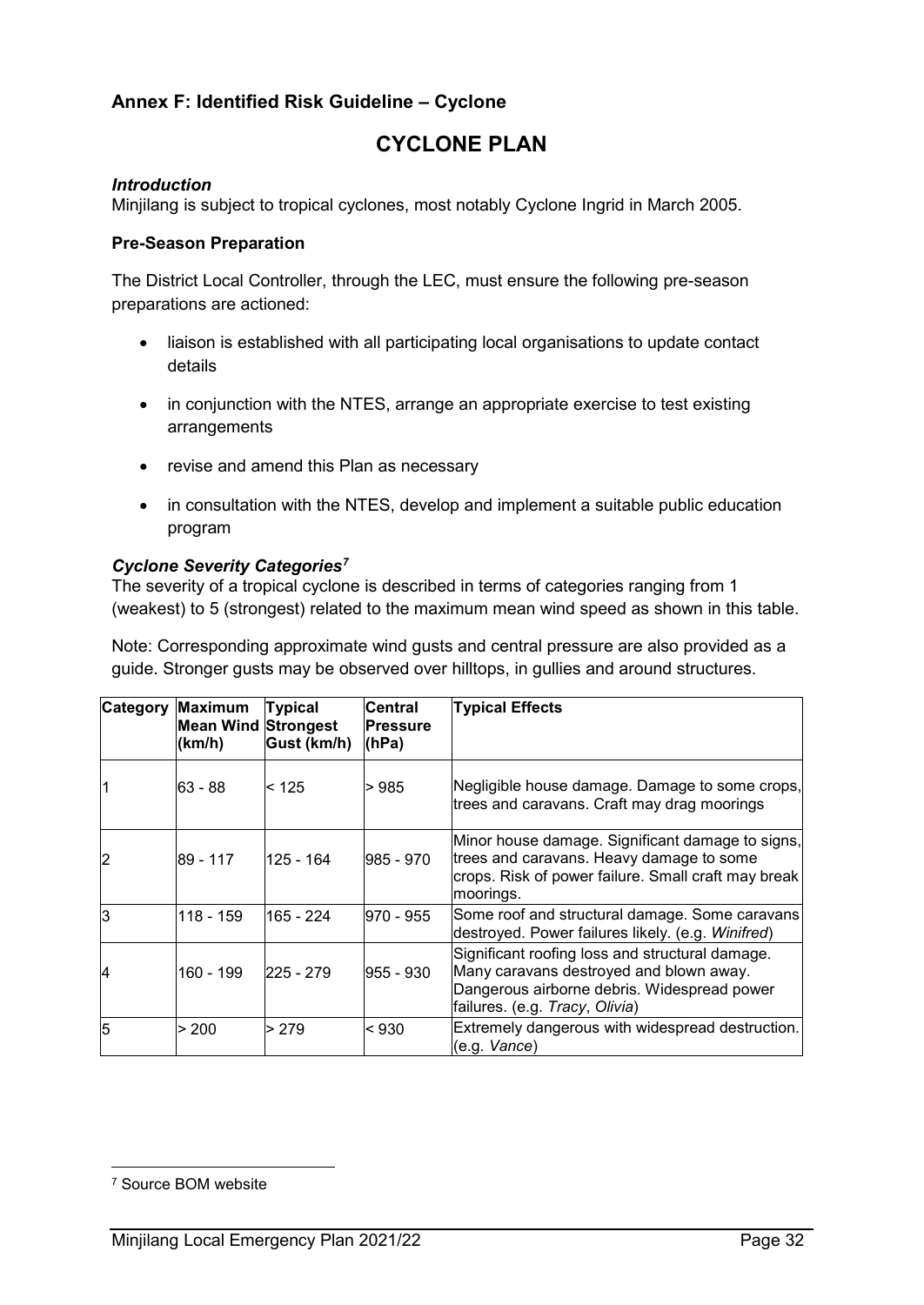# **Tropical Cyclone Action Statements**

|                                                                                                             | TCA Message Approval Flow                                                             |  |  |  |  |  |  |
|-------------------------------------------------------------------------------------------------------------|---------------------------------------------------------------------------------------|--|--|--|--|--|--|
|                                                                                                             | BoM will send Coordination Table with meteorological information to NTES Duty Officer |  |  |  |  |  |  |
|                                                                                                             |                                                                                       |  |  |  |  |  |  |
| NTES (Duty Officer/Regional Manager) will determine recommended Plan Stages based on<br>information to hand |                                                                                       |  |  |  |  |  |  |
|                                                                                                             |                                                                                       |  |  |  |  |  |  |
| NTES passes recommendations to Incident/Regional Controller to confirm Plan Stages                          |                                                                                       |  |  |  |  |  |  |
| NTES sets messages to confirmed Plan Stages and sends completed document to BoM                             |                                                                                       |  |  |  |  |  |  |
| BoM completes and releases TCA                                                                              |                                                                                       |  |  |  |  |  |  |
| <b>Notes</b>                                                                                                | <b>Message Content &amp; Format:</b>                                                  |  |  |  |  |  |  |
| Gales / TC formation expected in 24 - 48 hrs                                                                | <b>Message 1</b>                                                                      |  |  |  |  |  |  |
| Gales/TC formation expected within 48hrs, not                                                               |                                                                                       |  |  |  |  |  |  |
| expected before 24 hours                                                                                    | NTES advises*                                                                         |  |  |  |  |  |  |
| (Watch - Plan Stage 1)                                                                                      | communities under Watch:                                                              |  |  |  |  |  |  |
|                                                                                                             | Finalise your emergency kit preparations;<br>$\bullet$                                |  |  |  |  |  |  |
| *Only used at top of message run<br>** if Darwin is included                                                | Clear your premises of potential wind<br>$\bullet$<br>borne missiles;                 |  |  |  |  |  |  |
|                                                                                                             | Commence home shelter preparations, or                                                |  |  |  |  |  |  |
|                                                                                                             | decide NOW where you will shelter;                                                    |  |  |  |  |  |  |
|                                                                                                             | If your present accommodation is not to<br>$\bullet$                                  |  |  |  |  |  |  |
|                                                                                                             | code, or you're unsure, you should                                                    |  |  |  |  |  |  |
|                                                                                                             | arrange to shelter with friends, family or                                            |  |  |  |  |  |  |
|                                                                                                             | in a public shelter or strong building, [or                                           |  |  |  |  |  |  |
|                                                                                                             | designated underground car parks in the                                               |  |  |  |  |  |  |
|                                                                                                             | Darwin area]**;                                                                       |  |  |  |  |  |  |
|                                                                                                             | Do not move to shelter until advised by                                               |  |  |  |  |  |  |
|                                                                                                             | local authorities.                                                                    |  |  |  |  |  |  |
|                                                                                                             |                                                                                       |  |  |  |  |  |  |
| Gales expected in 12 - 24 hrs                                                                               | <b>Message 2</b>                                                                      |  |  |  |  |  |  |
| Gales expected within 24 hours, not expected                                                                |                                                                                       |  |  |  |  |  |  |
| within 12 hours                                                                                             | residents [from______ to____] or [east/west                                           |  |  |  |  |  |  |
|                                                                                                             | $of \quad$ ]                                                                          |  |  |  |  |  |  |
| (Warning - Plan Stage 2)                                                                                    | Your emergency kit should now be                                                      |  |  |  |  |  |  |
|                                                                                                             | complete and ready;                                                                   |  |  |  |  |  |  |
|                                                                                                             | Finalise home shelter preparations, or<br>$\bullet$                                   |  |  |  |  |  |  |
|                                                                                                             | know now where you will shelter;                                                      |  |  |  |  |  |  |
|                                                                                                             | Do not move to shelter until advised by                                               |  |  |  |  |  |  |
|                                                                                                             | local authorities                                                                     |  |  |  |  |  |  |
|                                                                                                             | [Insert point for Watch Message 1 -                                                   |  |  |  |  |  |  |
|                                                                                                             | "communities under watch"]                                                            |  |  |  |  |  |  |
|                                                                                                             |                                                                                       |  |  |  |  |  |  |
|                                                                                                             |                                                                                       |  |  |  |  |  |  |
| Gales expected in $6 - 12$ hrs                                                                              | <b>Message 3</b>                                                                      |  |  |  |  |  |  |
| Gales expected within 12 hours, not expected                                                                |                                                                                       |  |  |  |  |  |  |
| before 6 hours                                                                                              | residents [from $\rule{1em}{0.15mm}$ to $\rule{1em}{0.15mm}$ [west/east of            |  |  |  |  |  |  |
|                                                                                                             |                                                                                       |  |  |  |  |  |  |
| (Warning - Plan Stage 3)                                                                                    | A CYCLONE IS APPROACHING:                                                             |  |  |  |  |  |  |
|                                                                                                             | Public shelters are now open [in Darwin                                               |  |  |  |  |  |  |
| SEWS may be applied at this point                                                                           | this includes identified under cover car                                              |  |  |  |  |  |  |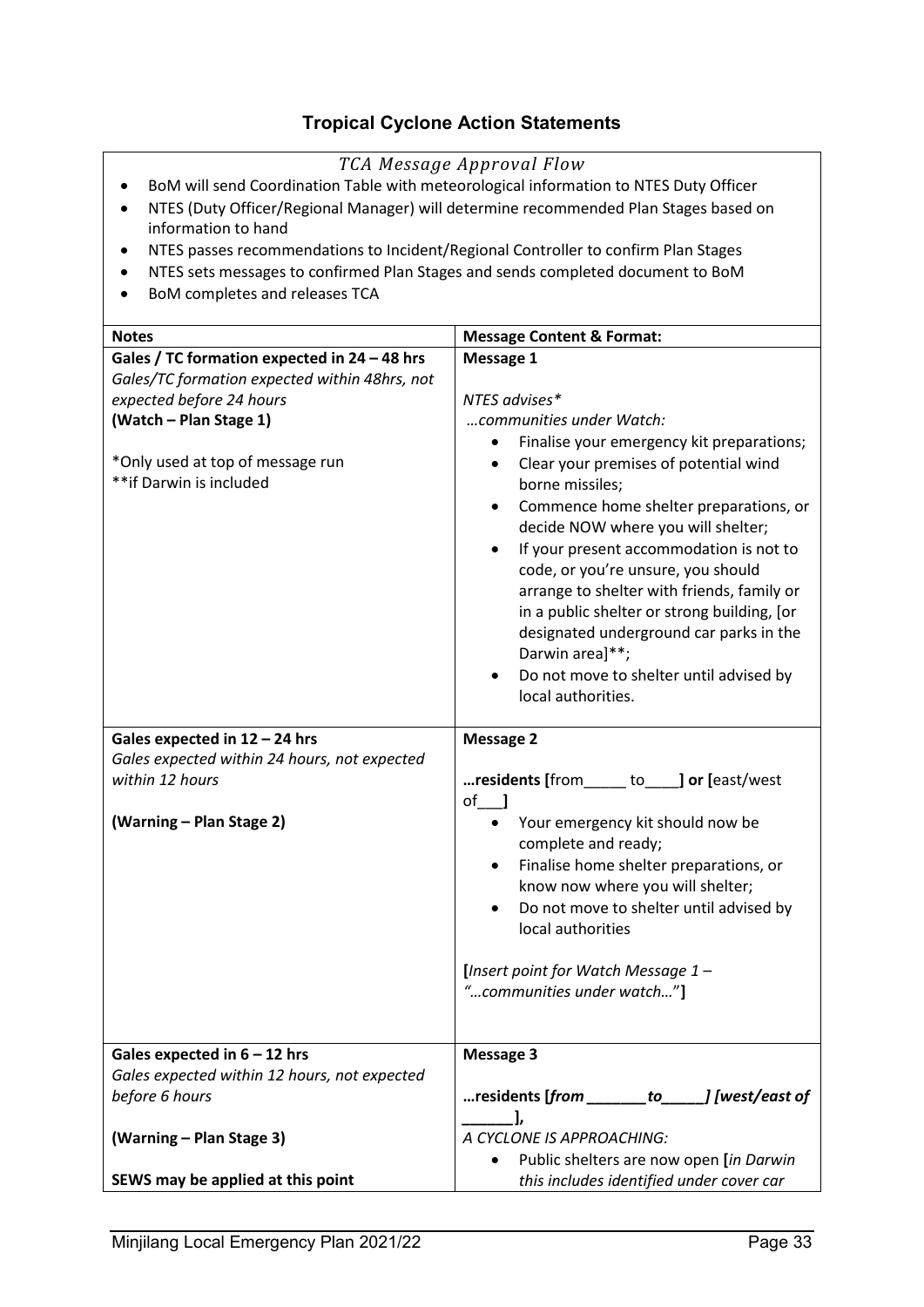| Messages are listed in order of threat priority     | parks];<br>If not sheltering at home, PROCEED<br>IMMEDIATELY to shelter with family,<br>friends or at one of the public shelters -<br>take your emergency kit with you;<br>MAKE YOUR DECISION QUICKLY AS<br>WINDS ARE SHORTLY EXPECTED TO<br>REACH A DANGEROUS LEVEL;<br>Make final preparations to home shelter<br>and take shelter as gales arrive;<br>Private Sector businesses and<br>organisations still open at this time are<br>strongly advised to consider securing and<br>closing their premises. Employers are<br>reminded of their Duty of Care to ensure<br>the safety of any employees still at work.<br>[Insert point for Warning Message 2 - |
|-----------------------------------------------------|--------------------------------------------------------------------------------------------------------------------------------------------------------------------------------------------------------------------------------------------------------------------------------------------------------------------------------------------------------------------------------------------------------------------------------------------------------------------------------------------------------------------------------------------------------------------------------------------------------------------------------------------------------------|
|                                                     | " residents [from ______ to ____ ] or [east/west<br>of $] '']$                                                                                                                                                                                                                                                                                                                                                                                                                                                                                                                                                                                               |
|                                                     | [Insert point for Watch Message 1 -<br>"communities under watch"]                                                                                                                                                                                                                                                                                                                                                                                                                                                                                                                                                                                            |
| <b>Gales expected within 6 hrs</b>                  | <b>Message 4</b>                                                                                                                                                                                                                                                                                                                                                                                                                                                                                                                                                                                                                                             |
| (Warning - Plan Stage 4)<br><b>SEWS recommended</b> | residents [from _______to_____] [west/east<br>of ________], to TAKE SHELTER NOW<br>• DO NOT drive or move about outside, you<br>will be advised by local authorities when<br>it is safe to do so<br>REPEATING: CONDITIONS ARE NOW AT A<br>DANGEROUS LEVEL, TAKE SHELTER NOW                                                                                                                                                                                                                                                                                                                                                                                  |
|                                                     | [Insert point for Warning Message 3 -<br>" residents [from ______ to ____ ] or [east/west<br>of $] '']$                                                                                                                                                                                                                                                                                                                                                                                                                                                                                                                                                      |
|                                                     | [Insert point for Warning Message 2 -<br>"residents [from to ] or [east/west<br>of $\Box$ "]                                                                                                                                                                                                                                                                                                                                                                                                                                                                                                                                                                 |
|                                                     | [Insert point for Watch Message 1 -<br>"communities under watch"]                                                                                                                                                                                                                                                                                                                                                                                                                                                                                                                                                                                            |
| <b>Gales in Area Now</b>                            | <b>Message 5</b>                                                                                                                                                                                                                                                                                                                                                                                                                                                                                                                                                                                                                                             |
| (Warning – Plan Stage 5)                            | communities currently in shelter should remain<br>until advised by local authorities that the all clear<br>has been given.<br>DO NOT drive or move about outside, you                                                                                                                                                                                                                                                                                                                                                                                                                                                                                        |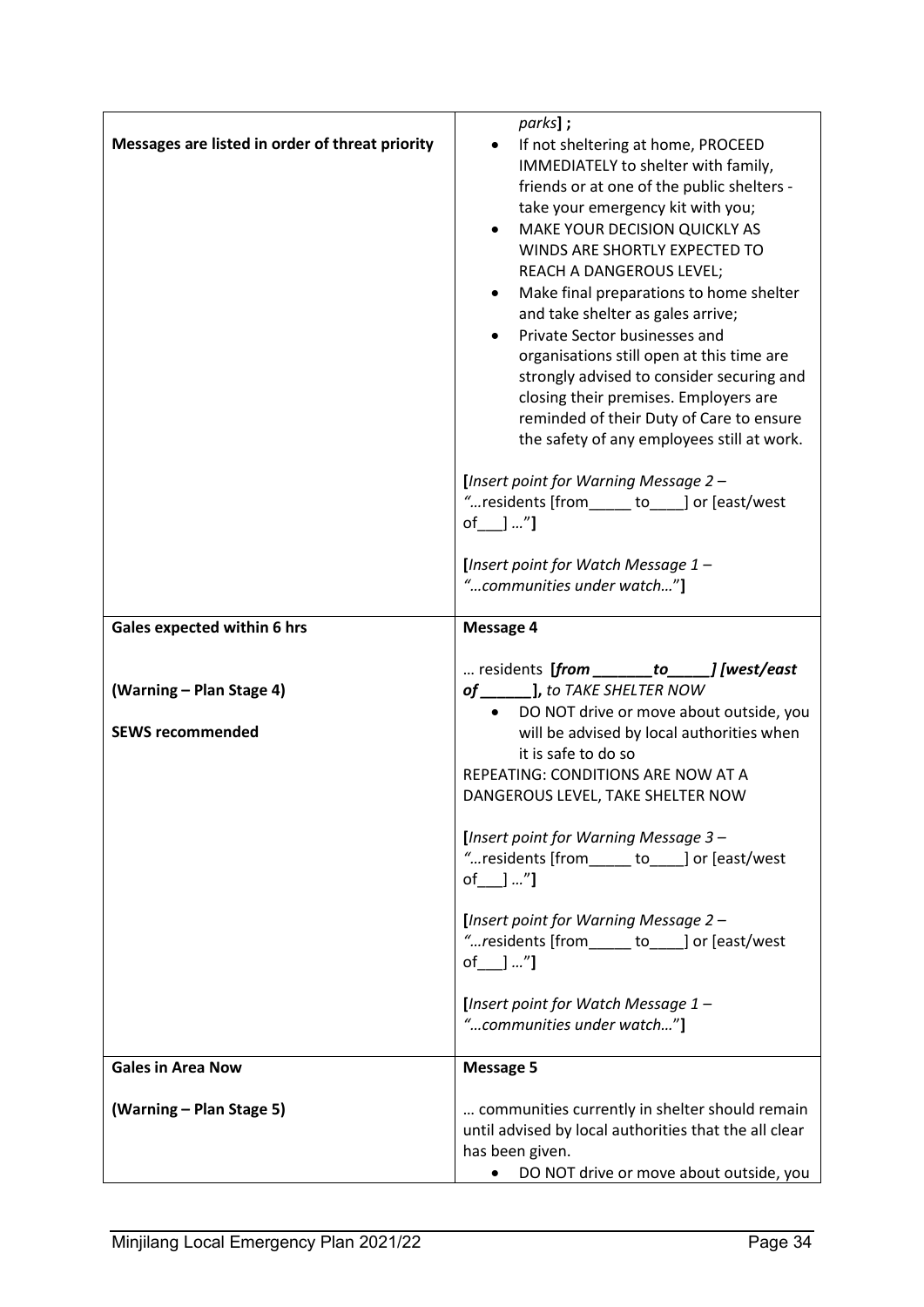|                                                                                                                                  | will be advised by local authorities, when<br>it is safe to do so.<br>REPEATING: CONDITIONS ARE STILL AT A<br>DANGEROUS LEVEL, REMAIN IN SHELTER.<br>[Insert point for Warning Message 4 -<br>" residents [from ______ to ____ ] or [east/west<br>of $]  ']$<br>[Insert point for Warning Message 3 -<br>" residents [from to ] or [east/west<br>of $]  ']$<br>[Insert point for Warning Message 2 -<br>"residents [from______ to_____] or [east/west<br>of $]  ']$<br>[Insert point for Watch Message 1 -<br>"communities under watch"]                                                                                                                                                                    |
|----------------------------------------------------------------------------------------------------------------------------------|-------------------------------------------------------------------------------------------------------------------------------------------------------------------------------------------------------------------------------------------------------------------------------------------------------------------------------------------------------------------------------------------------------------------------------------------------------------------------------------------------------------------------------------------------------------------------------------------------------------------------------------------------------------------------------------------------------------|
| <b>Gales have eased</b>                                                                                                          | <b>Message 6</b>                                                                                                                                                                                                                                                                                                                                                                                                                                                                                                                                                                                                                                                                                            |
| (All Clear – Plan Stage 6)<br>** Posted at tail of priority warning messages.                                                    | residents [from $\qquad \qquad$ to $\qquad$ ] [west/east of<br>] that IT IS NOW SAFE TO LEAVE YOUR<br>SHELTER AREA.<br>Before moving around, ensure that you<br>are wearing strong clothing and footwear.<br>Look around your immediate<br>$\bullet$<br>neighbourhood and render assistance<br>where you can but beware of fallen<br>power lines and debris.<br>Do not drive around unnecessarily as<br>emergency vehicles require clear access.<br>If you have to drive, go directly to your<br>destination.<br>Do not enter flood waters<br>Follow directions of local authorities.<br>FOR LIFE THREATENING EMERGENCIES DIAL 000.<br>For Storm or Flood Assistance call 132 500<br>At end of message run: |
|                                                                                                                                  | Further advice on cyclone emergencies is                                                                                                                                                                                                                                                                                                                                                                                                                                                                                                                                                                                                                                                                    |
|                                                                                                                                  | available at www.securent.nt.gov.au<br>Please ensure that friends, family and neighbours                                                                                                                                                                                                                                                                                                                                                                                                                                                                                                                                                                                                                    |
|                                                                                                                                  | have heard and understood this message,<br>particularly new arrivals to the area.                                                                                                                                                                                                                                                                                                                                                                                                                                                                                                                                                                                                                           |
|                                                                                                                                  | <b>Guidance Notes</b>                                                                                                                                                                                                                                                                                                                                                                                                                                                                                                                                                                                                                                                                                       |
| <b>Expectation of Gales:</b><br>Refers to the time period within which gales are expected to start in an area, based on forecast |                                                                                                                                                                                                                                                                                                                                                                                                                                                                                                                                                                                                                                                                                                             |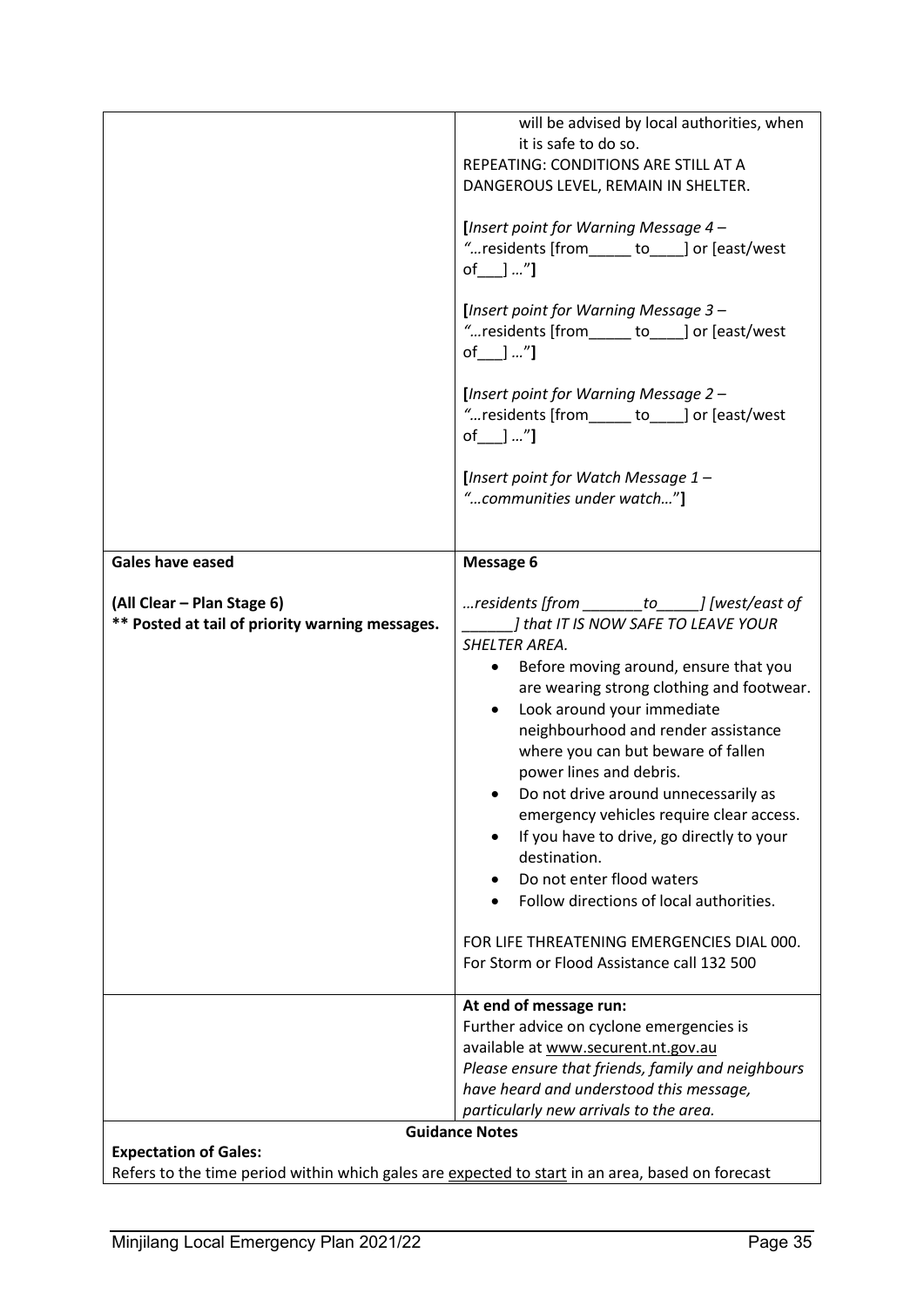movement and intensity of a cyclone. For example, the statement "Gales expected in 6 – 12 hours" means that gales are expected in an area within 12 hours, but not before 6 hours.

### **Stages 1 through 6**

The Stages within a Regional/Local Emergency Plan describe actions that will be undertaken locally to prepare or respond to requirements under their respective plans. Public Action Messages will state what we want the public to be doing.

There will be several plans activated and at different stages of activation. It is also possible that some actions may be undertaken, without a particular stage having been activated  $-e.g.$  sheltering of vulnerable persons prior to shelters opening to the public.

Activation of stages will occur based on forecast conditions/threat, current local conditions and state of preparation with local resources available.

It is entirely probable that persons sheltering will be doing so for an extended period, 12 – 18 hours or more. It is preferable people are in shelter before arrival of gales and are not released until gales have moved on and are not likely to return.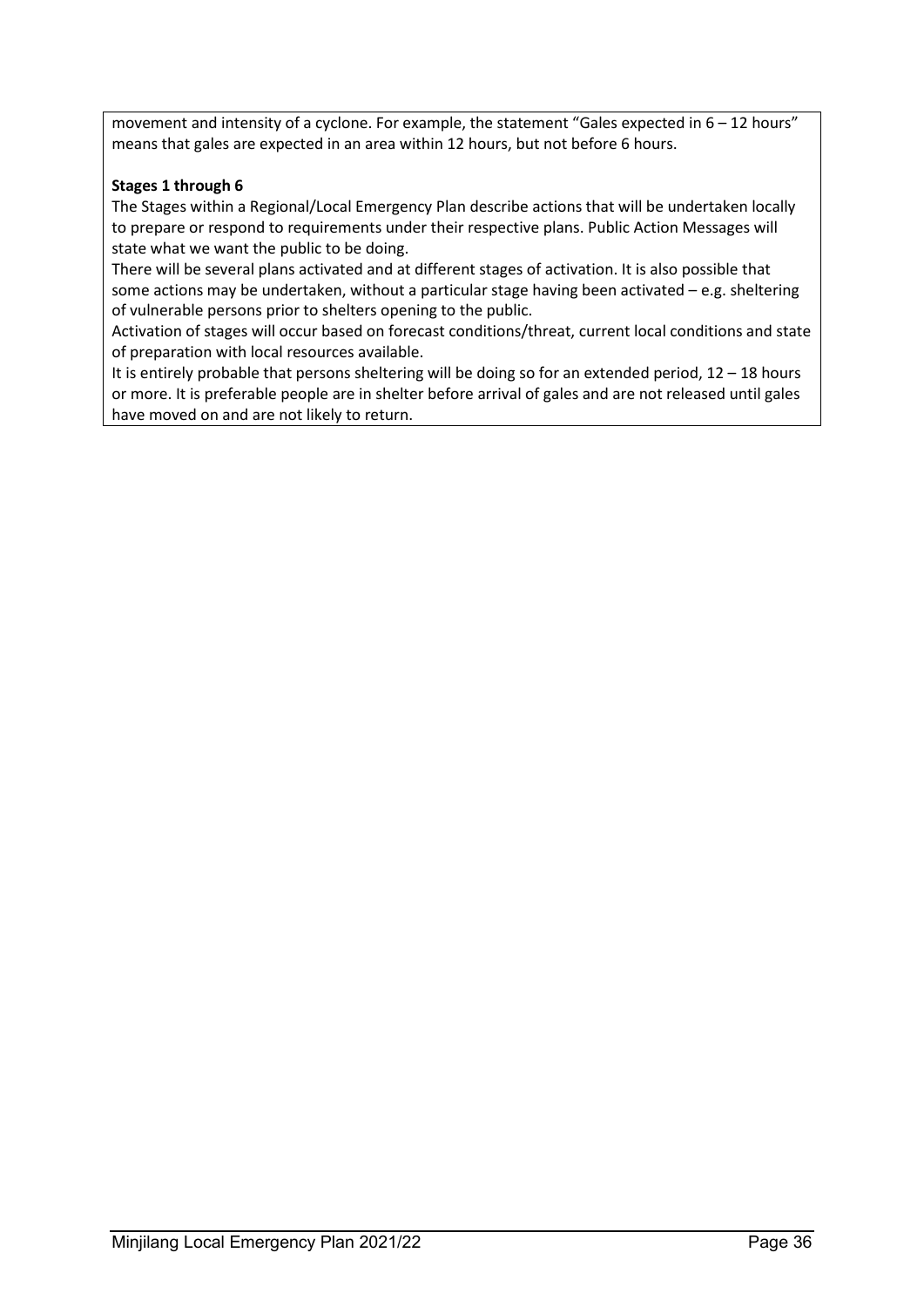| <b>ACTIONS TO BE TAKEN Cyclone Minjilang</b> |  |
|----------------------------------------------|--|
|----------------------------------------------|--|

| Organisation<br>/Provider         | Stage 1<br><b>Watch</b>                                                                                                                                                                                                                                                                                                                     | Stage 2.<br>Warning                                                                                                                                                                                                                                                                                                    | Stage 3<br>Warning                                                                                                                                                                                                                                                                           | Stage 4<br>Warning               | Stage 5<br>Warning                                                                                                                                                                                                                 | Stage 6<br><b>All Clear</b>                                                                                                                                                                                                                                 | <b>Transition to</b><br><b>Recovery</b>                                                                                                                                                                                                                                                   | <b>Recovery</b>                                                                                                                                                                                                                |
|-----------------------------------|---------------------------------------------------------------------------------------------------------------------------------------------------------------------------------------------------------------------------------------------------------------------------------------------------------------------------------------------|------------------------------------------------------------------------------------------------------------------------------------------------------------------------------------------------------------------------------------------------------------------------------------------------------------------------|----------------------------------------------------------------------------------------------------------------------------------------------------------------------------------------------------------------------------------------------------------------------------------------------|----------------------------------|------------------------------------------------------------------------------------------------------------------------------------------------------------------------------------------------------------------------------------|-------------------------------------------------------------------------------------------------------------------------------------------------------------------------------------------------------------------------------------------------------------|-------------------------------------------------------------------------------------------------------------------------------------------------------------------------------------------------------------------------------------------------------------------------------------------|--------------------------------------------------------------------------------------------------------------------------------------------------------------------------------------------------------------------------------|
| <b>ALL MEMBERS</b>                | Attend Briefings.<br>Inform key<br>personnel.<br>Provide<br>SITREPS on<br>preparations.<br>Carry out other<br>duties requested<br>by the Local<br>Controller.                                                                                                                                                                               | Attend Briefings.<br>Inform key<br>personnel.<br>Provide<br>SITREPS on<br>preparations.<br>The LEC to meet<br>at least daily<br>during Stage 2.<br>Carry out other<br>duties requested<br>by the Local<br>Controller.                                                                                                  | Attend Briefings.<br>Inform key<br>personnel.<br>Provide<br>SITREPS.<br>Carry out other<br>duties by the<br>Local Controller.<br>Take or proceed<br>to shelter on the<br>advice of the<br><b>Local Controller</b><br>or BoM<br>broadcast<br>warnings.                                        | Remain in<br>shelter.            | Remain in<br>shelter until<br>requested to<br>commence<br>survey duties.<br>Inform key<br>personnel.<br>Provide<br>SITREPS on<br>known impacts.                                                                                    | Attend Briefings.<br>Inform key<br>personnel.<br>Provide<br>SITREPS.<br><b>Confirm Debrief</b><br>arrangements.                                                                                                                                             | Attend Briefings.<br>Inform key<br>personnel.<br>Provide<br>SITREPS.                                                                                                                                                                                                                      | Attend Briefings.<br>Inform key<br>personnel.<br>Provide<br>SITREPS.                                                                                                                                                           |
| <b>LOCAL</b><br><b>CONTROLLER</b> | Convene a<br>meeting of the<br>Minjilang LEC to<br>advise members<br>of the details of<br>the Cyclone<br>Watch Message<br>and ascertain<br>state of<br>preparedness.<br>Coordinate the<br>dissemination of<br>the Cyclone<br>Watch<br>information to<br>the public and<br>relevant coastal<br>communities.<br>Ensure that<br>communications | Convene a<br>meeting of the<br>Minjilang LEC.<br>Delegating<br>activities and<br>ascertain<br>position and<br>capabilities of all<br>agencies.<br>Warn Shelter<br>Managers to<br>commence<br>shelter<br>preparation.<br>Ensure that<br>personnel<br>identified for<br>deployment to<br>other locations<br>are briefed. | Convene a<br>meeting of the<br>Minjilang LEC.<br>Notify of stage 3.<br>Ensure that the<br>dissemination of<br>the Cyclone<br>Warning<br>information to the<br>public.<br>At the appropriate<br>time advise those<br>persons at risk to<br>take shelter.<br>Supervise Shelter<br>Arrangements | All personal to<br>take shelter. | When it is<br>considered safe<br>to move outside,<br>give direction to<br>survey teams to<br>ascertain the<br>extent of injury to<br>persons and<br>damage to<br>property.<br>Provide<br>SITREPS to the<br>Regional<br>Controller. | Notify NTES Duty<br>Officer.<br>Advise the public<br>as appropriate<br>when it is<br>considered safe to<br>leave shelter.<br>Commence<br>response<br>operations,<br>damage<br>assessments and<br>monitor clean up<br>and relief<br>operations.<br>$\cdot$ . | Prepare and<br>forward final<br>SITREP.<br>In conjunction<br>with the NT<br>Recovery<br>Coordinator and<br>Regional<br>Controller<br>facilitate the<br>handover of<br>recovery<br>operations (if<br>required).<br>Begin<br>compilation of<br>information for<br>Post Operation<br>Report. | Assist the local<br>Recovery<br>Coordinator as<br>requested.<br>Resume normal<br>policing<br>prevention and<br>response<br>activities.<br>Any ongoing<br>recovery<br>operations may<br>operate from<br>alternative<br>premises |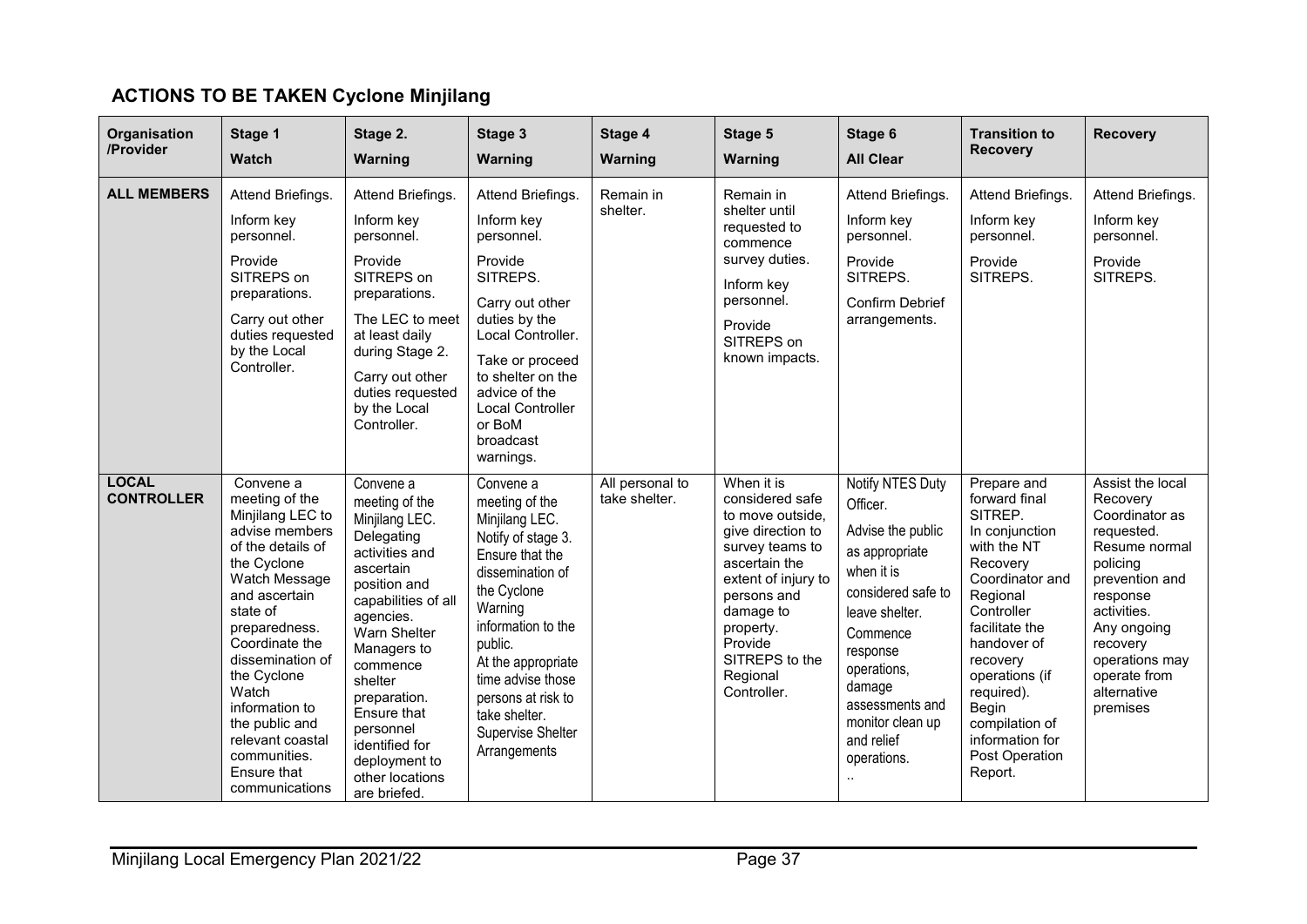| Organisation<br>/Provider                            | Stage 1<br><b>Watch</b>                                                                                                                                                                                                                                                                                                                 | Stage 2.<br>Warning                                                                                                                                                                                                                                                        | Stage 3<br>Warning                                                                                                                                                                                                                                                                                                      | Stage 4<br>Warning               | Stage 5<br>Warning                                                                                                                     | Stage 6<br><b>All Clear</b>                                                                                                                                   | <b>Transition to</b><br><b>Recovery</b>                                                                                                                             | <b>Recovery</b>                                                                                                                        |
|------------------------------------------------------|-----------------------------------------------------------------------------------------------------------------------------------------------------------------------------------------------------------------------------------------------------------------------------------------------------------------------------------------|----------------------------------------------------------------------------------------------------------------------------------------------------------------------------------------------------------------------------------------------------------------------------|-------------------------------------------------------------------------------------------------------------------------------------------------------------------------------------------------------------------------------------------------------------------------------------------------------------------------|----------------------------------|----------------------------------------------------------------------------------------------------------------------------------------|---------------------------------------------------------------------------------------------------------------------------------------------------------------|---------------------------------------------------------------------------------------------------------------------------------------------------------------------|----------------------------------------------------------------------------------------------------------------------------------------|
|                                                      | are established<br>and maintained<br>with the<br>Superintendent<br>and Duty Officer,<br>NTES and<br>advise state of<br>preparedness.                                                                                                                                                                                                    | Ensure that<br>dissemination of<br>the Cyclone<br>Warning<br>information to<br>the public is<br>maintained.<br>Advise<br>Superintendent<br>Northern<br>Division and<br>Duty Officer,<br>NTES of state of<br>preparedness<br>and ascertain<br><b>SITREP</b><br>requirement. |                                                                                                                                                                                                                                                                                                                         |                                  |                                                                                                                                        |                                                                                                                                                               |                                                                                                                                                                     |                                                                                                                                        |
| <b>NORTHERN</b><br><b>TERRITORY</b><br><b>POLICE</b> | <b>Brief Station</b><br>members<br>Disseminate<br>warnings and<br>information as<br>required.<br>Maintain normal<br>police duties.<br>Assist Local<br>Controller as<br>required.<br>Ensure all<br>operational<br>vehicles are fully<br>fuelled.<br><b>Test</b><br>communications<br>systems<br>including HF<br>radio and sat<br>phones. | <b>Brief Station</b><br>members and<br>Disseminate<br><b>Cyclone Warning</b><br>information as<br>directed by the<br><b>Local Controller</b><br>and advise of<br>information<br>received                                                                                   | <b>Brief Police</b><br>members<br>Limit transport<br>and ensure all<br>emergency<br>vehicles are fully<br>operational and<br>fully fuelled.<br>Assist the Local<br>Controller as<br>required.<br>Commence final<br>patrol of area.<br>At the<br>appropriate time<br>advise those<br>persons at risk to<br>take shelter. | All personal to<br>take shelter. | At the direction<br>of the Controller<br>move outside<br>ascertain the<br>extent of injury to<br>persons and<br>damage to<br>property. | <b>Brief Station</b><br>Staff.<br>Assist in<br>advising the<br>public of the<br>conclusion of the<br>operation.<br>Assist Local<br>Controller as<br>required. | In conjunction<br>with the NT<br>Recovery<br>Coordinator and<br>Regional<br>Controller<br>facilitate the<br>handover of<br>recovery<br>operations (if<br>required). | Assist the Local<br>Recovery<br>Coordinator as<br>requested.<br>Resume normal<br>policing<br>prevention and<br>response<br>activities. |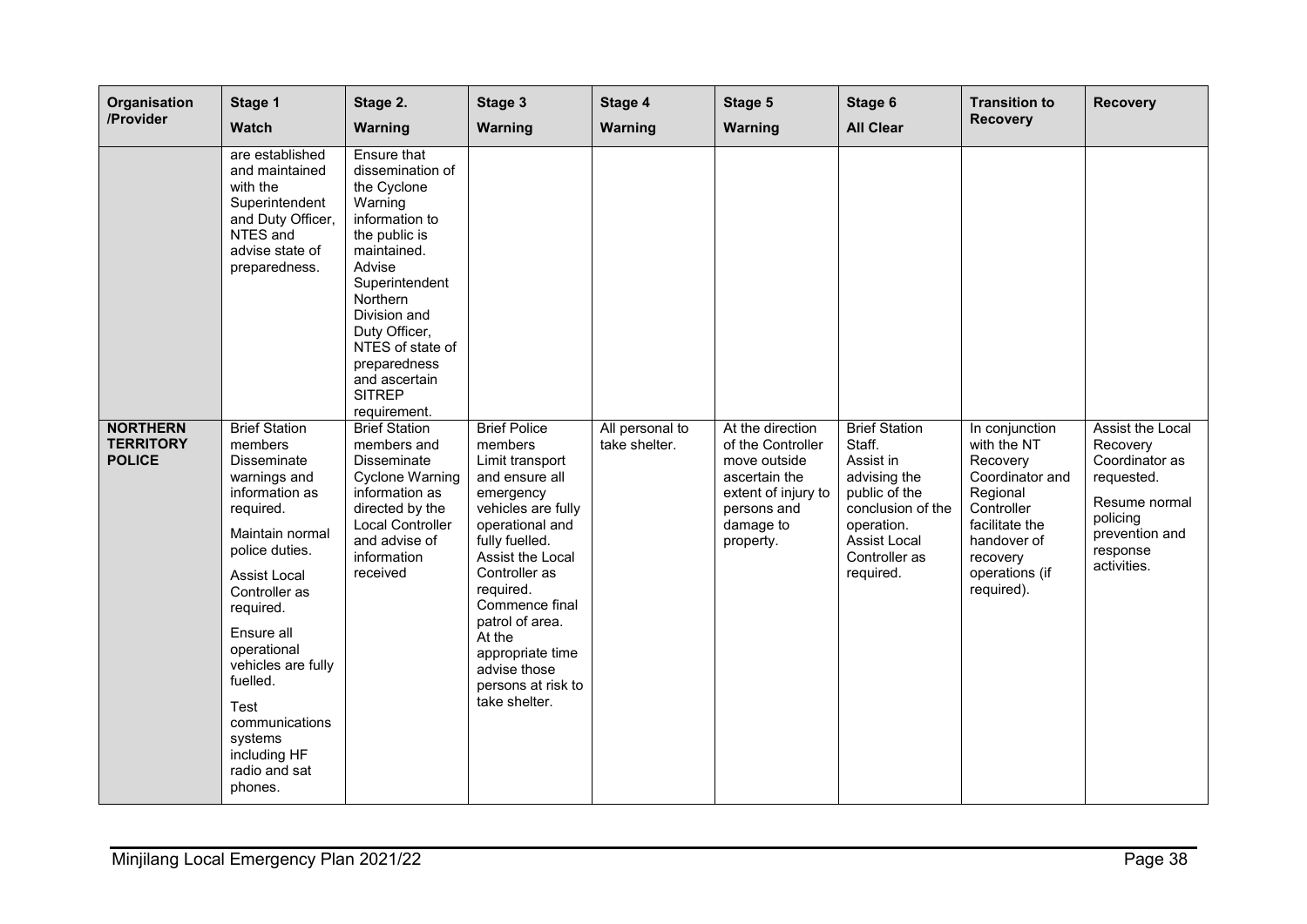| Organisation<br>/Provider         | Stage 1<br><b>Watch</b>                                                                                                                                                                                                                                                                             | Stage 2.<br>Warning                                                                                                                                                                                          | Stage 3<br><b>Warning</b>                                                                                                              | Stage 4<br>Warning                       | Stage 5<br>Warning                                                                                                                                                    | Stage 6<br><b>All Clear</b>                                                                                                                                                                                                                                                                    | <b>Transition to</b><br><b>Recovery</b>                                                                                                           | <b>Recovery</b>                                                                                                                                                     |
|-----------------------------------|-----------------------------------------------------------------------------------------------------------------------------------------------------------------------------------------------------------------------------------------------------------------------------------------------------|--------------------------------------------------------------------------------------------------------------------------------------------------------------------------------------------------------------|----------------------------------------------------------------------------------------------------------------------------------------|------------------------------------------|-----------------------------------------------------------------------------------------------------------------------------------------------------------------------|------------------------------------------------------------------------------------------------------------------------------------------------------------------------------------------------------------------------------------------------------------------------------------------------|---------------------------------------------------------------------------------------------------------------------------------------------------|---------------------------------------------------------------------------------------------------------------------------------------------------------------------|
| <b>HEALTH</b><br><b>CLINIC</b>    | <b>Brief Health</b><br>Centre<br>personnel.<br>Participate in Pre<br>Cyclone clean up.<br><b>Test satellite</b><br>phone.<br>Have cyclone kit<br>available.<br>Fill jerry cans with<br>water.<br>Fill vehicles with<br>fuel.<br><b>Maintain Normal</b><br><b>Duties</b>                             | <b>Brief Health</b><br>Centre<br>personnel.<br>Medical staff to<br>have access to<br>health vehicles.<br>Check and take<br>population list.<br>Staff to personal<br>residence.<br>Maintain Normal<br>Duties. | <b>Brief Health</b><br>Centre<br>personnel.<br>Do final checks.<br>Ensure all<br>personnel take<br>shelter.                            | All personal to<br>take shelter.         | Ensure all<br>personnel<br>remain in shelter<br>until safe to<br>leave.<br>At direction of<br>Local Controller,<br>check the Health<br>Clinic premises<br>for damage. | Check shelters for<br>casualties.<br>Respond to<br>medical<br>emergencies as<br>required.<br>Ensure that all<br>personnel involved<br>in the operation<br>are accounted for.<br>Advise Local<br>Controller on all<br>first aid/medical,<br>public health and<br>community<br>services matters. | Advise Local<br>Recovery Advise<br>Local Recovery<br>Coordinator of<br>any urgent<br>priorities and<br>participate in<br>meetings as<br>required. | Attend debrief<br>Preparation to<br>transition back to<br>normal work<br>requirements at<br>the conclusion of<br>Recovery<br>operations as<br>soon as<br>practical. |
| <b>MINJILANG</b><br><b>SCHOOL</b> | <b>Brief Education</b><br>personnel.<br>Participate in Pre<br>Cyclone clean up<br>involving:<br>Refuel vehicle.<br>Fill water<br>containers and<br>store.<br><b>Maintain Normal</b><br>Duties.<br><b>Advise Local</b><br>Controller of state<br>of preparedness<br>and availability of<br>manpower. | <b>Brief Education</b><br>personnel.<br>When advised,<br>close school and<br>advise<br>community to<br>secure buildings.<br>Staff to secure<br>personal<br>residence                                         | <b>Brief Education</b><br>personnel.<br>Do final checks.<br>Ensure shelter is<br>prepared.<br>Ensure all<br>personnel take<br>shelter. | Ensure all<br>personnel take<br>shelter. | Ensure all<br>personnel<br>remain in shelter<br>At direction of<br>Local Controller,<br>check the School<br>for damage.                                               | Assist where<br>necessary.                                                                                                                                                                                                                                                                     | <b>Advise Local</b><br>Recovery<br>Coordinator of<br>any urgent<br>priorities and<br>participate in<br>meetings as<br>required.                   | Attend debrief<br>Preparation to<br>transition back to<br>normal work<br>requirements at<br>the conclusion of<br>Recovery<br>operations as<br>soon as<br>practical. |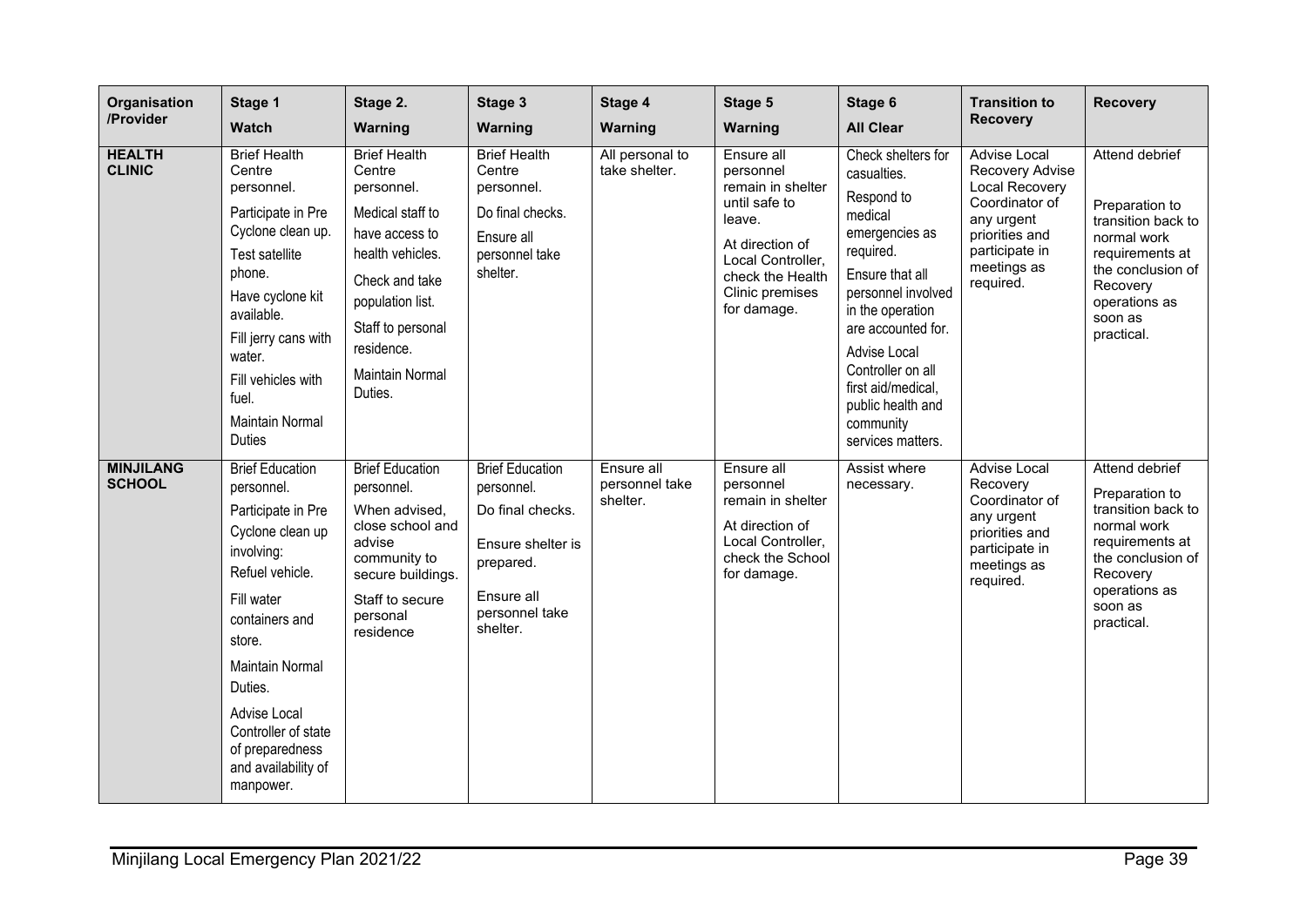| Organisation<br>/Provider                            | Stage 1<br>Watch                                                                                                                                                                                                          | Stage 2.<br>Warning                                                                                                                                                                   | Stage 3<br>Warning                                                                                                                                                                                                    | Stage 4<br>Warning                       | Stage 5<br>Warning                                                                                                                                                                                                                                | Stage 6<br><b>All Clear</b>                                                                                                                                                                                                                                                          | <b>Transition to</b><br><b>Recovery</b>                                                                                                                                           | <b>Recovery</b>                                                                                                                                                     |
|------------------------------------------------------|---------------------------------------------------------------------------------------------------------------------------------------------------------------------------------------------------------------------------|---------------------------------------------------------------------------------------------------------------------------------------------------------------------------------------|-----------------------------------------------------------------------------------------------------------------------------------------------------------------------------------------------------------------------|------------------------------------------|---------------------------------------------------------------------------------------------------------------------------------------------------------------------------------------------------------------------------------------------------|--------------------------------------------------------------------------------------------------------------------------------------------------------------------------------------------------------------------------------------------------------------------------------------|-----------------------------------------------------------------------------------------------------------------------------------------------------------------------------------|---------------------------------------------------------------------------------------------------------------------------------------------------------------------|
| <b>ALPA STORE</b>                                    | <b>Brief</b> all<br>employees.<br>Ready<br>emergency<br>supplies.<br>Clear yard /<br>store of any<br>dangerous items<br>and lock up<br>store.<br>Help with<br>community clean<br>up.<br><b>Maintain Normal</b><br>Duties. | Staff to secure<br>Personal<br>residence.<br>Prepare to close<br>store.                                                                                                               | Final checks.<br>Ensure all<br>personnel take<br>shelter.                                                                                                                                                             | Ensure all<br>personnel take<br>shelter. | Ensure all<br>personnel take<br>shelter.<br>At direction of<br>Local Controller,<br>attend and<br>assess damage<br>to store and<br>supplies                                                                                                       | <b>Brief Education</b><br>personnel.<br>Advise Local<br>Controller when all<br>personnel are<br>accounted for<br>At direction of<br>Local Controller,<br>attend and assess<br>damage to store<br>and supplies.<br>Report to Local<br>Controller with<br>damage and<br>supply stocks. | <b>Advise Local</b><br>Recovery<br>Coordinator of<br>any urgent<br>priorities and<br>participate in<br>meetings as<br>required.                                                   | Attend debrief<br>Preparation to<br>transition back to<br>normal work<br>requirements at<br>the conclusion of<br>Recovery<br>operations as<br>soon as practical.    |
| <b>ESSENTIAL</b><br><b>SERVICES -</b><br><b>PAWC</b> | Participate in Pre<br>Cyclone clean<br>up.<br>Fill the main<br>town supply<br>water tank.<br>Check all bores<br>and Tanks.<br>Activate<br>Organisational<br>Cyclone<br>Procedures.<br><b>Maintain Normal</b><br>Duties.   | Have<br>Emergency<br>equipment and<br>wet weather<br>gear together.<br>Check Sat<br>phone or Radio.<br>Staff to secure<br>Personal<br>residence.<br><b>Maintain Normal</b><br>duties. | Turn off PAWC<br>to the<br>Community.<br>All fuel taps on<br>bulk storage<br>tanks are turned<br>off.<br>Power house<br>Secured.<br>Water supply<br>turned off at<br>tank.<br>Ensure all<br>personnel take<br>shelter | Ensure all<br>personnel take<br>shelter. | Ensure all<br>personnel take<br>shelter.<br>At Direction of<br><b>Local Controller</b><br>commence<br>survey.<br>Advise Police of<br>damage and<br>what essential<br>services are still<br>in operation and<br>assistance is<br>required, if any. | Remove hazards<br>as soon as<br>possible.<br>Begin repairing<br>essential<br>services.<br><b>Restore facilities</b><br>and resume<br>normal duties as<br>soon as possible                                                                                                            | <b>Assist Local</b><br>Controller as<br>required.<br><b>Advise Local</b><br>Recovery<br>Coordinator of any<br>urgent priorities<br>and participate in<br>meetings as<br>required. | Attend debrief<br>Preparation to<br>transition back to<br>normal work<br>requirements at<br>the conclusion of<br>Recovery<br>operations as<br>soon as<br>practical. |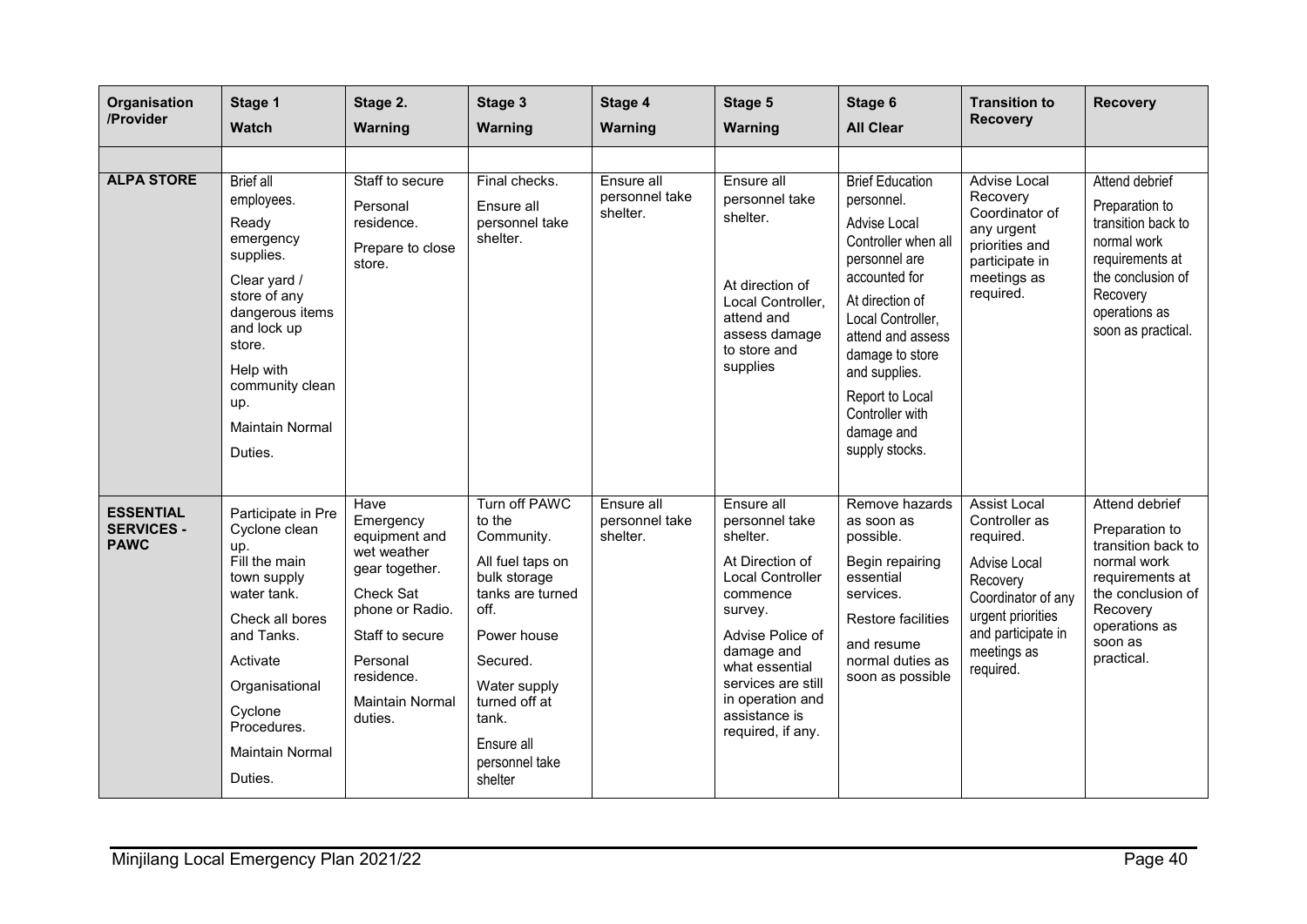| Organisation<br>/Provider                         | Stage 1<br><b>Watch</b> | Stage 2.<br>Warning | Stage 3<br>Warning                                              | Stage 4<br>Warning | Stage 5<br>Warning | Stage 6<br><b>All Clear</b> | <b>Transition to</b><br><b>Recovery</b> | Recovery |
|---------------------------------------------------|-------------------------|---------------------|-----------------------------------------------------------------|--------------------|--------------------|-----------------------------|-----------------------------------------|----------|
| <b>SUPPORT</b><br><b>ORGANISATIO</b><br><b>NS</b> |                         |                     | Provide support as requested by the Minjilang Local Controller. |                    |                    |                             |                                         |          |
| <b>Telstra</b><br><b>Corporation</b>              |                         |                     |                                                                 |                    |                    |                             |                                         |          |
| <b>Private</b><br><b>Enterprise</b>               |                         |                     |                                                                 |                    |                    |                             |                                         |          |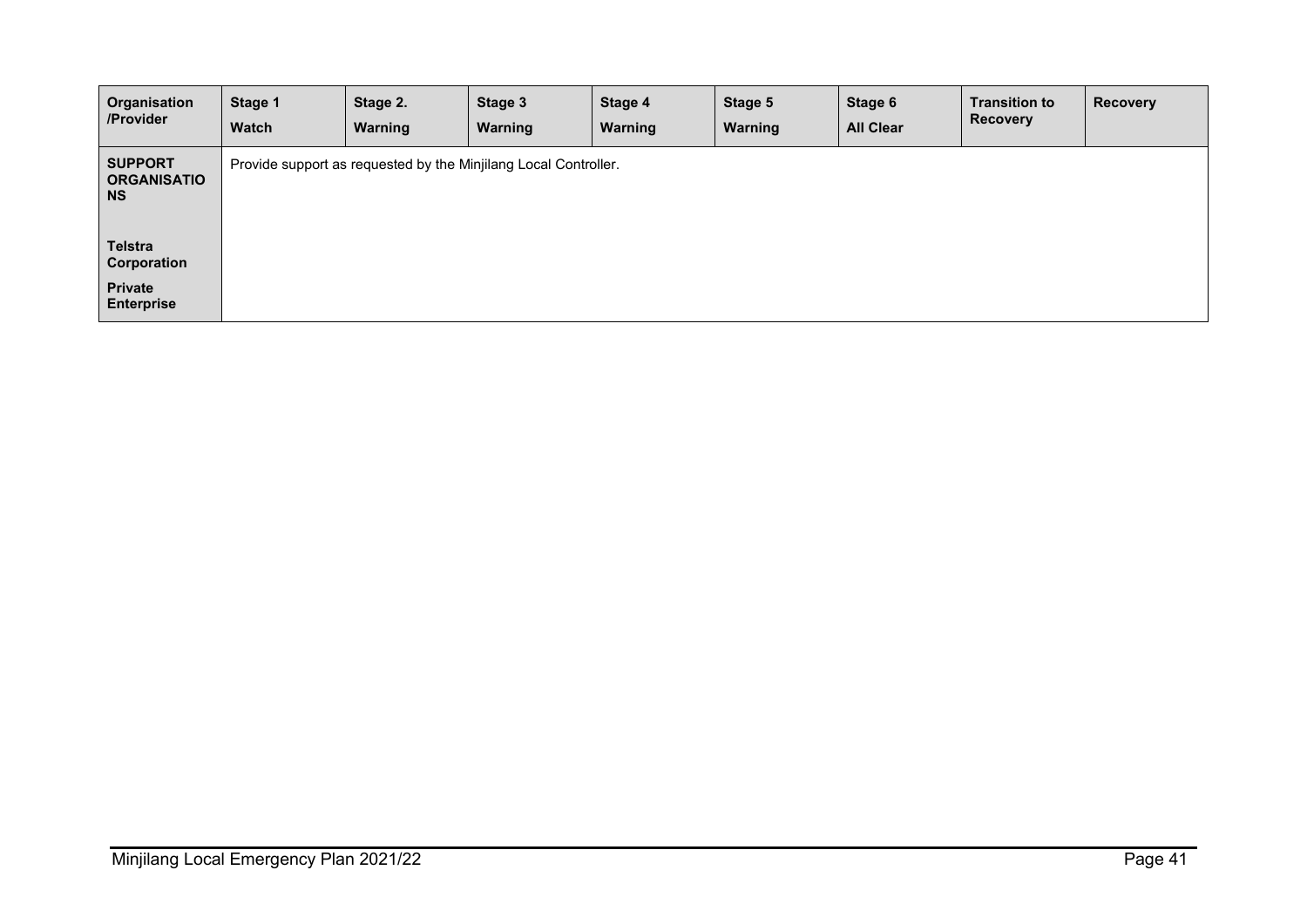### <span id="page-41-0"></span>**Annex G: Identified Risk Guideline – Fire**

# **Bushfire**

# *Introduction*

Bushfires within the Minjilang Region area are looked after by Bushfires NT which are the lead combat authorities for this threat. If there is a fire within the Minjilang community, there is currently no capability or resource to deal with a fire in the township.

# *Incident Controller*

All incidents are to be managed in accordance with the principals of the Australasian Inter-service Incident Management System (AIIMS). The Incident Controller shall have overall management of the incident and overall responsibility for the management of resources allocated to that incident.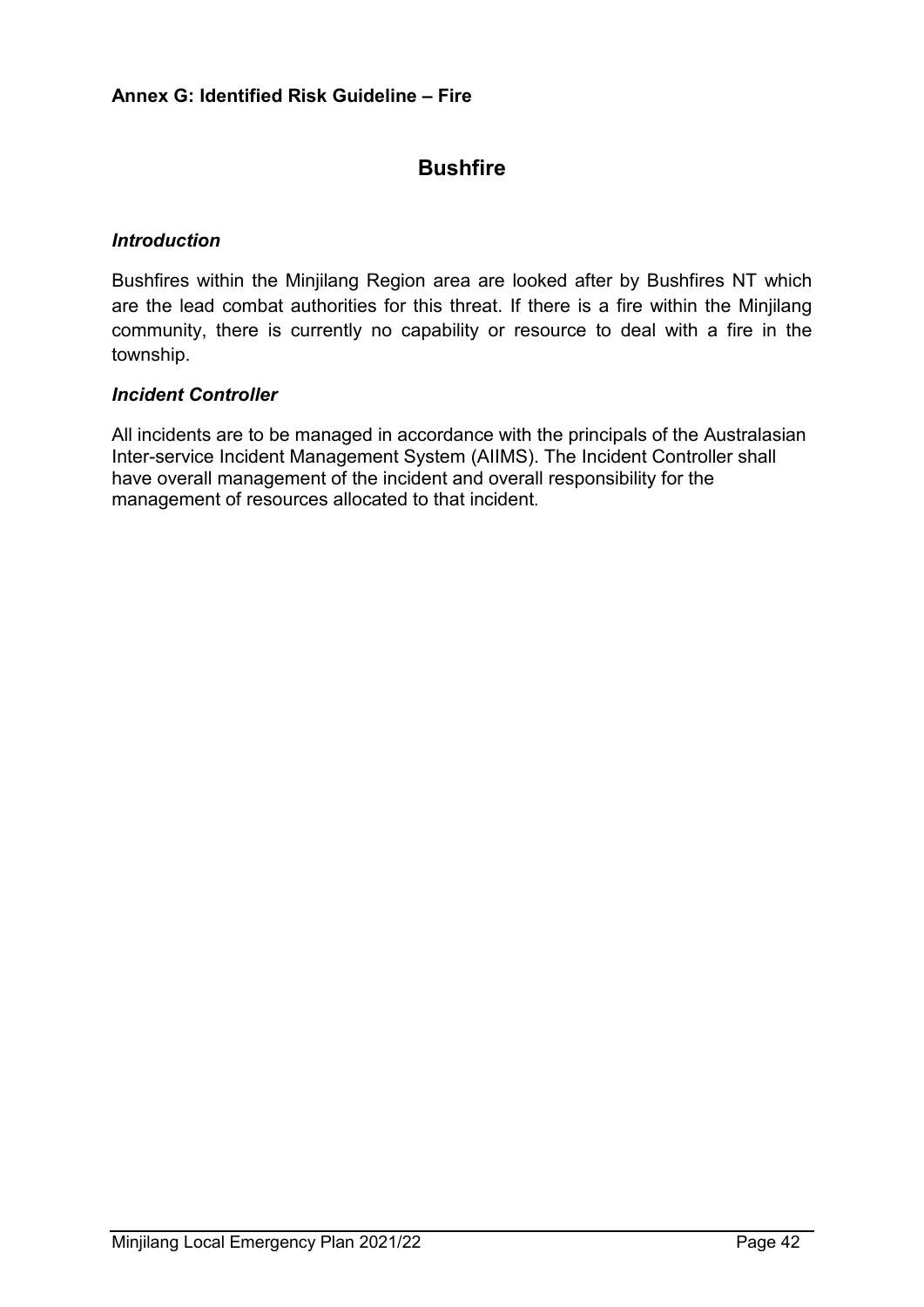# <span id="page-42-0"></span>**Annex H: Identified Risk Guideline – Flood**

# **Flood**

# *Introduction*

Flooding principally occurs to only one main and one backup roadway into the Minjilang community. It is localised to one specific area of the island

# *Localised Flooding*

The Minjilang Community can be affected by flooding to the low lying section of the main airstrip road, which runs from the community to the airstrip. Heavy rainfall would lead to community access to the airstrip being severely affected. There is an alternate road that may be available, but this too can be subject to flooding. The only means to travel to the airstrip in these circumstances would be by boat across the flooded portion of the road.

# *Means to Mitigate this Hazard*

The only viable means to mitigate this hazard would be the construction of a built up portion of road in the flood plain.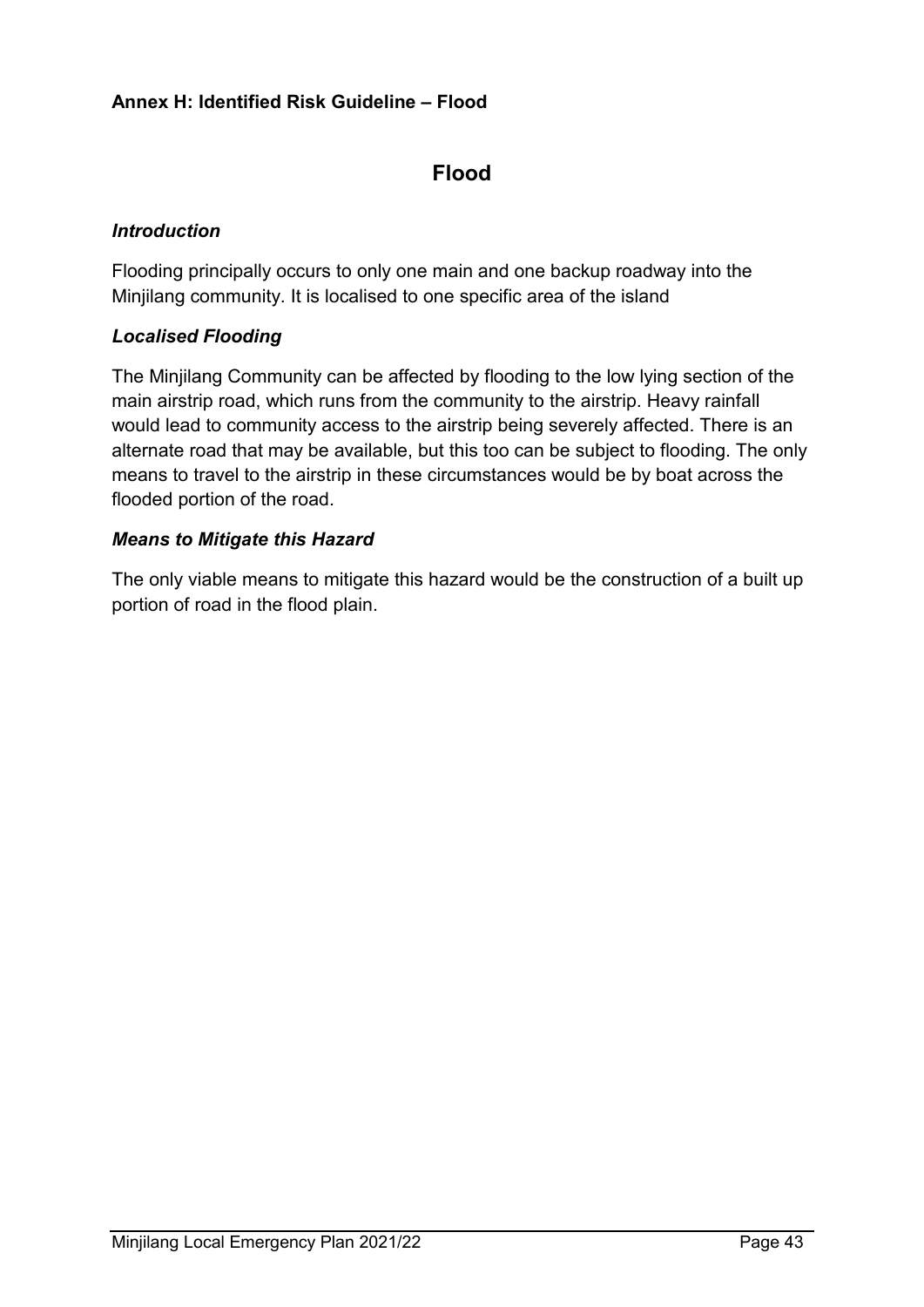# <span id="page-43-0"></span>**Annex I: Evacuation Guideline**

Evacuation is a risk management strategy that can be used to mitigate the effects of an emergency or disaster on a community. Evacuation involves moving people to a safer location, and is usually considered to include the return of the affected community. It is recommended that when advance warning is available to notify the Territory Emergency Management Council.

Evacuation is a complex process that has five distinct steps:

- 1. decision
- 2. warning
- 3. withdrawal
- 4. shelter
- 5. return.

Each step is linked and must be carefully planned and carried out in order for the entire process to be successful. Given an evacuation centre will only be opened as a part an evacuation, it is vital to have an understanding of the five-step process.



*Source: Five stages of Evacuation, Qld Government, 2011.*

# **Emergency Shelters**

An emergency shelter can generally only operate for up to **48 hours.**

Although staffed by various community service providers, an emergency shelter offers minimal support services. People accessing a shelter are expected to be selfsufficient and provide their own food and emergency supplies.

Where longer-term emergency accommodation and support is required following a disaster or event, an evacuation centre may be set up. An evacuation centre is designed to accommodate people for short to medium periods of approximately **four to six weeks**, although this figure may vary.

An evacuation centre will provide some or all of the following services:

- meals
- beds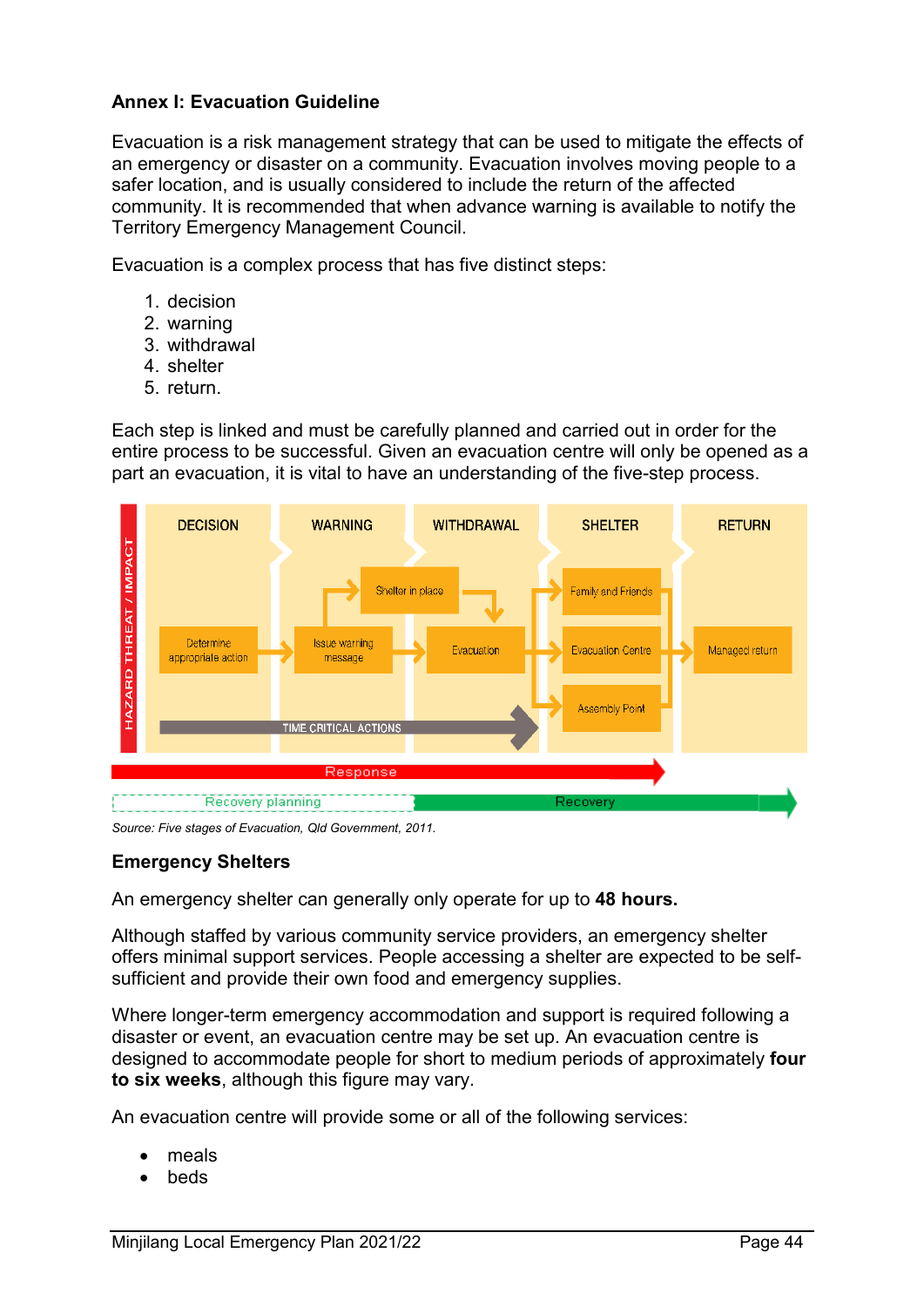- linen
- personal support
- medical services (or access to them)
- assistance accessing finances and recreational activities

An evacuation centre implies the provision of these services in contrast to an emergency shelter, in which people are expected to be self-sufficient.

# **Identified Evacuation Centres**

For further information on evacuation centres / shelters management, refer to the NT Evacuation Centre Guide available on WebEOC.

|                                                                                                               | <b>Stage 1 - Decision</b>                                                                                                                                                                                                                                                                                                                                                                                                                                                                                                                                                                                                                                                                                                                                                                                                                                                                                                                                                                                                                  |                                                                                                |
|---------------------------------------------------------------------------------------------------------------|--------------------------------------------------------------------------------------------------------------------------------------------------------------------------------------------------------------------------------------------------------------------------------------------------------------------------------------------------------------------------------------------------------------------------------------------------------------------------------------------------------------------------------------------------------------------------------------------------------------------------------------------------------------------------------------------------------------------------------------------------------------------------------------------------------------------------------------------------------------------------------------------------------------------------------------------------------------------------------------------------------------------------------------------|------------------------------------------------------------------------------------------------|
| <b>Authority</b>                                                                                              | The Northern Region Controller will authorise the activation of<br>the evacuation plan.<br>This evacuation plan is to be approved by the Territory<br>Emergency Management Council prior to activation.                                                                                                                                                                                                                                                                                                                                                                                                                                                                                                                                                                                                                                                                                                                                                                                                                                    | Regional<br>Controller in<br>conjunction<br>with TEMC                                          |
| <b>Legal references</b>                                                                                       | Emergency Management Act 2013 and approved Local<br>Minjilang Local Emergency Plan (LEP). If an evacuation is<br>imminent it is highly recommended that the Territory<br>Controller request the Minister declare an Emergency Situation<br>under section 18 of the Emergency Management Act 2013.<br>*NOTE:<br>An emergency situation is automatically activated when a<br>cyclone watch or warning is declared (duration 3 days max)                                                                                                                                                                                                                                                                                                                                                                                                                                                                                                                                                                                                      | Minister<br>declares an<br>Emergency<br>Situation.                                             |
| <b>Alternative to</b><br>evacuation? i.e. shelter<br>in place, temporary<br>accommodation on-<br>site/nearby. | Residents will be progressively relocated within the community<br>to the Cyclone Shelter for pre staging; post a cyclone impact.<br>Refer to the Minjilang staging arrangements.                                                                                                                                                                                                                                                                                                                                                                                                                                                                                                                                                                                                                                                                                                                                                                                                                                                           | Minjilang<br>Local<br>Controller to<br>arrange.                                                |
| <b>Summary of proposed</b><br>evacuation                                                                      | Decision - made by the Northern Region Emergency Controller<br>when the Minjilang has sustained damage during a cyclone that<br>cannot support residents in situ during recovery.<br>The Minjilang Local Controller to disseminate information to<br>the community.<br>Withdrawal - Four stage process;<br>Minjilang community to the shelter to be registered<br>a.<br>for evacuation to Darwin;<br><b>b.</b> Once registered, groups to move to the airstrip<br>assembly area using buses/vehicles;<br>Red Cross to register check utilising Register Find<br>c.<br>Reunite prior to boarding aircraft.<br>Darwin Airport to <location be="" determined="" to=""> using<br/>d.<br/>buses (as per Transport Group arrangements).<br/>Shelter - evacuees will be encouraged to stay with friends or<br/>family. The remainder will be accommodated at an evacuation<br/>centre established in <location be="" determined="" to="">.<br/>Return - to be determined once recovery can sustain return to<br/>Minjilang.</location></location> | The decision<br>will be<br>informed by<br>additional<br>advice from<br>BOM up to<br>that time. |
| <b>Which</b>                                                                                                  | Minjilang community primarily.                                                                                                                                                                                                                                                                                                                                                                                                                                                                                                                                                                                                                                                                                                                                                                                                                                                                                                                                                                                                             | Local                                                                                          |

### **Evacuation Guidelines**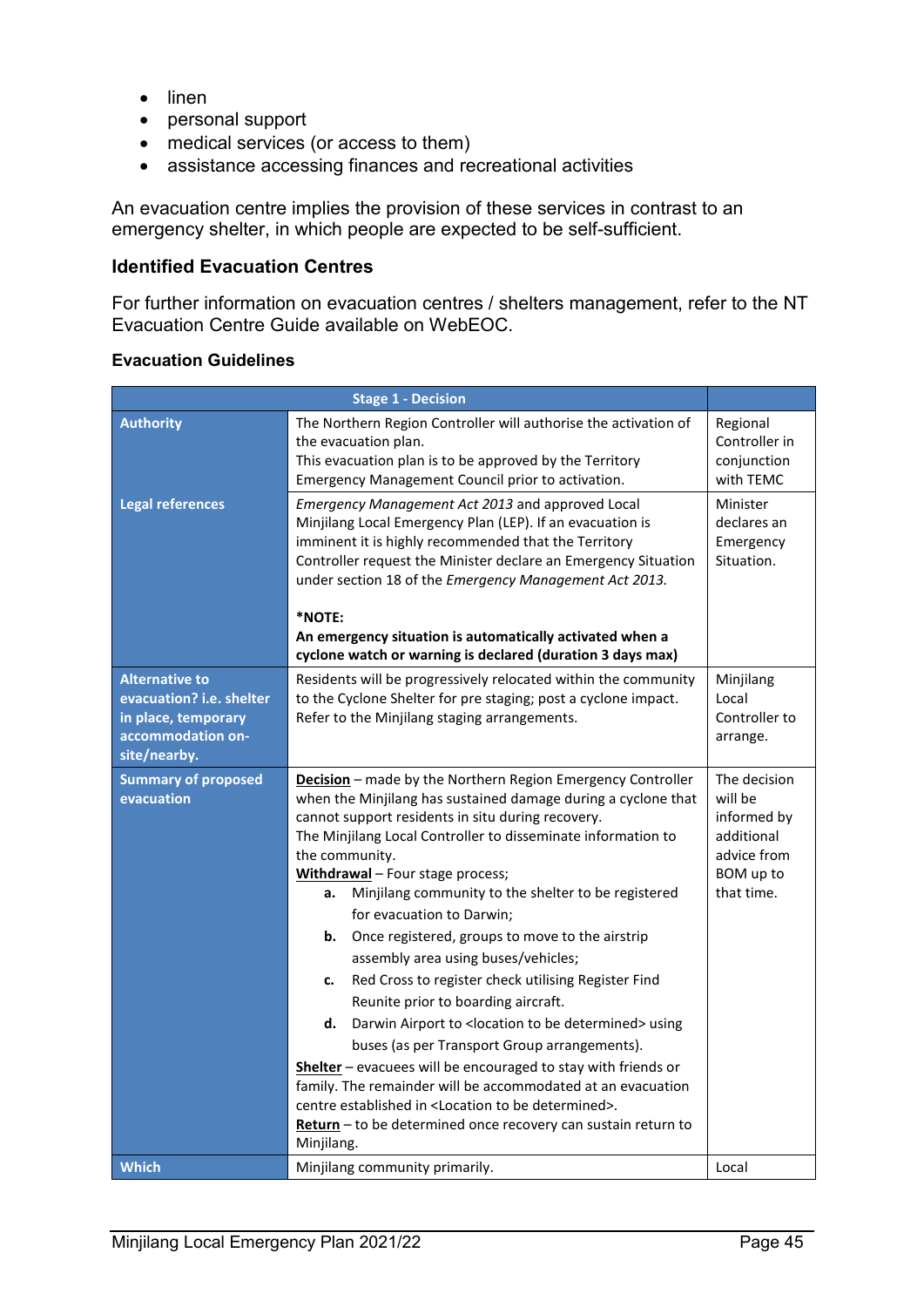| communities/outstation<br>s or geographical area<br>does the evacuation<br>apply to?                 | Outstations will come into Minjilang prior to a cyclone impact.<br>There are 16 out stations including the ranger's station on Black<br>Point and the Coburg area.                                                                                                                                                                                                                                                                                                                                                                                                                                                                                                                                                                                                                                                                                                                                                                                                                                                                                                                                                                                                                                                                                                                                                                                                                                                               | Controller to<br>confirm                                                                                                                                                         |
|------------------------------------------------------------------------------------------------------|----------------------------------------------------------------------------------------------------------------------------------------------------------------------------------------------------------------------------------------------------------------------------------------------------------------------------------------------------------------------------------------------------------------------------------------------------------------------------------------------------------------------------------------------------------------------------------------------------------------------------------------------------------------------------------------------------------------------------------------------------------------------------------------------------------------------------------------------------------------------------------------------------------------------------------------------------------------------------------------------------------------------------------------------------------------------------------------------------------------------------------------------------------------------------------------------------------------------------------------------------------------------------------------------------------------------------------------------------------------------------------------------------------------------------------|----------------------------------------------------------------------------------------------------------------------------------------------------------------------------------|
| <b>Vulnerable groups</b><br>within the community                                                     | The Medical Group will liaise with local health staff and provide<br>information on medically vulnerable people.<br>The Identified people will be evacuated prior to a cyclonic<br>impact, during the Warning phase.<br>vulnerable people in the community could consist of:<br>antenatal (arranged to go to RDH)<br>$\qquad \qquad -$<br>dialysis patients (arrangement to go to RDH)<br>$\overline{\phantom{a}}$<br>people who require walking frames (arranged to go to<br>$\qquad \qquad \blacksquare$<br>RDH)<br>Other older or frail aged people (also able to go to RDH).<br>$\overline{a}$                                                                                                                                                                                                                                                                                                                                                                                                                                                                                                                                                                                                                                                                                                                                                                                                                               | Medical<br>Group &<br>Transport<br>Group to<br>action.<br>*The<br>Identified<br>people will be<br>evacuated<br>prior to a<br>cyclonic<br>impact, during<br>the Warning<br>phase. |
| <b>Community</b><br>demographics (approx.<br>total number, family<br>groups, cultural groups<br>etc) | Refer to Evacuation Centre Guidelines p.21 (section 4.2)<br>Examine the demographic breakdown of the community to be<br>evacuated including<br>The total number of people being evacuated.<br>$\bullet$<br>An estimate of the number of people likely to require<br>$\bullet$<br>accommodation in the evacuation centre.<br>A breakdown of the evacuees to be accommodated by age<br>$\bullet$<br>and gender. For example, the number of family groups and<br>single persons, adult males and females, teenage males<br>and females, and the number of primary school-aged<br>children, toddlers and infants.<br>A summary of cultural considerations, family groups, skin<br>$\bullet$<br>groups and community groups.<br>Potential issues that may arise as a result of these groups<br>$\bullet$<br>being accommodated in close proximity to one another.<br>A summary of people with health issues, including chronic<br>$\bullet$<br>diseases, illnesses and injuries.<br>Details of vulnerable clients (other than medically<br>$\bullet$<br>vulnerable), such as the elderly, frail and disabled (and if<br>they are accompanied by support ie: family members)<br>Details of community workers also being evacuated who<br>٠<br>may be in a position to support the operation of the<br>evacuation centre. Examples include teachers, nurses,<br>health workers, shire staff, housing staff, night patrol and<br>police. | Minjilang<br>Local<br>Controller to<br>obtain<br>information.<br>Strong leader<br>group to<br>assist or Local<br>Elders.                                                         |
| What is the nature of<br>the hazard?                                                                 | Cyclone Impact                                                                                                                                                                                                                                                                                                                                                                                                                                                                                                                                                                                                                                                                                                                                                                                                                                                                                                                                                                                                                                                                                                                                                                                                                                                                                                                                                                                                                   |                                                                                                                                                                                  |
| <b>Estimated duration of</b><br>the potential<br>evacuation?                                         | Approximately 10 days to 2 weeks.                                                                                                                                                                                                                                                                                                                                                                                                                                                                                                                                                                                                                                                                                                                                                                                                                                                                                                                                                                                                                                                                                                                                                                                                                                                                                                                                                                                                |                                                                                                                                                                                  |
| <b>Triggers for the</b><br>evacuation                                                                | Evacuation planning to commence when the Minjilang<br>1.                                                                                                                                                                                                                                                                                                                                                                                                                                                                                                                                                                                                                                                                                                                                                                                                                                                                                                                                                                                                                                                                                                                                                                                                                                                                                                                                                                         | Regional<br>Controller                                                                                                                                                           |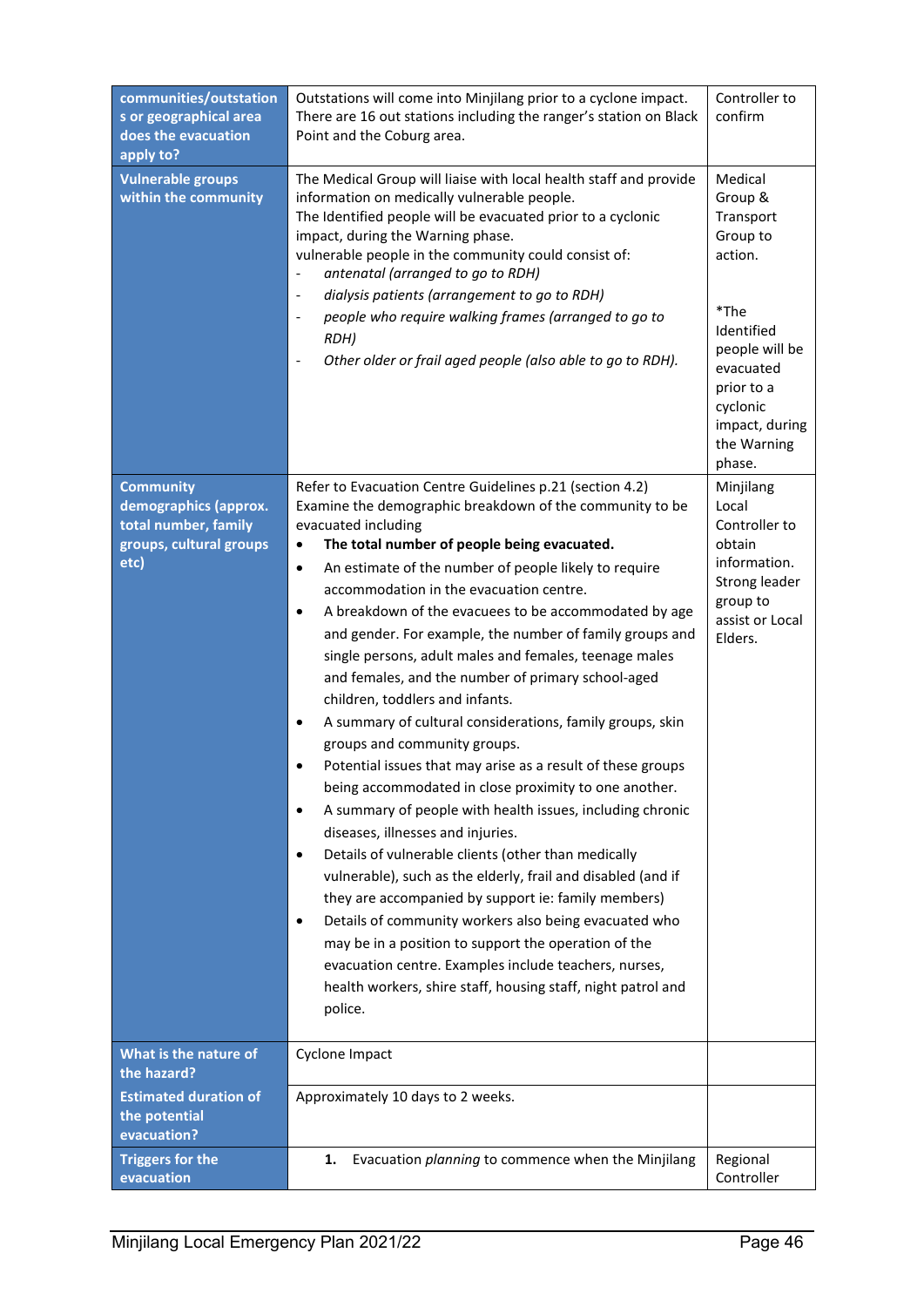| <b>Self-evacuation</b>                                                                     | is under a "Tropical Cyclone Watch".<br>Implement evacuation if the Cyclone category is at<br>2.<br>severe and impact has caused major damage and<br>disruption to all services.<br>3.<br>Elderly and vulnerable people are to be considered for<br>evacuation during the "TC Watch" due to limited<br>health services.<br>Further details of the intra-community relocation plan are<br>required.<br>Where possible residents will be encouraged to self-evacuate<br>and make their own accommodation arrangements if they wish<br>to do so. Individuals and families taking this option will be<br>encouraged to register prior to leaving the community. | &<br>NTES to<br>confirm<br>triggers.<br>Minjilang<br>Local<br>Controller /<br>WARC to<br>obtain list |
|--------------------------------------------------------------------------------------------|-------------------------------------------------------------------------------------------------------------------------------------------------------------------------------------------------------------------------------------------------------------------------------------------------------------------------------------------------------------------------------------------------------------------------------------------------------------------------------------------------------------------------------------------------------------------------------------------------------------------------------------------------------------|------------------------------------------------------------------------------------------------------|
| <b>Responsibility for the</b><br>coordination Stage 1                                      | Regional Controller<br>Local Controller                                                                                                                                                                                                                                                                                                                                                                                                                                                                                                                                                                                                                     |                                                                                                      |
|                                                                                            | <b>Stage 2 - Warning of Evacuation</b>                                                                                                                                                                                                                                                                                                                                                                                                                                                                                                                                                                                                                      |                                                                                                      |
| Who has the authority<br>to issue warnings.                                                | Bureau of Meteorology will issue Tropical Cyclone advice and<br>warnings.<br>All further public information will be approved by the Region 2<br>Regional Controller in consultation with the Public Information<br>Group and NTES.                                                                                                                                                                                                                                                                                                                                                                                                                          | Regional<br>Controller to<br>liaise with<br>Information<br>Group and<br><b>NTES</b>                  |
|                                                                                            | The Minjilang Local Controller will coordinate the dissemination<br>of community level information.                                                                                                                                                                                                                                                                                                                                                                                                                                                                                                                                                         |                                                                                                      |
| <b>Process for issuing</b><br>evacuation warnings<br>and other information                 | At community level, the Minjilang Local Controller is to appoint<br>a community spokesperson to disseminate up to date<br>situational information at community meetings; which are to be<br>held immediately post a convening LEC meeting, at each<br>declared stage of the Minjilang LEP.<br>A media brief approved by the Local Controller at each LEC<br>meeting, will be announced over the Local Radio station                                                                                                                                                                                                                                         | Minjilang<br>Local<br>Controller                                                                     |
|                                                                                            | containing current situational information, relevant safety<br>information, what to prepare, when to self-evacuate, and<br>where to go.                                                                                                                                                                                                                                                                                                                                                                                                                                                                                                                     |                                                                                                      |
| When will warnings be<br>issued (relative to the<br>impact of the hazard)?                 | Immediately upon a decision to evacuate being made the<br>Minjilang LEC will commence coordinating residents to prepare<br>for transport.                                                                                                                                                                                                                                                                                                                                                                                                                                                                                                                   | Minjilang<br>Local<br>Controller                                                                     |
| <b>What information will</b><br>the messages contain?<br>(What do people need<br>to know?) | To be determined: considerations -<br>Outline of the proposed evacuation plan<br>Measure to prepare residences<br>$\overline{\phantom{a}}$<br>Safety issues; not overloading transport<br>$\blacksquare$<br>Items to bring on the evacuation<br>$\overline{\phantom{a}}$<br>Arrangements for pets and animals<br>$\overline{\phantom{a}}$                                                                                                                                                                                                                                                                                                                   | Minjilang<br>Local<br>Controller<br>Biosecurity &<br>Animal<br>Welfare<br>Group liaison              |
| <b>Responsibility for the</b>                                                              | Local Controller / Regional Controller                                                                                                                                                                                                                                                                                                                                                                                                                                                                                                                                                                                                                      |                                                                                                      |
| coordination of stage 2                                                                    | <b>Stage 3 - Withdrawal</b>                                                                                                                                                                                                                                                                                                                                                                                                                                                                                                                                                                                                                                 |                                                                                                      |
| <b>Outline</b>                                                                             | Four stage process;                                                                                                                                                                                                                                                                                                                                                                                                                                                                                                                                                                                                                                         | *NOTE: The                                                                                           |
|                                                                                            | Minjilang residents to Cyclone shelter;<br>a.<br>Shelter to Airport<br>b.                                                                                                                                                                                                                                                                                                                                                                                                                                                                                                                                                                                   | roads to the<br>airstrip may                                                                         |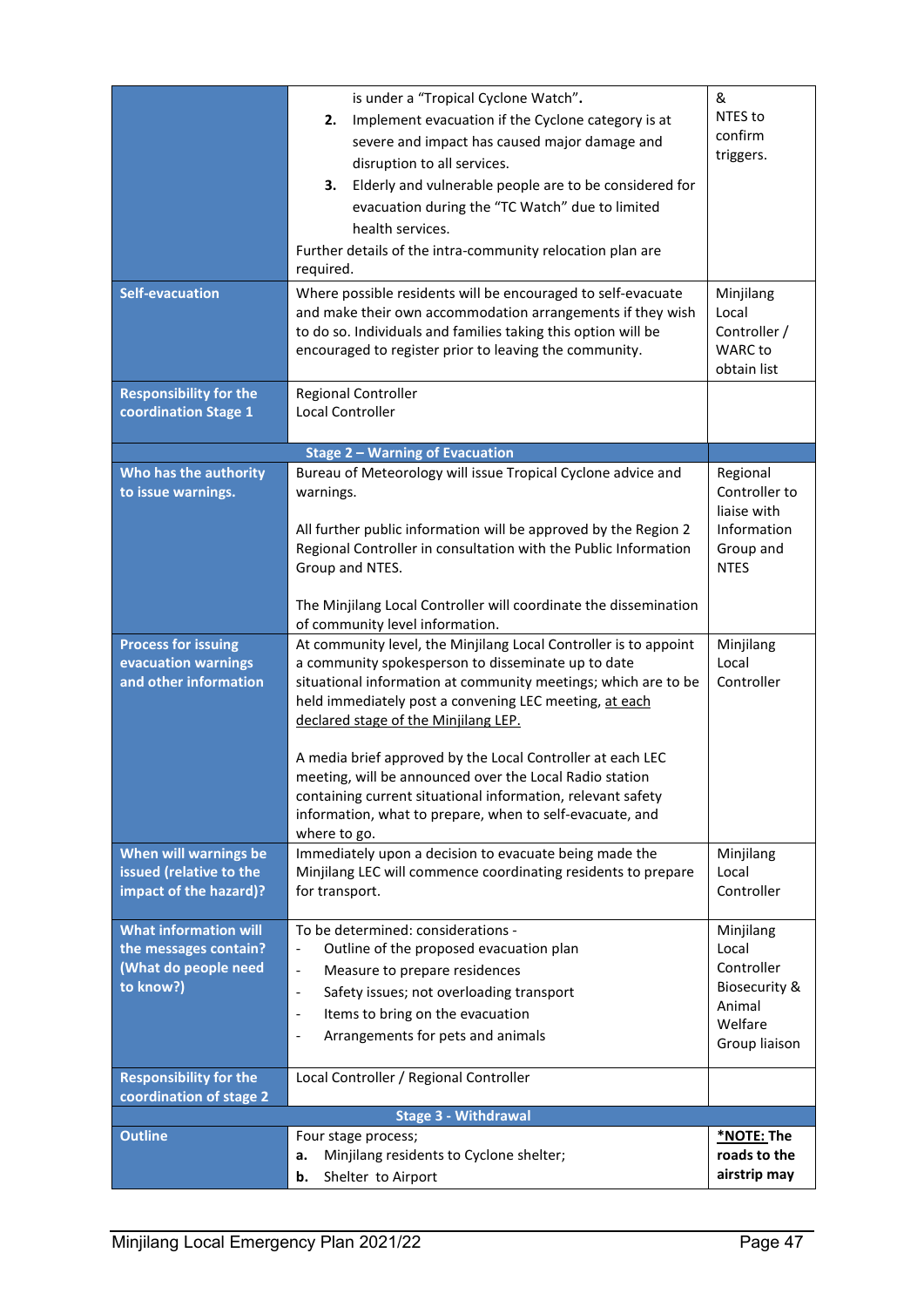|                                                    | Minjilang Airport to Darwin<br>c.<br>Darwin Airport to designated site.<br>d.                                                 | inundated<br>and difficult  |
|----------------------------------------------------|-------------------------------------------------------------------------------------------------------------------------------|-----------------------------|
|                                                    |                                                                                                                               | to pass due                 |
|                                                    |                                                                                                                               | to localised<br>flooding.   |
|                                                    |                                                                                                                               | <b>Council to</b><br>check. |
| <b>Minjilang Community to</b>                      | Lead-NTPOL/WARC                                                                                                               | NTPOL/                      |
| the Airstrip                                       | Overview - the community will gather at the Cyclone shelter to                                                                | <b>WARC</b>                 |
|                                                    | be registered prior to being transported by community buses to<br>the airstrip.                                               |                             |
|                                                    | Risks/other considerations: Evacuation should be<br>$\bullet$                                                                 |                             |
|                                                    | undertaken during daylight hours, if possible. Risks include                                                                  |                             |
|                                                    | inclement weather, persons with infectious diseases,                                                                          |                             |
|                                                    | vulnerable persons, and frail/elderly persons, chronically ill.                                                               |                             |
|                                                    | Estimated time en-route: 5 minutes each way<br>$\bullet$                                                                      |                             |
|                                                    | Estimated timeframe overall: 2 hours utilising current<br>$\bullet$                                                           |                             |
|                                                    | resources.                                                                                                                    |                             |
|                                                    | Alternate transport options: Nil<br>٠                                                                                         |                             |
| <b>Minjilang to Darwin</b>                         | <b>Lead-NTPOL/Transport Group</b>                                                                                             | NTPOL/WARC                  |
|                                                    | Lead - Transport Group                                                                                                        |                             |
|                                                    | Overview - Transport Group has identified commercial<br>operators and the Police Air Section able to provide evacuation       | Transport<br>group          |
|                                                    | assistance.                                                                                                                   |                             |
|                                                    | Total proposed air assets:_________.                                                                                          |                             |
|                                                    | Commercial operators will be charging commercial rates for<br>their services at a cost of $(\xi$ ___________.                 |                             |
|                                                    | The operation will begin at _______hrs with the first aircraft,<br>leaving Darwin and arriving at Minjilang at ______hrs.     |                             |
|                                                    | The operation will continue throughout the day until all<br>$\bullet$                                                         |                             |
|                                                    | community members are evacuated. It is estimated that all                                                                     |                             |
|                                                    | community member can be evacuated by _____<br>hrs                                                                             |                             |
|                                                    | (arriving in Darwin).                                                                                                         |                             |
| <b>Darwin Airport to</b>                           | <b>Lead-Transport Group</b>                                                                                                   | Transport                   |
| <location be<br="" to="">determined&gt;</location> | Overview - Buses (Buslink) will be on standby at Darwin Airport<br>am to receive passengers and continue throughout<br>from   | Group                       |
|                                                    | the day transferring to <site> only, as required. Transport staff</site>                                                      |                             |
|                                                    | will be on the ground at Darwin Airport to marshal passengers                                                                 |                             |
|                                                    | on buses only. Buses to be arranged by the Transport Group.<br>Evacuees will be collected from Darwin Airport and transported |                             |
|                                                    | to the <location be="" determined="" to="">.</location>                                                                       |                             |
|                                                    |                                                                                                                               |                             |
|                                                    | A reception team provided by NT Police will meet evacuees and<br>facilitate transport.                                        |                             |
|                                                    | Details: to be determined<br>$\bullet$                                                                                        |                             |
|                                                    | Estimated time en-route: 15 minutes<br>$\bullet$                                                                              |                             |
|                                                    | Estimated timeframe: possibly 12 hours, dependant on<br>$\bullet$                                                             |                             |
|                                                    | aircraft arrivals.                                                                                                            |                             |
|                                                    | Alternate transport options: Nil                                                                                              |                             |
|                                                    |                                                                                                                               |                             |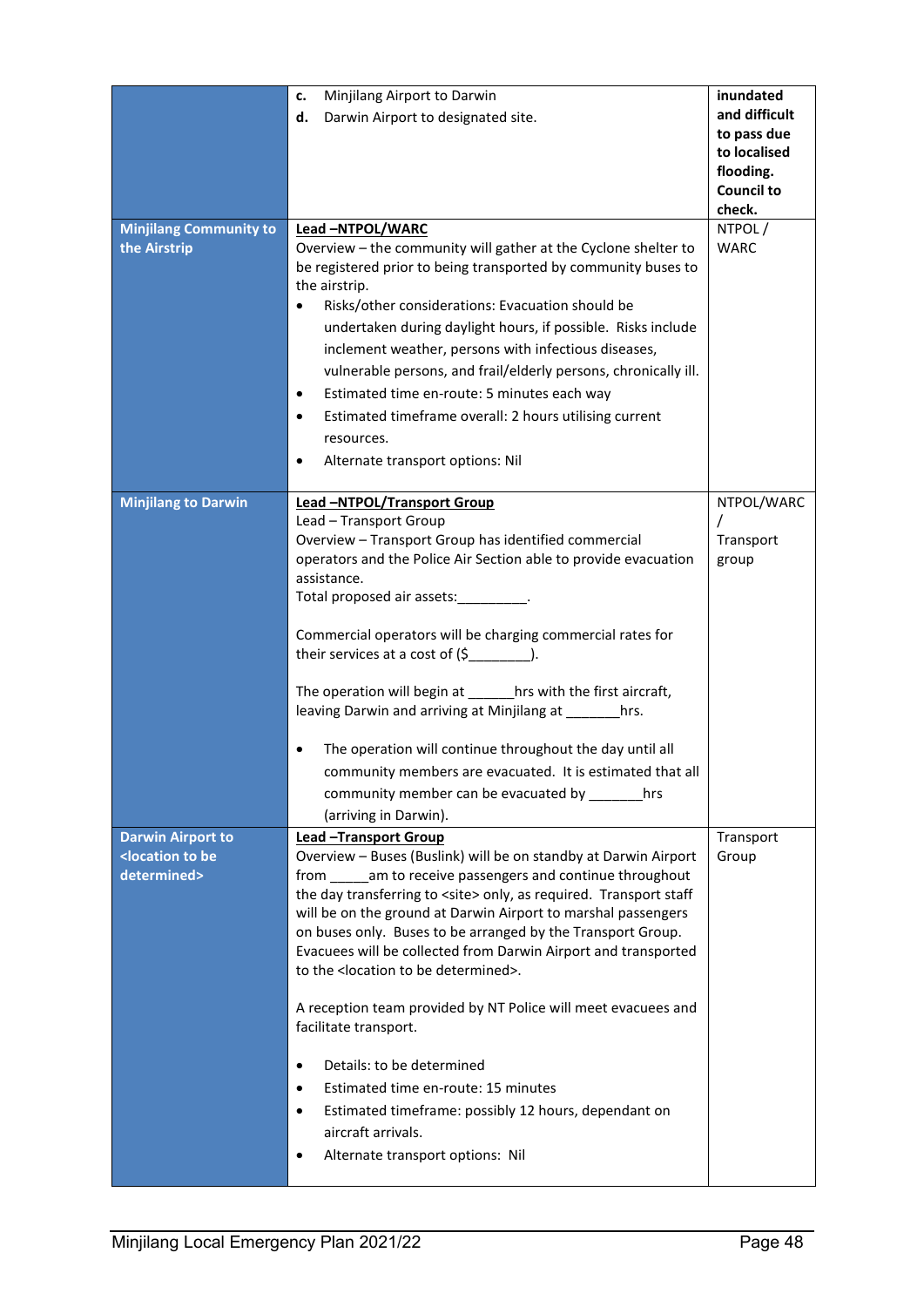| <b>Assembly area</b>                                          | <b>Minjilang cyclone shelter</b><br>Minjilang Shelter will be utilised as an assembly point where<br>people will be transported to after pick up from homes to await<br>registration, buses and onward transport. This will also be the<br>point where evacuee registration will take place. Basic services<br>should be provided i.e. drinking water, information.<br>Services to be provided: Shelter group Red Cross<br>$\bullet$<br><b>Coordinator: Red Cross</b><br>$\bullet$<br>Other details: Evacuee Registration - hard copy registration<br>$\bullet$<br>forms should there be a network failure.<br>Residents will need to register at Shelter or Airport if (self-<br>$\bullet$<br>evacuating) to be permitted access to the evacuation<br>centre at the <location be="" determined="" to="">.</location> | Shelter group<br>/NTPOL / Red<br>Cross.            |
|---------------------------------------------------------------|-----------------------------------------------------------------------------------------------------------------------------------------------------------------------------------------------------------------------------------------------------------------------------------------------------------------------------------------------------------------------------------------------------------------------------------------------------------------------------------------------------------------------------------------------------------------------------------------------------------------------------------------------------------------------------------------------------------------------------------------------------------------------------------------------------------------------|----------------------------------------------------|
| <b>End point</b>                                              | <location be="" determined="" to="">.</location>                                                                                                                                                                                                                                                                                                                                                                                                                                                                                                                                                                                                                                                                                                                                                                      | EOC / Welfare<br>coordination                      |
| <b>Transport of vulnerable</b><br>members of the<br>community | Medical Group to arrange transport of vulnerable people from<br>the community to Darwin.                                                                                                                                                                                                                                                                                                                                                                                                                                                                                                                                                                                                                                                                                                                              | Medical<br>Group                                   |
| <b>Registration and</b><br>tracking                           | Welfare Group to activate registration arrangements.<br>Registration will be undertaken by NT Police and will occur at<br>Minjilang shelter. Names of evacuees will be obtained prior to<br>boarding aircraft.<br>TrackMi may be used as a registration system for those<br>residents who intend staying at the evacuation centre.<br>Residents should be asked to identify any pets remaining to<br>assist Animal Welfare with their ongoing care.<br>Where possible details of individuals and families self-<br>evacuating to be obtained on arrival at the Minjilang Airstrip. If<br>persons are not registered as evacuees or self-evacuees they<br>will not be provided access to the evacuation shelter.                                                                                                       | Welfare<br>Group /<br>NTPOL /<br>Animal<br>Welfare |
| <b>Who will coordinate</b><br>stage 3?                        | Regional Controller.                                                                                                                                                                                                                                                                                                                                                                                                                                                                                                                                                                                                                                                                                                                                                                                                  | EOC<br>coordination.                               |
|                                                               | Stage 4 - Shelter                                                                                                                                                                                                                                                                                                                                                                                                                                                                                                                                                                                                                                                                                                                                                                                                     |                                                    |
| <b>Overview</b>                                               | An evacuation centre will be established at the <location be<br="" to="">determined&gt;.</location>                                                                                                                                                                                                                                                                                                                                                                                                                                                                                                                                                                                                                                                                                                                   |                                                    |
| <b>Alternate shelter</b><br>options.                          | Where possible evacuees will be encouraged to seek alternative<br>accommodation with family, friends or through commercial<br>accommodation.                                                                                                                                                                                                                                                                                                                                                                                                                                                                                                                                                                                                                                                                          |                                                    |
| <b>Estimated duration of</b><br>the shelter phase             | 10 days to 2 weeks.                                                                                                                                                                                                                                                                                                                                                                                                                                                                                                                                                                                                                                                                                                                                                                                                   |                                                    |
| <b>Arrangements for</b><br>domestic animals                   | No domestic animals are to accompany evacuees. Any self-<br>evacuees with domestic animals will be expected to make their<br>own arrangements for the animals. Animal Welfare will follow<br>up with residents at the evacuation centre regarding domestic<br>pets left behind.                                                                                                                                                                                                                                                                                                                                                                                                                                                                                                                                       | <b>Advise Animal</b><br>Welfare                    |
| <b>Roles</b>                                                  |                                                                                                                                                                                                                                                                                                                                                                                                                                                                                                                                                                                                                                                                                                                                                                                                                       |                                                    |
| <b>Director</b><br>$\bullet$                                  | <b>CMC</b>                                                                                                                                                                                                                                                                                                                                                                                                                                                                                                                                                                                                                                                                                                                                                                                                            | <b>CMC</b>                                         |
| <b>Evacuation Centre</b><br>$\bullet$<br><b>Manager</b>       | <b>Territory Families</b>                                                                                                                                                                                                                                                                                                                                                                                                                                                                                                                                                                                                                                                                                                                                                                                             | Welfare<br>Group                                   |
| Log./planning<br>$\bullet$                                    | EOC.                                                                                                                                                                                                                                                                                                                                                                                                                                                                                                                                                                                                                                                                                                                                                                                                                  | NTES / NTPOL                                       |
| <b>Admin teams</b>                                            | EOC                                                                                                                                                                                                                                                                                                                                                                                                                                                                                                                                                                                                                                                                                                                                                                                                                   | CMC/ Welfare<br>Group                              |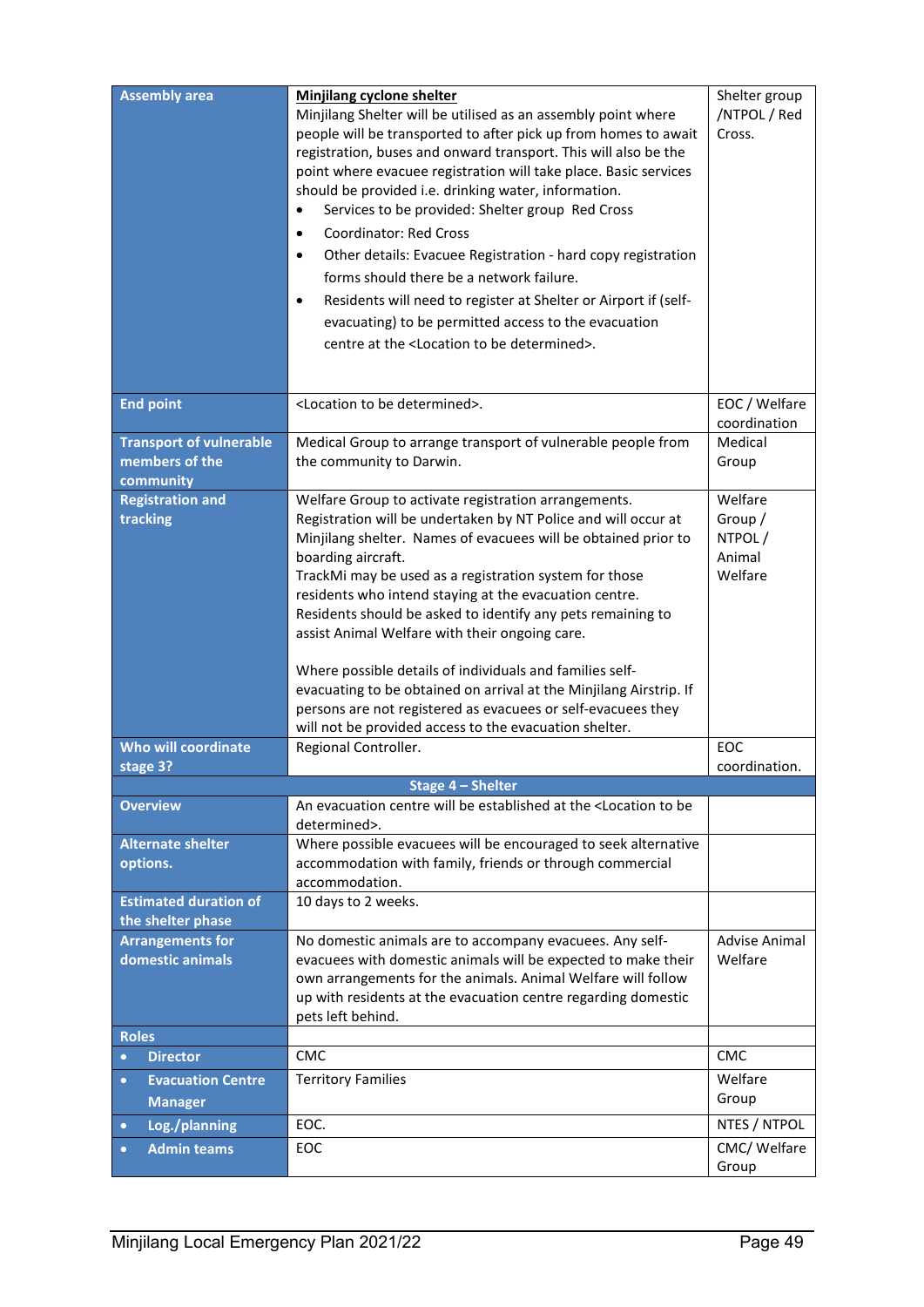| Shift manager/s<br>$\bullet$           | To be confirmed - drawn from pool of trained Territory Families          | Welfare              |
|----------------------------------------|--------------------------------------------------------------------------|----------------------|
|                                        | staff.                                                                   | Group                |
| <b>Welfare Team</b><br>$\bullet$       | To be confirmed                                                          | Welfare              |
|                                        |                                                                          | Group                |
| <b>Facility Team</b><br>$\bullet$      | Selected staff will lead this and arrange any maintenance                |                      |
|                                        | required using existing contractors.                                     |                      |
| <b>Sport and Rec Team</b><br>$\bullet$ | To be confirmed                                                          |                      |
| <b>Medical Team</b><br>$\bullet$       | To be confirmed. It is likely St Johns volunteers will be                | Medical              |
|                                        | requested. Evacuees will be referred to off-site medical                 | Group                |
|                                        | services.                                                                |                      |
| <b>Public Health Team</b>              | <to be="" confirmed=""></to>                                             | <b>Public Health</b> |
|                                        |                                                                          | Group                |
| <b>Transport Team</b>                  | <to be="" confirmed=""></to>                                             | Transport            |
|                                        |                                                                          | Group                |
| <b>Evacuation centre set-</b>          | Refer to the Evacuation Centre Template for set-up                       |                      |
| up                                     | considerations                                                           |                      |
| What strategy will be                  | Closure of the evacuation centre will be largely dependent on            | <b>CMC</b>           |
| put in place to close the              | the extent of inundation and complexity of the recovery                  | /Territory           |
| evacuation centre?                     | process.                                                                 | Families             |
|                                        | <b>Stage 5 - Return</b>                                                  |                      |
| <b>Indicators or triggers</b>          | The Local Recovery Coordinator will advise when the majority             |                      |
| that will enable a return              | of homes have been made safe, power and water are                        | Local Recovery       |
|                                        | connected, and the Health Centre and the store are functional.           | Coordinator          |
|                                        |                                                                          |                      |
| Who is responsible for                 | Recovery Coordination in conjunction with IMT.                           | <b>CMC</b>           |
| developing a plan for                  |                                                                          |                      |
| the return?                            |                                                                          |                      |
| <b>Transportation</b>                  | Movement of evacuees will be by aircraft and bus                         | Transportation       |
|                                        |                                                                          | Plan                 |
|                                        |                                                                          |                      |
| <b>Route/assembly</b><br>$\bullet$     | Evacuees will assemble in the <designated site=""> prior to</designated> |                      |
| points en-route                        | boarding buses. It is important that only individuals and families       | Evacuation           |
|                                        | transported to Darwin as a part of the initial evacuation are            | Centre               |
|                                        | allowed to board buses to the airport.                                   |                      |
| <b>End point</b>                       | To be confirmed.                                                         |                      |
| <b>How will information</b>            | Communication to residents will begin the day before the                 |                      |
| about the return be                    | repatriation. Residents will be advised at the morning meeting           |                      |
| communicated to                        | at the evacuation centre and by using SMS messages.                      |                      |
| evacuees?                              |                                                                          |                      |
| <b>What information needs</b>          | The repatriation of evacuees will be preceded by a                       | Local Recovery       |
| to be conveyed to the                  | communication campaign aimed at the residents providing                  | Coordinator /        |
| evacuated community                    | advice on when the repatriation is likely to commence and how            | CMC.                 |
| members?                               | it will operate. Community members will oversee the process to           |                      |
|                                        | ensure non-community based residents do not board buses.                 |                      |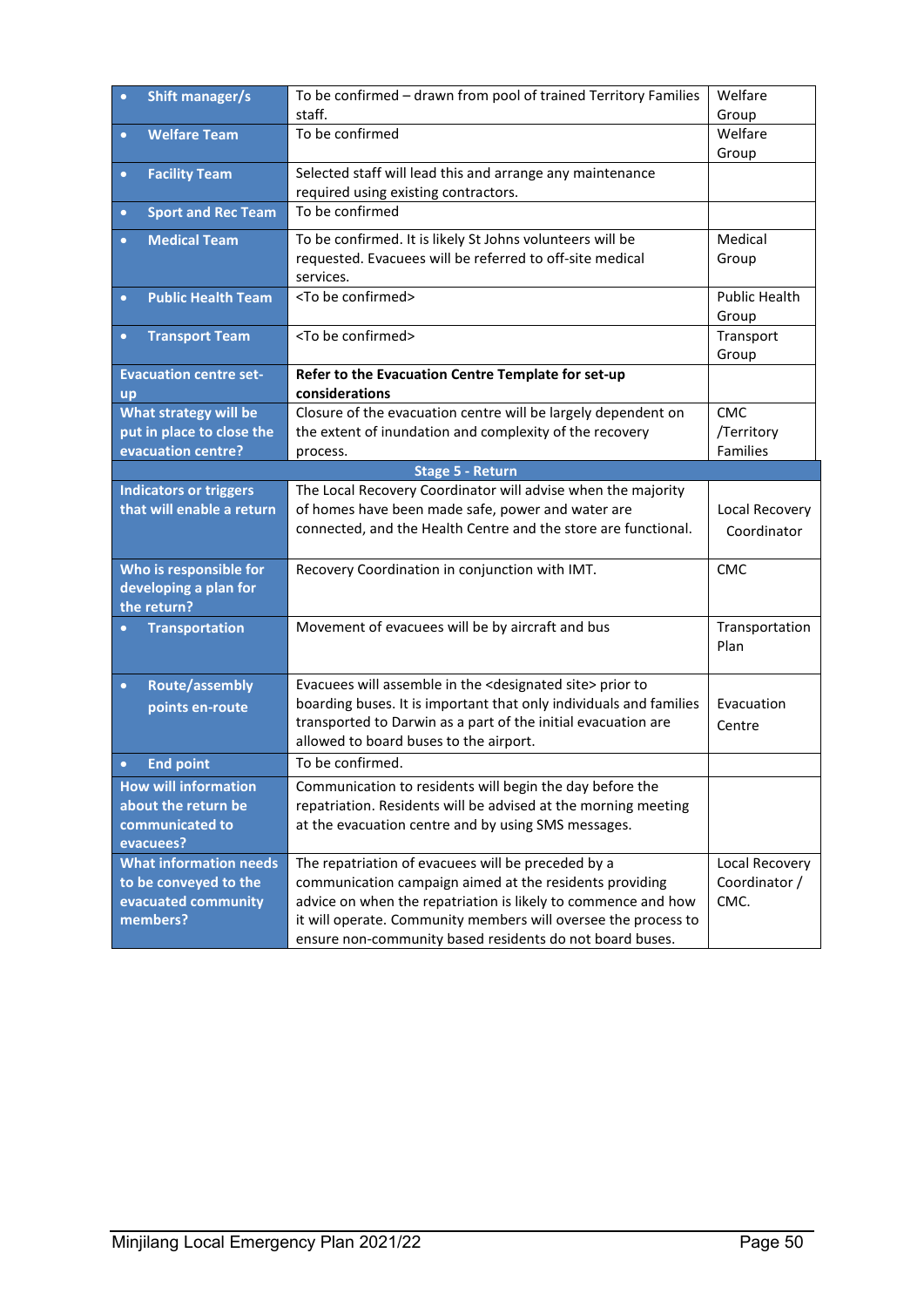<span id="page-50-0"></span>**Annex J: SITREP Template** 

# **SITUATION REPORT (SITREP)**

| <b>SITREP NO:</b> |  |
|-------------------|--|
|-------------------|--|

**Date:**

| <b>Period covered:</b> | From: | To: |
|------------------------|-------|-----|
| <b>AGENCY:</b>         |       |     |
|                        |       |     |
| <b>Created by:</b>     |       |     |
|                        |       |     |

Current Situation:

Objectives:

Present Key Issues:

Future Key Issues:

Recommendation(s):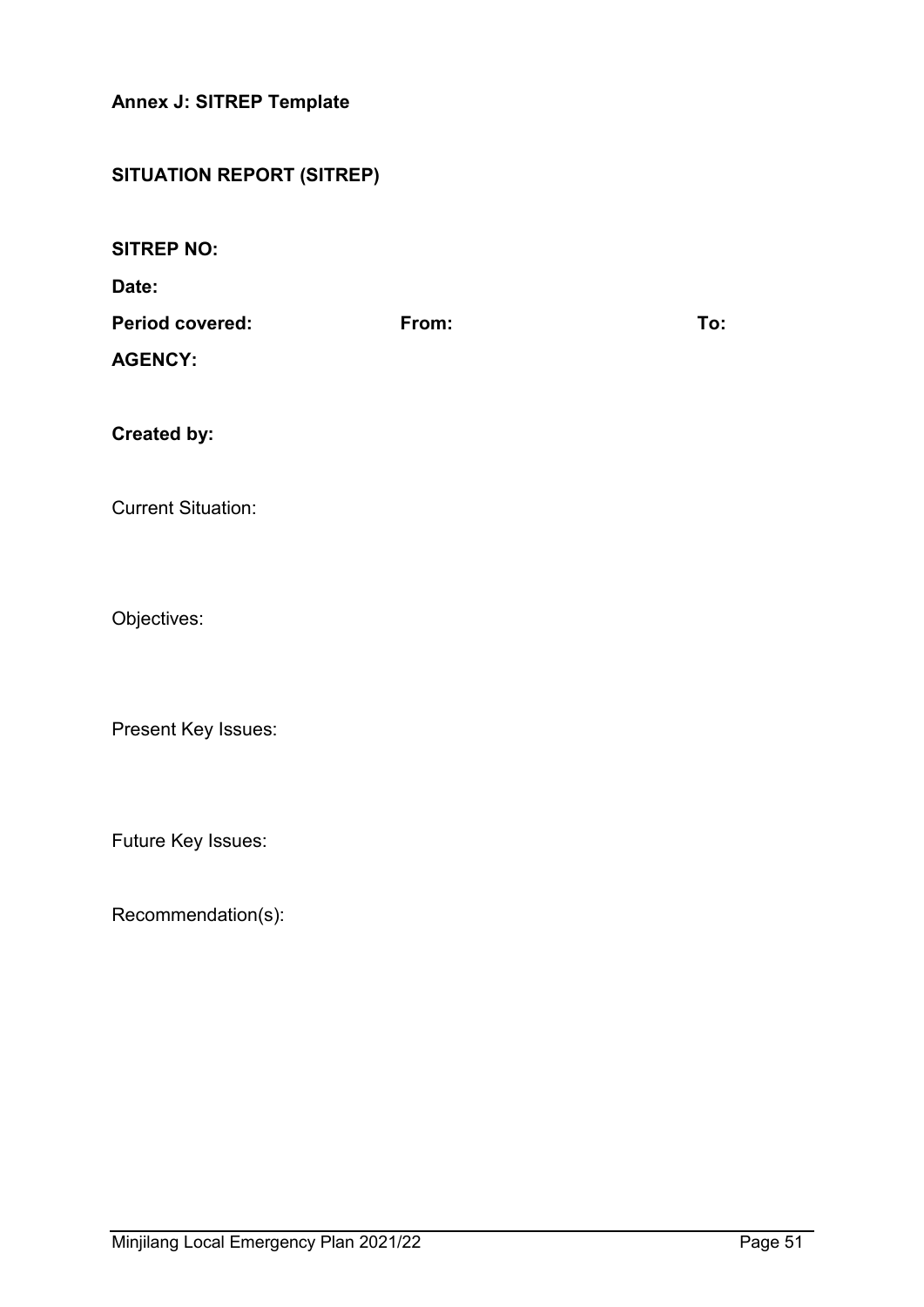# <span id="page-51-0"></span>**Annex K: Summary of Response and Recovery Activities**

The following tables list a summary of possible response and recovery activities to be considered following an event.

Activities have been broken down and are listed under either response or recovery for simplicity and ease of use. In practice not all response activities will be completed during the response phase. Likewise not all recovery activities will commence after the transition to recovery.

The post event period of any event is highly dynamic produces many challenges, both foreseen and unpredicted. Response and Recovery Coordination must be flexible and able to adapt to the situation as it evolves.

This table is presented as a guide to assist emergency managers with operational decision making, planning and resource allocation. It also highlights the importance of Response and Recovery Coordination working collaboratively.

In most cases the points noted in this table and in the ensuing document are outlined in greater detail in functional group or agency plans.

| <b>Response</b>   | <b>Transitional</b> | <b>Recovery</b>   |  |
|-------------------|---------------------|-------------------|--|
| <b>PFES / EOC</b> | <b>Arrangements</b> | <b>DCM / TCCC</b> |  |
|                   |                     |                   |  |

|    | <b>Activity</b>            | <b>Response activities</b>                                                                                                                                                                                                                                                                                  | <b>Recovery activities</b>                                                                                                                                                                                                                                                                                                                      |
|----|----------------------------|-------------------------------------------------------------------------------------------------------------------------------------------------------------------------------------------------------------------------------------------------------------------------------------------------------------|-------------------------------------------------------------------------------------------------------------------------------------------------------------------------------------------------------------------------------------------------------------------------------------------------------------------------------------------------|
| 1. | Situational<br>awareness   | Survey and rescue teams<br>Road clearance teams<br>Impact assessment teams<br>General public<br>Media reports                                                                                                                                                                                               | Continues in recovery through the use of<br>□<br>impact assessments and Outreach                                                                                                                                                                                                                                                                |
| 2. | Public<br>Information      | Public Information Group stood up<br>Spokes persons identified<br>SecureNT activated                                                                                                                                                                                                                        | Continues in recovery<br>□<br>$\Box$<br>Handover to long term recovery coordination                                                                                                                                                                                                                                                             |
| 3. | Survey and<br>Rescue       | Survey teams deploy to designated areas<br>Critical sites surveyed<br>Deploy rescue teams - NTFRS and TRS<br>provide primary USAR capability                                                                                                                                                                | Nil                                                                                                                                                                                                                                                                                                                                             |
| 4. | Road clearance             | Road patrol teams deploy and check assigned<br>routes<br>Road clearance to priority sites<br>Assess Stuart Hwy to Katherine (supply route)                                                                                                                                                                  | completing<br>Monitoring and<br>road<br>clearance<br>activities                                                                                                                                                                                                                                                                                 |
| 5. | Emergency<br>accommodation | Emergency accommodation and shelter<br>- welfare assembly centres (WAC)<br>- evacuation centres<br>Provision of resources that will enable people<br>to remain in their homes<br>Emergency clothing                                                                                                         | Evacuation centres may continue into recovery.<br>Temporary accommodation options                                                                                                                                                                                                                                                               |
| 6. | Medical                    | Hospital<br>road clearance to the hospital<br>damage assessment<br>increase morgue capacity<br>divert patients from remote<br>and<br>regional areas<br>power (fuel) and water supplies<br>Medical clinics and field hospitals<br>Determine the need for clinics to be<br>opened<br>Assess damage to clinics | Hospital<br>Business continuity arrangements<br>Repair work<br>Department of Health- Health Centres<br>Repair work<br>Reopen other clinics<br>Support vulnerable people to return home.<br>GP clinics and pharmacies<br>Ongoing liaison by the Medical Group<br>CareFlight - resume normal operations<br>St John Ambulance – resumption of core |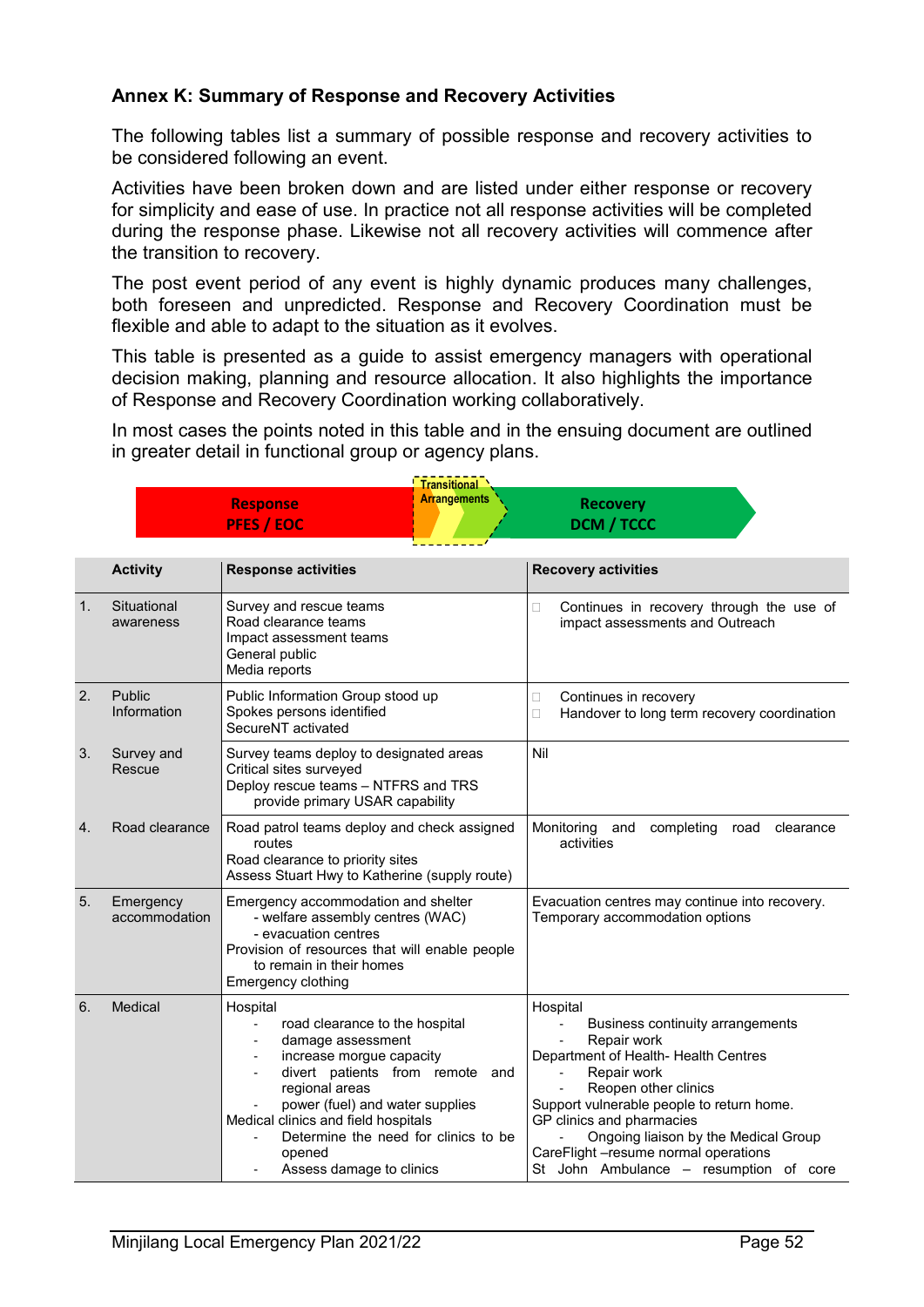|     |                                                 | Deploy field hospital/s<br>Medical presence in WAC<br>Ω.<br>Supplied by the Medical Group<br>Ambulance pick up points on key, cleared<br>Ц<br>roads<br>GP clinics and pharmacies<br>Identify GP clinics able to open<br>Identify pharmacies able to open<br>Medically vulnerable people<br>Support agencies to follow-up and<br>advise the Medical Group<br>Vulnerable people in shelters or<br><b>WAC</b><br>Support for vulnerable people at<br>shelters<br>Care Flight | business                                                                                                                                                                                                                                                                                                                           |
|-----|-------------------------------------------------|---------------------------------------------------------------------------------------------------------------------------------------------------------------------------------------------------------------------------------------------------------------------------------------------------------------------------------------------------------------------------------------------------------------------------------------------------------------------------|------------------------------------------------------------------------------------------------------------------------------------------------------------------------------------------------------------------------------------------------------------------------------------------------------------------------------------|
| 7.  | Essential goods<br>and services                 | Establish emergency feeding and food<br>distribution points<br>Assessing the damage to suppliers and<br>retailers of critical resources<br>Assess the impact on barge operations and<br>any effect on the ability to supply remote<br>communities<br>Implement interim banking arrangements<br>Fuel<br>Fuel suppliers and point of sale                                                                                                                                   | Encourage private business to reopen<br>Monitor levels and availability of critical<br>resources<br>Manage logistics arrangements supplying<br>resources to outlying communities<br>Public Health inspections (food outlets)<br>Banking sector business continuity<br>arrangements<br>Liaise with fuel suppliers, distributors and |
|     |                                                 | Manage fuel supplies to emergency power<br>generation<br>Cash                                                                                                                                                                                                                                                                                                                                                                                                             | wholesalers. Monitor fuel levels<br>Infrastructure repairs                                                                                                                                                                                                                                                                         |
|     |                                                 | Assess damage to banks and ATMs<br>Implement temporary arrangements                                                                                                                                                                                                                                                                                                                                                                                                       | Implement long term arrangements                                                                                                                                                                                                                                                                                                   |
| 8.  | Evacuation                                      | Evacuations within community<br>Evacuation out of community<br>Registration                                                                                                                                                                                                                                                                                                                                                                                               | Support services for evacuees<br>Recovery information for evacuees                                                                                                                                                                                                                                                                 |
| 9.  | <b>Public Health</b>                            | Communicable disease control response<br>Drinking water safety standards<br>Sewage and waste disposal<br>Safe food distribution and advice<br>Vector and vermin control<br>Food and commercial premises                                                                                                                                                                                                                                                                   | Ongoing in recovery                                                                                                                                                                                                                                                                                                                |
|     | 10. Utilities                                   | Power supply<br>Power generation<br>Water supply<br>Sewerage<br><b>Emergency sanitation</b>                                                                                                                                                                                                                                                                                                                                                                               | Recovery of the power network<br>Recovery of water and sewerage infrastructure                                                                                                                                                                                                                                                     |
|     | 11. Impact<br>Assessments                       | Training assessment teams<br>Initial Impact Assessments                                                                                                                                                                                                                                                                                                                                                                                                                   | <b>Secondary Impact Assessments</b><br>Continued assessments through outreach                                                                                                                                                                                                                                                      |
| 12. | Transport infra-<br>structure (supply<br>lines) | Air (Airport/Airstrip)<br>Clear the runway to allow air movements<br>Establish a logistics hub at the airport<br>Terminal damage and operational capability<br>assessment                                                                                                                                                                                                                                                                                                 | Monitor repairs and business continuity<br>□<br>activities                                                                                                                                                                                                                                                                         |
|     |                                                 | Road<br>Highway and critical access roads damage<br>assessment<br>Repair work to commence immediately                                                                                                                                                                                                                                                                                                                                                                     | Planning and prioritising repair work of all<br>affected key Territory Highways (Stuart,<br>Barkly, Victoria and Arnhem)                                                                                                                                                                                                           |
|     |                                                 | Rail<br>Ask rail operator to assess damage to the                                                                                                                                                                                                                                                                                                                                                                                                                         |                                                                                                                                                                                                                                                                                                                                    |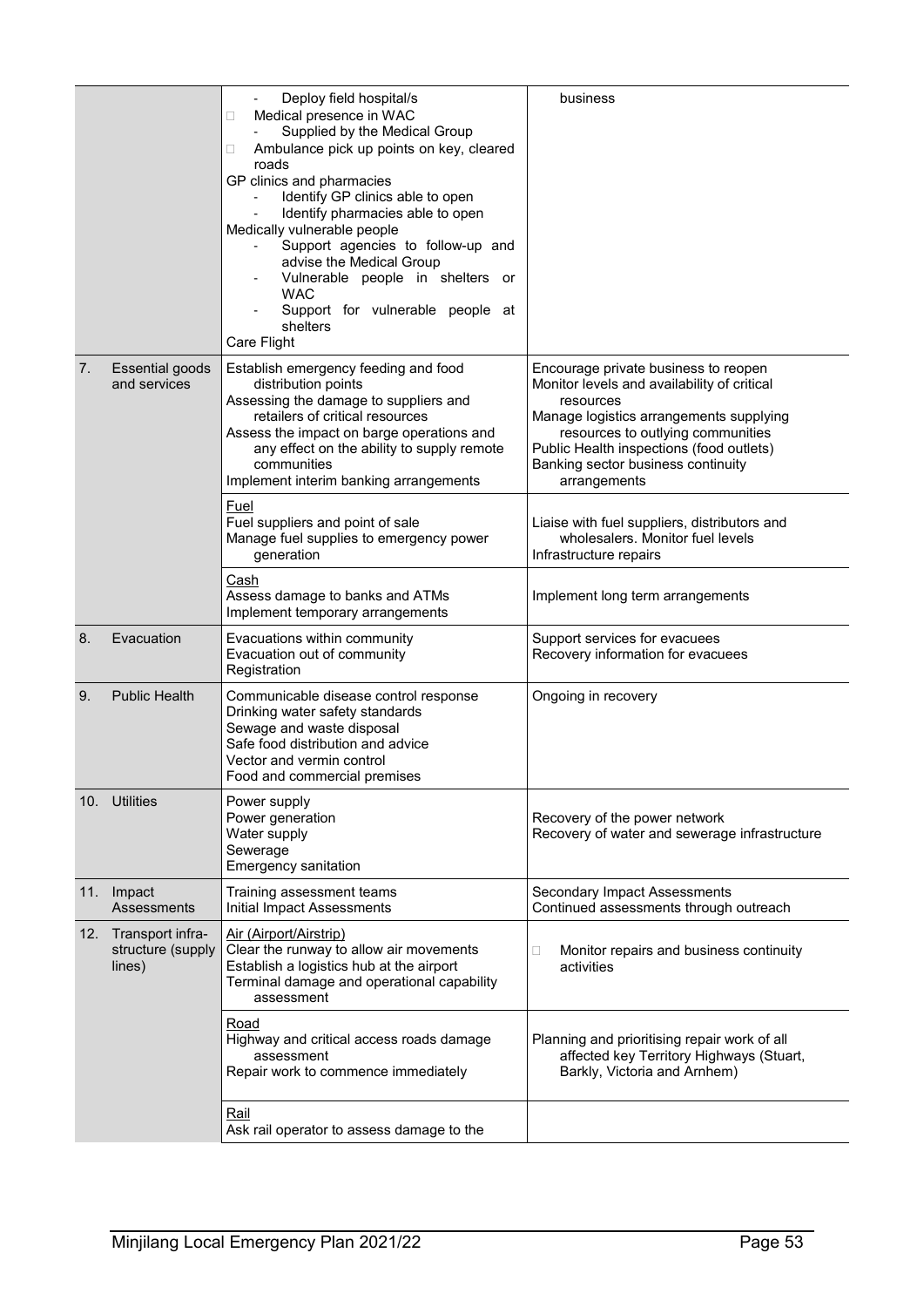|                                   | railway & associated infrastructure and report<br>outage estimation                                                                                                                                                           | Liaising with GWA and Australasia Rail to<br>П<br>monitor repair work                                                                                                                                                                                                                                                  |
|-----------------------------------|-------------------------------------------------------------------------------------------------------------------------------------------------------------------------------------------------------------------------------|------------------------------------------------------------------------------------------------------------------------------------------------------------------------------------------------------------------------------------------------------------------------------------------------------------------------|
|                                   | Port, Harbour and Barge<br>Assess damage to Port infrastructure and<br>harbour facilities<br>Assess the damage to barge facilities                                                                                            | Repairing infrastructure<br>Establish alternate arrangements for the supply<br>of remote communities                                                                                                                                                                                                                   |
| 13. Waste<br>management           | Waste management requirements and<br>develop waste management plan if<br>required                                                                                                                                             | Continues in recovery                                                                                                                                                                                                                                                                                                  |
| 14. Repairs and<br>reconstruction | Private housing<br><b>Impact Assessments</b><br>Temporary repairs<br>Government buildings<br>□<br>Damage assessment<br><b>Public Housing</b><br>□<br><b>Impact Assessments</b><br>Private Industry<br>□<br>Damage assessments | Private housing<br>Information and support to facilitate<br>repairs.<br>Government buildings<br>□<br>Repairs and reconstruction<br><b>Public Housing</b><br>□<br>Long term repair plans<br>Private Industry<br>П<br>Repair and reconstruction<br>Temporary accommodation for a visiting<br>П<br>construction workforce |
| 15. Transport<br><b>Services</b>  | Staged re-establishment of public transport<br>services                                                                                                                                                                       | Continues in recovery                                                                                                                                                                                                                                                                                                  |
| 16. Tele-<br>communications       | Telstra and Optus will assess the damage to<br>their infrastructure<br>Put in place temporary measures to enable<br>landline and mobile services                                                                              | Repair damage networks and infrastructure                                                                                                                                                                                                                                                                              |
| 17. Public safety                 | Police will maintain normal policing services to<br>the community                                                                                                                                                             | Gradual return to core business                                                                                                                                                                                                                                                                                        |
| 18. Pets                          | Temporary emergency arrangements for pets.                                                                                                                                                                                    | Reunite pets with their owners and cease<br>emergency support arrangements                                                                                                                                                                                                                                             |
| 19. Community<br>consultation     | Information provision regarding the overall<br>situation, response efforts, what services<br>are available and how to access them                                                                                             | Community consultation process regarding long<br>term recovery and community development                                                                                                                                                                                                                               |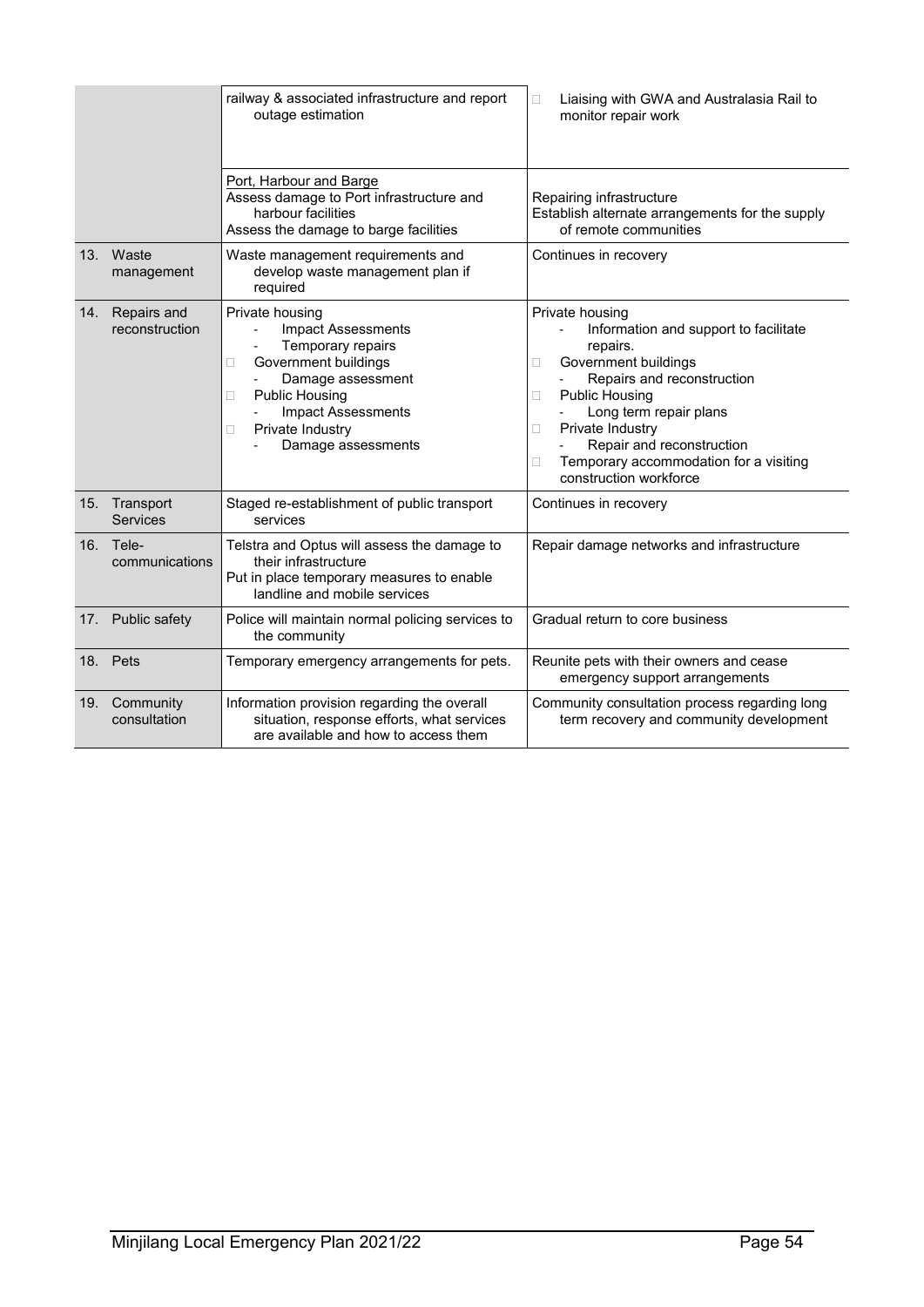# **Annex L: Contact Details**

<span id="page-54-0"></span>

| <b>Position/Functional</b><br>Group     | <b>Name</b>                     | <b>Email address</b>                                                            | <b>Work</b>  | <b>Mobile</b> | <b>After Hours</b> |
|-----------------------------------------|---------------------------------|---------------------------------------------------------------------------------|--------------|---------------|--------------------|
| Local Controller                        | Ramingining Local<br>Controller | Currently short term secondments at<br>Minjilang - Craig Hamilton (Ramingining) | 08 8979 7858 |               |                    |
| <b>NTES Territory Duty</b><br>Officer   | 24/7 on call                    | TerritoryDutyOfficer.NTES@pfes.nt.gov.au                                        |              |               |                    |
| <b>WARC - CSM</b>                       | Cathy MAKINGS                   | Cathy.makings@westarnhem.nt.gov.au                                              | 08 8970 3501 |               | SAT                |
| <b>WARC</b>                             | David MAKINGS                   | David.makings @westarnhem.nt.gov.au                                             | 08 8970 3501 |               |                    |
| <b>ADMIN - WARC</b>                     | Shane Wauchope                  | shane.wauchope@westarnhem.nt.gov.au                                             | 08 8970 3500 |               |                    |
| ESO                                     | Terry Jackson                   | terry.jackson@westarnhem.nt.gov.au                                              | 08 8979 0209 |               |                    |
| ALPA store                              | <b>Tiana HARRIS</b>             | crokerisland@alpa.asn.au                                                        | 08 8979 0266 |               |                    |
| <b>Redlily Clinic</b>                   | Priscilla MUSWIBE               | minjilang.manager@redlily.org.au,<br>stephen.hayes@redlily.org.au               | 08 8979 0229 |               |                    |
| School                                  | <b>Adam Dicks</b>               | adam.dicks1@ntschools.net                                                       | 08 8979 0255 |               |                    |
| Local Recovery<br>coordinator           | Sandra Schmidt                  | Sandra.schmidt@nt.gov.au                                                        | 08 8999 5236 |               |                    |
| <b>Community Development</b><br>Program | Greg BROWN                      | Heike.raabe@alpa.asn.au                                                         |              |               |                    |
| Rangers                                 | Bryan MacDonald                 | garngirc@nlc.org.au                                                             |              |               |                    |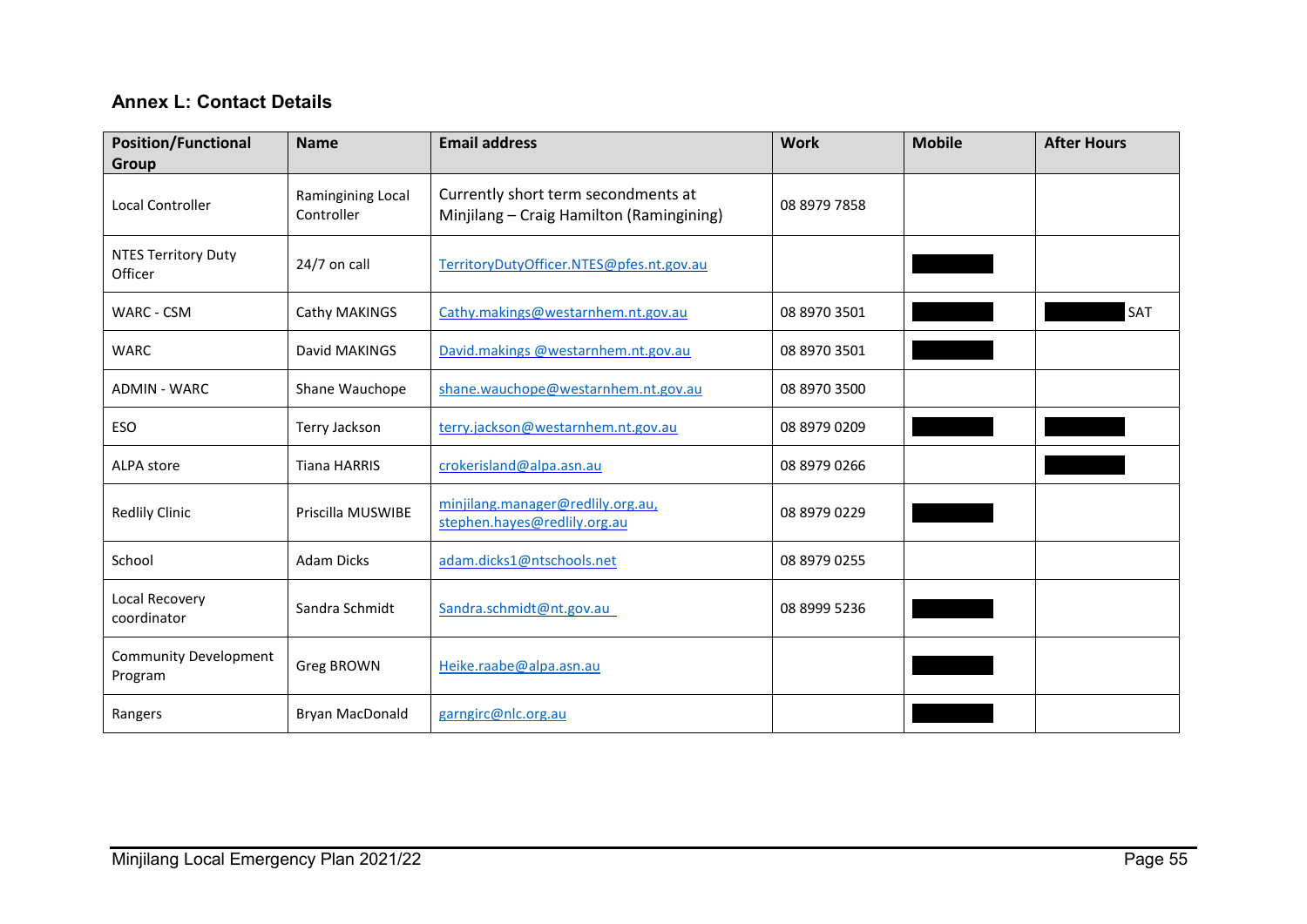# <span id="page-55-0"></span>**Annex M: Debrief**

- 1. The purpose of this Annex is to provide a framework for a debrief process which complements the Whole of Government Debrief Process. The process should not be confused with training or exercise evaluations but rather considered as a lessons learned opportunity. Lessons learned leads to improved operational effectiveness, increased cost efficiency and reduced operational risk.
- 2. The Debrief Process embeds continuous improvement into the delivery of activities pursuant to the Territory Emergency Plan (TEP). Consistent approaches to lessons learned will encourage adaptability, and flexibility across all functional areas; sharing of knowledge and experiences will assist with ongoing continuous improvement of people and organisations.
- 3. Implemented judiciously, a lessons learned approach can have a positive impact on organisational culture commensurate with increasing opportunities to achieve goals. Whilst lessons learned often begins in one organisation through an internal debrief processes, those lessons learned are often transferable across multi-agencies; this Whole of Government Debrief Process and Lessons Management aims to ensure learnings are translatable across multiple organisations.
- 4. One of the most critical steps in the lessons management is the collection of information and observations of persons involved in the operation. The collection of this information is not limited to persons involved in the operation itself or the actions of those who provided a response, but includes those who had involvement prior to including the promulgation and implementation of plans (as lessons to be learned is not limited to how an emergency was managed but also includes the planning processes).
- 5. Debriefing is more than simply producing a report at the end of an operation. It forms part of the broader process of learning and has significant influential impact on an agency and sensitises people into doing the right thing. It prevents confusion and misinterpretation for future operations and drives home the main reasons the agency implores a lessons management system – to ensure that the agency learns from their mistakes and what they do well and drives continuous improvement.
- 6. Debriefs are not about distributing blame, but rather shifting focus towards improving capacity and capability to respond to incidents in a way that reflects improved planning, process, technology, support, training and development. The inevitability that exists with decisions made on a risk based approach carries a certain level of accepted risk and this needs to be taken into account when debriefing.
- 7. During any operation, anyone involved in the operation should be recording activities where there are lessons to be learned; activities can include decision making and consequential responses.
- 8. Where decisions are made by an Incident Management Team member or a Functional Group Leader, those decisions should be recorded in the Decision Log in the WebEOC event. Decision Logs can be referred to as part of the debrief process.
- 9. A Hot Debrief is held immediately after the incident response is complete or when a person concludes their shift in response to the incident. It allows rapid capture of real-time feedback aimed at addressing pressing or immediate concerns. This is a key time to address any health or safety issues and provides an opportunity for instant feedback.
- 10. The Hot Debrief will be fed into the Whole of Government Debrief Process and Lessons Management. For the purpose, the following template is to be used and uploaded to WebEOC.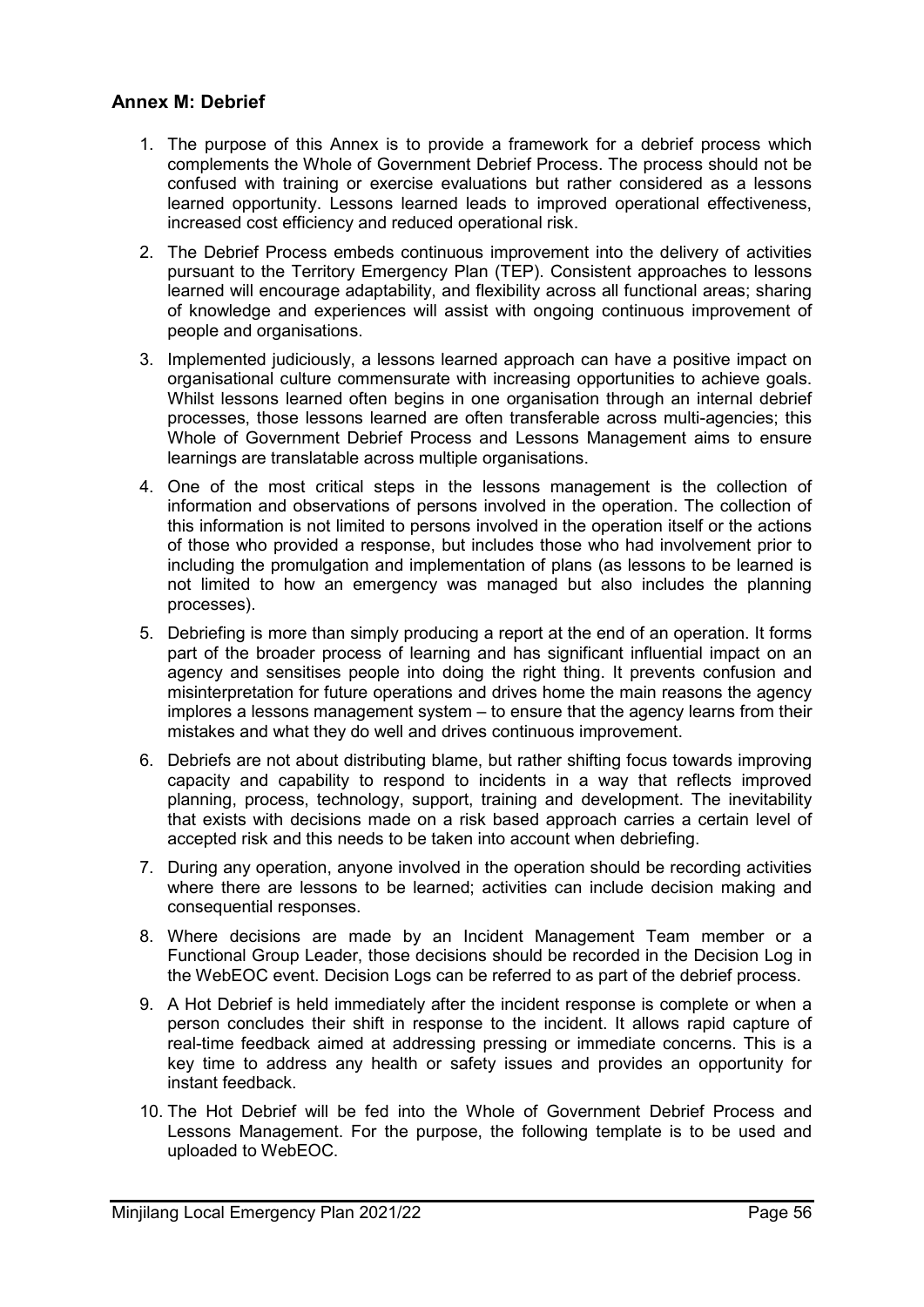# **RECORD OF DEBRIEF**

Operation / event: \_\_\_\_\_\_\_\_\_\_\_\_\_\_\_\_\_\_\_\_\_\_\_\_\_\_\_\_\_\_\_\_\_\_\_\_\_\_\_\_\_\_\_\_\_\_\_\_\_\_\_\_\_\_\_\_\_\_\_\_\_

| Date                                                                          |  |
|-------------------------------------------------------------------------------|--|
|                                                                               |  |
| Time                                                                          |  |
| Location debrief held                                                         |  |
| Operation background                                                          |  |
| (provide succinct detail of<br>sequence of events)                            |  |
| What went well                                                                |  |
| What could have been done<br>better                                           |  |
| What opportunities are there<br>for improvement                               |  |
| Did the agency have<br>sufficient capacity / capability                       |  |
| Other related issues that<br>contributed to the execution<br>of the operation |  |
| Open discussion points                                                        |  |
| Action items arising and<br>whom will monitor                                 |  |
| Are there any staff welfare<br>concerns                                       |  |
| Are there staff that deserve<br>recognition<br>detail of whom and why         |  |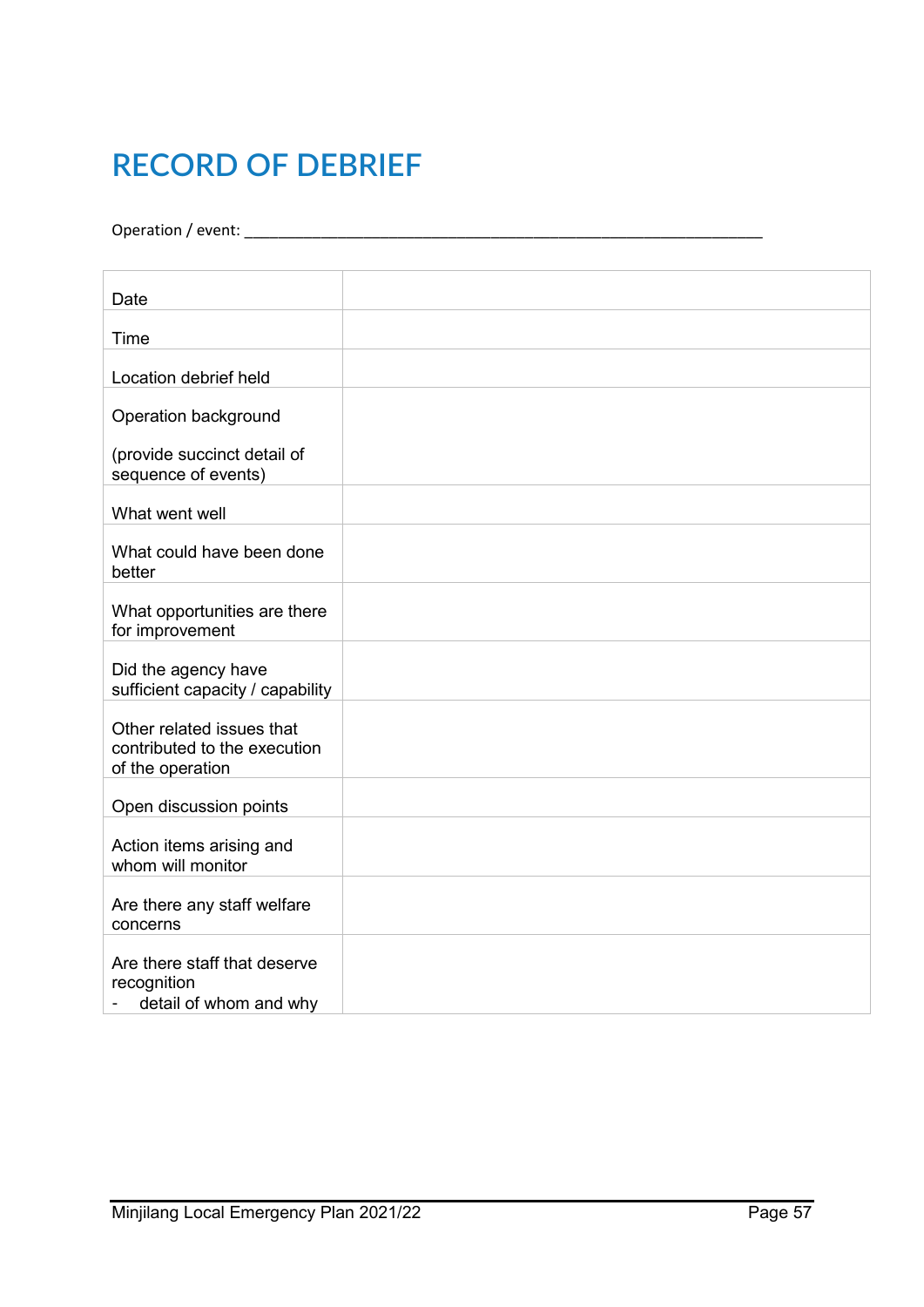# <span id="page-57-0"></span>**Annex N: Glossary**

### **GLOSSARY**

| Term                         | In the context of this plan, this means:                                                                                                                                                                                                                                                         |
|------------------------------|--------------------------------------------------------------------------------------------------------------------------------------------------------------------------------------------------------------------------------------------------------------------------------------------------|
| All Hazards Approach         | The application of one set of control, coordination and communication<br>policies and procedures in a universal manner to emergency situations of<br>varying type thereby promoting consistency of emergency management<br>at all levels.                                                        |
| Affected area                | A particular area where either an emergency situation, state of<br>emergency or state of disaster exists.                                                                                                                                                                                        |
| Approved emergency<br>plan   | Means a plan approved under section 10930, 13(2), 16(2) of the Act.                                                                                                                                                                                                                              |
| <b>Authorised Officer</b>    | Person or persons authorised under section 98 of the Act.                                                                                                                                                                                                                                        |
| <b>Chief Executive</b>       | The appointed position that leads the governance and management of a<br>service responsible for the effective exercise of the relevant statutory<br>powers, authorities, duties and functions consistent with the NT<br>government policy.                                                       |
| Command                      | The authority to command is established in legislation or by agreement<br>with agency/organisations. Command relates to agencies/organisations,<br>functions and individuals. Situations are controlled.                                                                                         |
| Comprehensive<br>approach    | The development of emergency and disaster arrangements to embrace<br>the aspects of prevention, preparedness, response, and recovery<br>(PPRR). PPRR are aspects of emergency management, not sequential<br>phases. Syn. 'disaster cycle', 'disaster phases' and 'PPRR'.<br>Source: AEM Glossary |
| Control                      | The overall direction of activities, agencies or individuals concerned<br>(source; SERM Act). Control operates horizontally across agencies /<br>organisations, functions and individuals. Situations are controlled.                                                                            |
| <b>Controlling Authority</b> | The authorised agency which has the overall direction of activities,<br>agencies or individuals concerned.                                                                                                                                                                                       |
| Coordination                 | The bringing together of agencies and individuals to ensure effective<br>emergency and rescue management but does not include the control of<br>agencies, organisations and individuals by direction.<br>Source: SERM Act.                                                                       |
| Debrief                      | A meeting held during or at the end of an operation with the purpose of<br>assessing the conduct or results of an operation.                                                                                                                                                                     |
| Delegate                     | A person nominated to act as the representative of an officially<br>appointed position holder, having the same powers and authority to<br>commit the resources of the official employee.                                                                                                         |
| Emergency                    | Means an event that requires significant coordinated response using the<br>combined resources of the territory and non-government entities within<br>the Territory.                                                                                                                              |
| Emergency<br>Management Act  | A Bill for an Act to provide for matters relating to emergency<br>management and for related matters.                                                                                                                                                                                            |
| <b>Emergency Situation</b>   | Exists in an area once a declaration to that effect is declared by the<br>minister under section 3 of the Act.                                                                                                                                                                                   |
| <b>Functional Group</b>      | These responsibilities are laid out in functional plans and the Territory<br>Emergency Plan.                                                                                                                                                                                                     |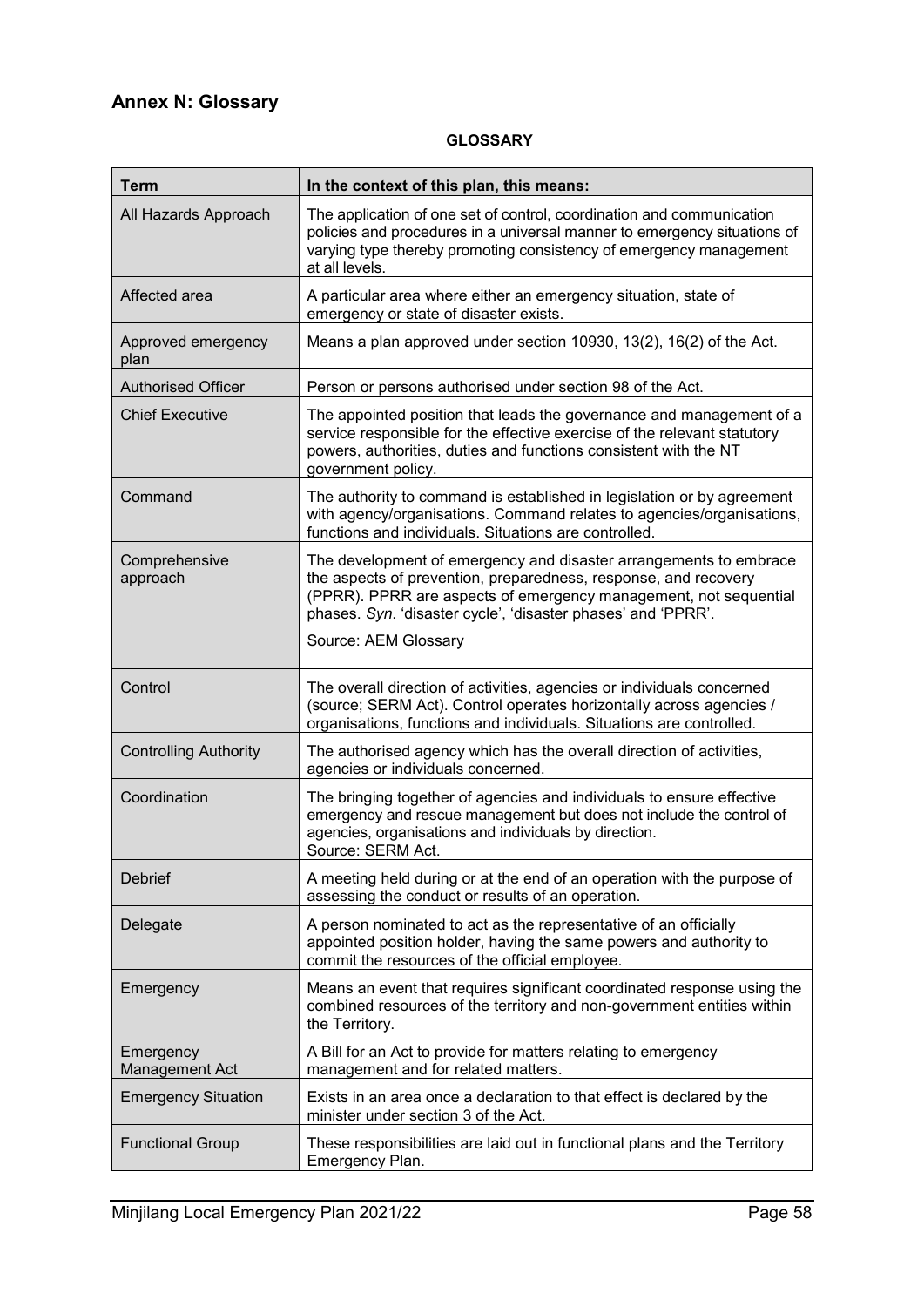| Group Leader                          | The individual allocated responsibility to prepare for, respond to and<br>command and control a functional group in response to a specific<br>hazard based on their legislated and or technical capability and<br>authority.      |
|---------------------------------------|-----------------------------------------------------------------------------------------------------------------------------------------------------------------------------------------------------------------------------------|
| Lead agency                           | An agency allocated responsibility to prepare for and respond to a<br>specific hazard based on their legislated and/or technical capability and<br>authority.                                                                     |
| <b>Hazard Management</b><br>Authority | The agency allocated responsibility to prepare for and respond to a<br>specific hazard based on their legislated and/or technical capability and<br>authority.                                                                    |
| Participating<br>organisations        | Agencies which provide a supporting role in preparing and responding<br>to a specific hazard based on their legislative and/or technical capability<br>and authority.                                                             |
| Preparedness                          | Arrangements to ensure that, should an emergency occur, all those<br>resources and services which are needed to cope with the effects can<br>be efficiently mobilised and deployed.                                               |
|                                       | Measures to ensure that, should an emergency occur, communities,<br>resources and services are capable of coping with the effects. See also<br>comprehensive approach.                                                            |
|                                       | Source: AEM Glossary.                                                                                                                                                                                                             |
| Prevention                            | Regulatory and physical measures to ensure that Emergencies are<br>prevented, or their effects mitigated. Measures to eliminate or reduce<br>the incidence or severity of emergencies. See also comprehensive<br>approach.        |
|                                       | Source: AEM Glossary.                                                                                                                                                                                                             |
| Recovery                              | The coordinated process of supporting emergency-affected<br>communities in reconstruction of the physical infrastructure and<br>restoration of emotional, social, economic and physical wellbeing. See<br>comprehensive approach. |
|                                       | Measures which support emergency-affected individuals and<br>communities in the reconstruction of the physical infrastructure and<br>restoration of emotional, economic and physical well-being.                                  |
|                                       | Source: AEM Glossary.                                                                                                                                                                                                             |
| Region                                | Means a region specified in a Gazette notice under section 27 of the<br>Act.                                                                                                                                                      |
| <b>Regional Controller</b>            | For a region, means the Regional Emergency Controller for the region<br>mention in section 54 of the Act.                                                                                                                         |
| Response                              | Actions taken in anticipation of, during, and immediately after an<br>emergency to ensure that its effects are minimised, and that people<br>affected are given immediate relief and support.                                     |
|                                       | Measures taken in anticipation of, during and immediately after an<br>emergency to ensure its effects are minimised. See also comprehensive<br>approach.                                                                          |
|                                       | Source: AEM Glossary.                                                                                                                                                                                                             |
| Responsibilities                      | The state or fact of being responsible, answerable, or accountable for<br>something within one's power, control, or management.<br>(Dictionary.com)                                                                               |
| <b>Risk</b>                           | The effect of uncertainty or objectives. (ISO Guide 73.2009 Risk<br>management - Vocabulary)                                                                                                                                      |
| <b>Risk Identification</b>            | The process of finding, recognising and describing risks (ISO Guide                                                                                                                                                               |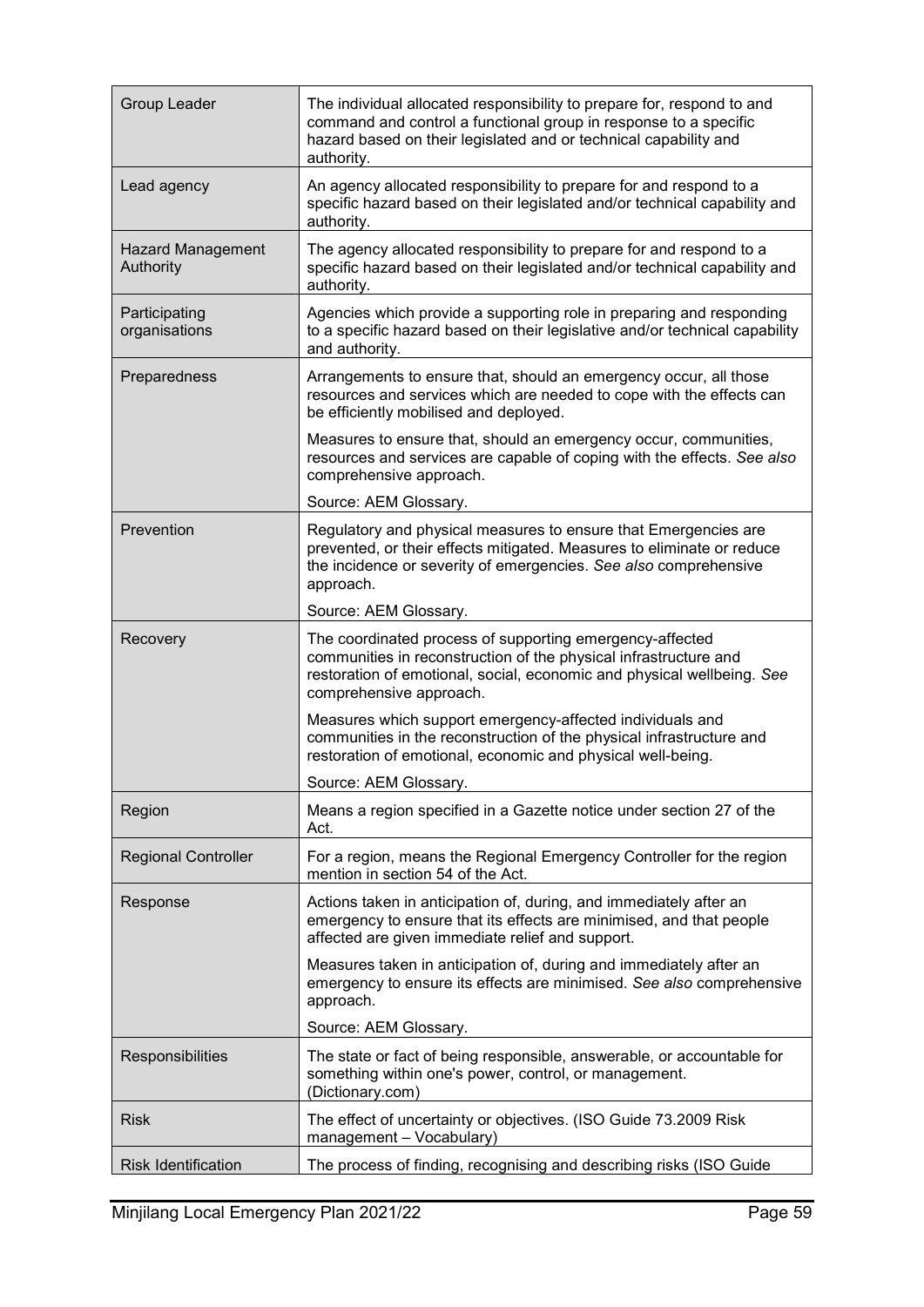|                                                         | 73.2009 Risk management - Vocabulary).                                                                                                                                                                                                                                                  |
|---------------------------------------------------------|-----------------------------------------------------------------------------------------------------------------------------------------------------------------------------------------------------------------------------------------------------------------------------------------|
| Stand down                                              | Transition from responding to an event back to normal core business<br>and/or recovery operations. There is no longer a requirement to respond<br>to the event and the threat is no longer present.                                                                                     |
| Stand up                                                | The operational state following "lean forward:" whereby resources are<br>mobilised, personnel are activated and operational activities<br>commenced. Disaster coordination centers are activated.                                                                                       |
| <b>State of Disaster</b>                                | Means a state of disaster declared under section 21 of the Act.                                                                                                                                                                                                                         |
| State of Emergency                                      | Means a state of emergency declared under section 19 of the Act.                                                                                                                                                                                                                        |
| Volunteer member                                        | Means a member of the NTES appointed under section 52 of the Act.                                                                                                                                                                                                                       |
| Vulnerability                                           | The conditions determined by physical, social, economic and<br>environmental factors or processes, which increase the susceptibility of<br>a community or persons to the impact of hazards (National Emergency<br>Risk Assessment Guidelines).                                          |
| <b>Territory Controller</b>                             | Means the Territory Emergency Controller mentioned in section 28 of<br>the Act.                                                                                                                                                                                                         |
| <b>Territory Emergency</b><br><b>Management Council</b> | The management council is established under the terms laid out in<br>Division 4 of the Act.                                                                                                                                                                                             |
| <b>Territory Recovery</b><br>Coordinator                | Means the Territory Recovery Coordinator mentioned in section 32 of<br>the Act.                                                                                                                                                                                                         |
| WebEOC                                                  | WebEOC is a critical information management system used throughout<br>the Northern Territory. It is used by agencies that have roles and<br>responsibilities under the NT Emergency Management Act during<br>prevention, preparation, response and recovery phases of any<br>emergency. |